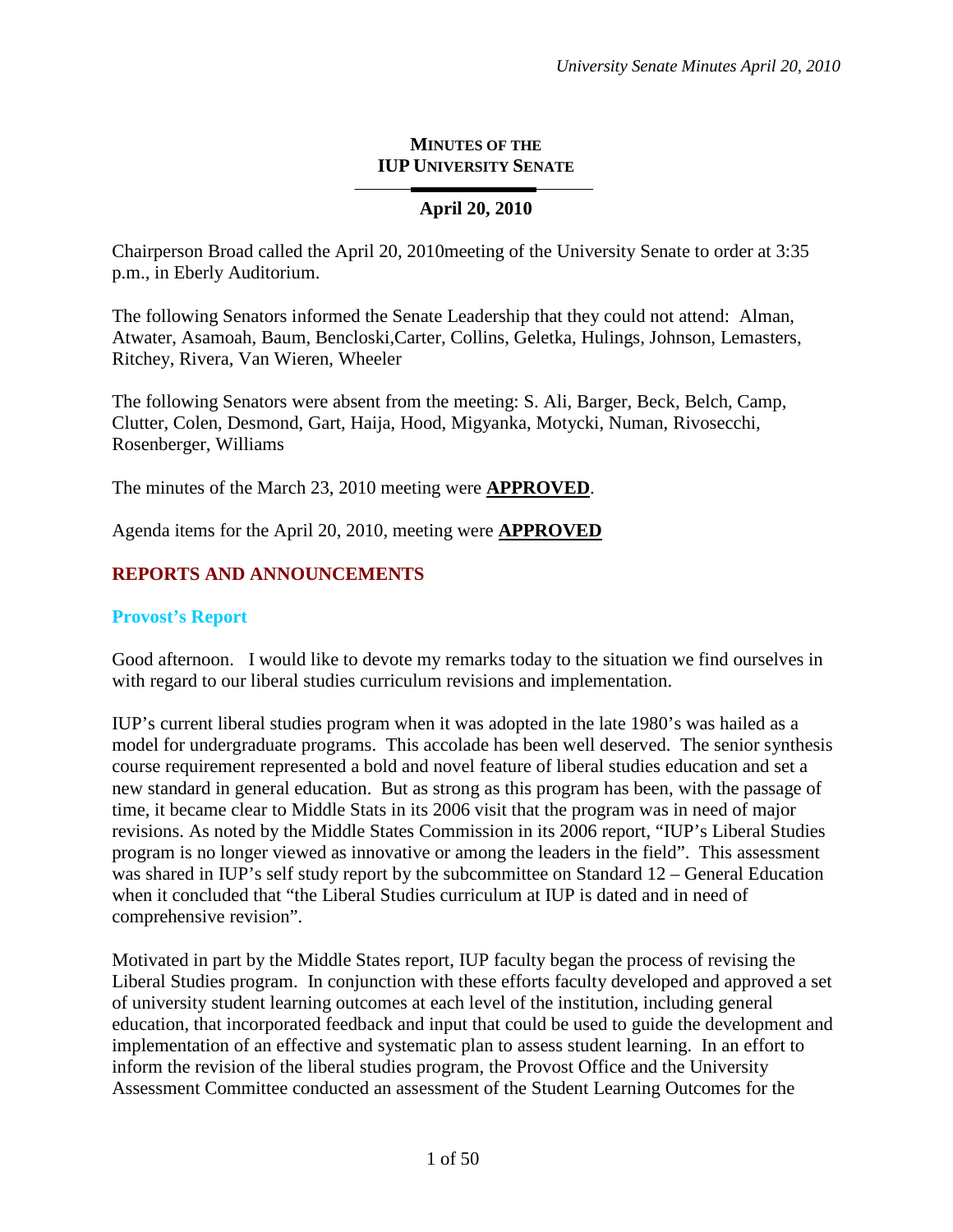current Liberal Studies program in 2008 and 2009. Although the findings from these studies suggest that IUP is consistent with our regional and Carnegie peer institutions with regard to student learning outcomes in some areas, such as written communication, and critical thinking skills, there were some areas of the study that showed weaknesses in our liberal studies program. One important finding in this study was that the use of capstone/senior level courses resulted in higher levels in each of the Student Learning Outcomes as compared to the use of synthesis courses (10-49% increases). The findings also indicated that the freshman year experience was comparatively weaker in numerous areas, including opportunities for service learning or cohortbased learning, and synthesis of ideas across disciplines.

Today, four years since the Middle States report was issued and one year before the IUP Periodic Program Review is due in preparation for our next Middle States reaccreditation visit, we find ourselves, on the one hand, with an approved and revised liberal studies program that addresses many of the weaknesses revealed in our assessment studies of our current program. However, as we all know, we have not completed the approval of all the criteria to be used in guiding the development of the courses for the revised program. Although several criteria have been approved, one in particular – the one for the first yearseminar still awaits approval. Today, we have the opportunity to approve this criterion when the UWUCC presents its report that includes a revised version of the first year seminar criterion.

I strongly believe that the incorporation of a first year seminar in our Liberal Studies program is critically needed to significantly improve student learning and retention at IUP. It will provide students at the earliest stage of their college experience with the opportunity to become fully engaged in an integrated learning experience that will provide a framework that encourages students to be open to stimulating perspectives, modes of inquiry and understanding which will further their development as life long learners. The First-Year Seminars will be designed to acquaint them with the learning tools and resources available at IUP and orient them to the scholarly community from the outset of their undergraduate studies in a way that will bridge to later experiences in their chosen majors. I also believe we must maintain a cap of 25 on class sizes in order to preserve the integrity of the seminar model. If IUP is to regain a leadership role in providing an innovative and forward looking liberal studies program, we must include a first year seminar in our liberal studies program.

I understand and appreciate the legitimate concerns that have been expressed about the adoption of the revised liberal studies program at a time of serious budgetary challenges. There is also concern on how the implementation of this revised program might impact the major programs in departments. However, the senior administrative leadership of IUP remains united in its commitment to making this work. As we look toward to the original implementation starting date of fall 2011, I have come to the conclusion that it is no longer a realistic or practical starting date given the time needed to complete all of the necessary course development in time for inclusion in the catalog. Indeed the Liberal Studies Committee has recommended delaying the beginning implementation to fall 2012. I accept this recommendation. But I want to state unequivocally that I will only authorize the implementation of this revised program at a time when I am convinced that Academic Affairs has the necessary resources. At the same time, it is important that we not lose the momentum of the hard work the faculty have done up to this point in the revision process. Many faculty are eager and ready to develop first year seminar courses.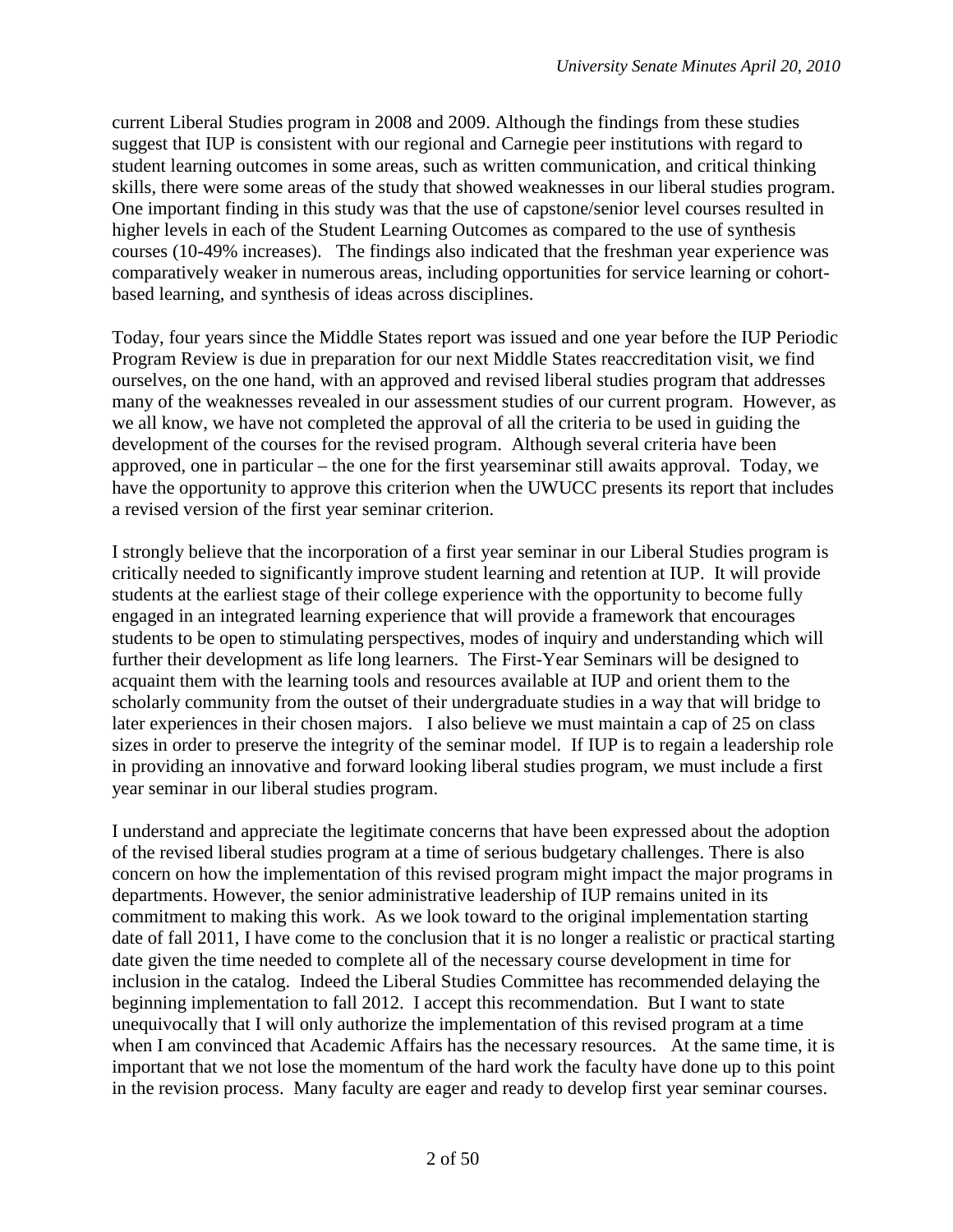The Liberal Studies Committee has been provided the resources, including assistance from IT Services, to offer workshops beginning this summer to assist faculty in first year seminar course development. In addition, I am very concerned over how Middle States will view a lack of movement on the Liberal Studies revisions if we do not go forward this summer in developing the first year seminar and on approving the remaining criteria and course development, and modifying departmental curricula in time for a fall 2012 implementation. Our very accreditation with Middle States could be at stake.

So, my fellow senators, I urge you to support the revised criterion for the First Year Seminar that will be brought before the Senate later today. This would be only one step, but a crucial one, moving the process forward. By working together we can continue to advance our efforts at creating a liberal studies program that can once again be a model for all of higher education.

# Curriculum Revisions

In response to the Senate recommendations from the April 20, 2010 meeting, I accept the following:

From the University-Wide Undergraduate Curriculum Committee:

A. The following courses are approved by me and may be offered immediately: BIOL 474 – Spring Flora of the Northeastern U.S. FRNC 102 Basic French II MUSC 128 Opera/Musical in Production Ensemble FIAR 101 Introduction to the Arts MGMT 375 Social Entrepreneurship PHIL 360 Philosophy of the Mind ENGL 614 Critical Pedagogy in English Education HIST 770 Archival Principles and Practice

- B. Program revisions from the Biology Department for the Bachelor of Science in Education – Biology program
- C. Program revisions from the Technology Support and Training Department for the Bachelor of Science in Education – Business Education program
- D. Program revisions from the Journalism Department for the Bachelor of Arts Journalism program
- E. Program revisions from the English Department for the Master of Arts Teaching English program
- F. Program revisions from the Technology Support and Training Department for the Master of Education – Business and Workforce Development program

# **Chairperson's Report**

I hope you all brought a snack to tide you over. This could be a long session. I counted more than fifty votes that will need to be taken today, and there are some that may well be preceded by serious discussion. Fortunately, at this point in the semester, most of us don't have much else to do anyway, right? So please, stick around for the fun. We'll need to have a quorum right up to the end, or else we'll have to come back next week.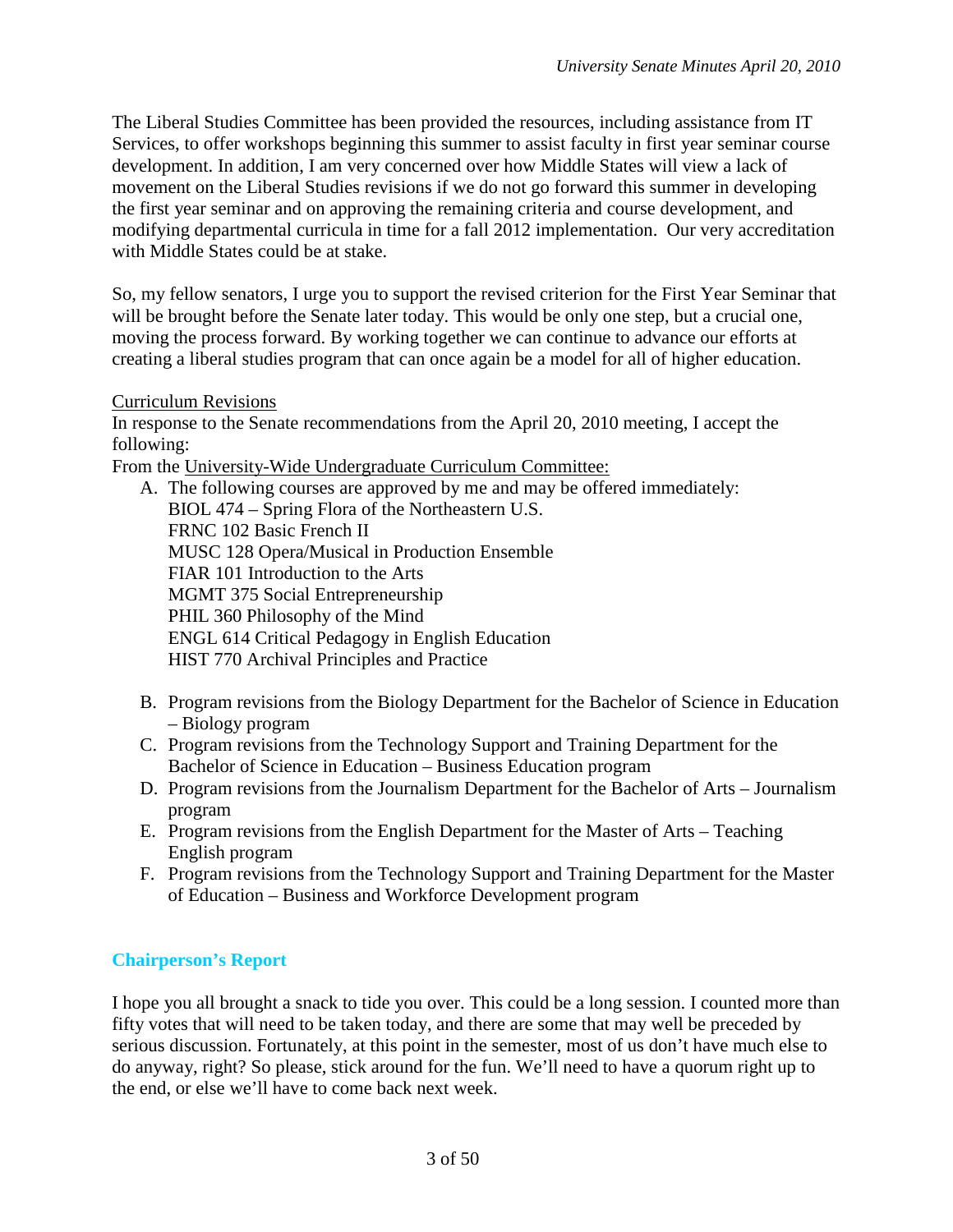At the same time, I hope everyone has taken the time necessary to study today's agenda carefully. I would hate for us to just approve things in order to get the meeting over. Everything that is being brought before us has been thoroughly considered at the committee level, but it is the job of the entire body to decide what kind of a recommendation to send forward to the Provost, the President, and the Trustees.

Many, many people have been working hard on the so-called "show cause" reports for putative "low-enrolled" programs. I trust you have seen one part of the result of that work in today's agenda. However, the people who will be presenting the motion studied material that was sent to them by the Provost, who received it from the affected departments, all of which spent excruciating hours toiling with the material. You should know that, because these reports can lead to curricular issues, the chairs of the curriculum committees, the chair of the Rules Committee, and I have consulted closely with the leadership of the faculty union on the best way to approach the issue, and the motion you will be asked to vote on is, in part, a result of that consultation.

In addition, we have another Liberal Studies criteria motion to consider, a whole lot of curriculum changes, and many, many serious policy issues to deal with. It is our duty to make recommendations to the President, the Provost, and the Trustees on all of these, and I trust our recommendations will be well reasoned and helpful. It is the duty of the Senate to be vigilant on all matters that come before us.

On a final note, I should report on progress toward staffing the Senate office. Thanks to the Rules Committee, the Human Resources office, and others, we now have a job description. We also have a SAP number that can be used to pay the person we hire. I hope that very soon we can be ready to advertise the position. My sense at this point, though, is that we won't have anyone on board before the beginning of fall semester, but I truly hope we will have someone ready to start immediately at the beginning of that semester.

Now, let's hear what the student sector has been up to and then get down to business.

# **Vice-Chairperson's Report**

- 1. Coalition of Student Organization (CSO) was a rousing success. Approximately 35 representatives appeared at the first meeting, exceeding expectations. We received support and enthusiasm from the Administration as well. The CSO will be fully integrated into the SGA as the SGA House of Representatives by the last meeting. Congratulations to Andy Longacre for all the hard work he put into getting the CSO off the ground.
- 2. There were some issues with the survey program used for elections, due to the size and scope of the people it was sent out to and the fact that this was the first time it was used. Regardless, there was so much interest in write-ins by candidates not on the ballot that elections were extended for write-in candidates, this time using the traditional URSA method.
- 3. I am deeply concerned with the 24/7 parking ban on campus that has been passed by the Administration. I understand the reasoning and the need for weekend event parking, but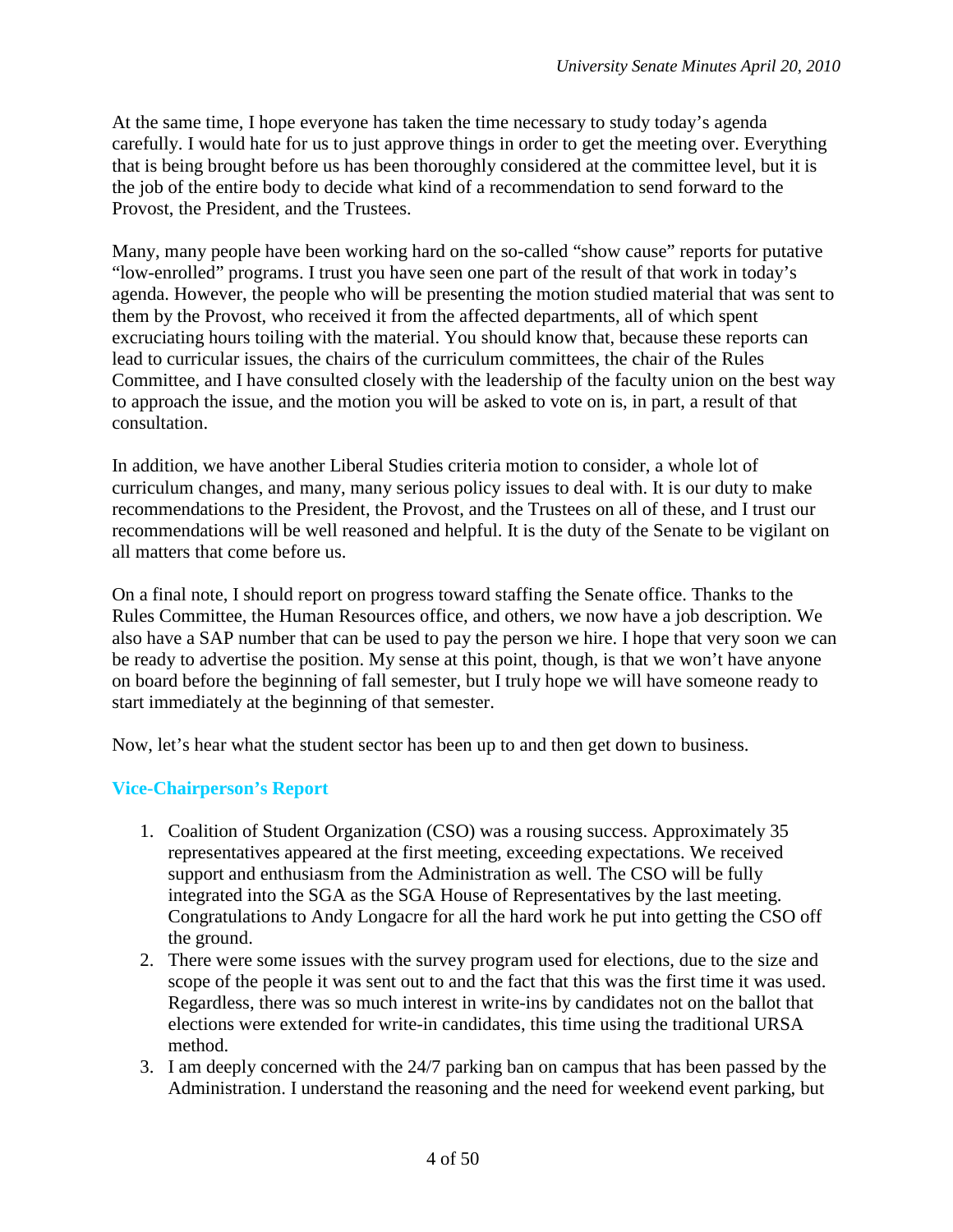instead of truly fixing the issue at hand this is just one more attempt to put a tiny Bandaid on a deep wound. This situation is clearly indicative that there is a SERIOUS parking problem on campus, one that needs to be addressed in both short and long-term parking and actually fixed. If there is no more room for parking lots, current lots must be converted into parking garages to accommodate ever-increasing enrollment and greater involvement with the community.

- 4. SGA is currently involved in numerous things, including but not limited to: the establishment of an alumni association, drastic website revisions, constitutional and bylaw revisions, and putting diversity initiatives on campus in the forefront. Multiculturalism and diversity in general is far too big of an issue to wait around for an actual "center" that would take years to plan, fund, and build.
- 5. Lastly, there is a recognizable need for the faculty and the administration to move forward together for the betterment of IUP, even though by the nature of their positions they are inevitably going to be opposed on some issues. How one disagrees is often more influential than the simple act of disagreeing, and both groups need to realize that coming together for the sake of students and the University is more important than winning an eternal "pissing contest."

I liken it to a broken home. Dad isn't always forthcoming to Mom, not telling her everything he does and not always respecting her place in the household. As a result, Mom starts nagging Dad relentlessly, even when Dad isn't doing anything wrong, has a good idea, or is doing what's best for the family. The sad part is that while the relationship deteriorates, it is always the children that suffer. No one wins these arguments, but it is certainly the students that lose.

As a result, I will be facilitating meetings, "marriage counseling," if you will, next year between key members of the Administration and the Faculty to understand that while they are opposed on certain key issues, ultimately they are working towards the same goal: improving IUP for students. At these meetings we will find common ground, identify individual strengths and weaknesses, and collectively move forward while keeping respect and professionalism paramount.

# **University-Wide Undergraduate Curriculum Committee (Senator Sechrist)**

# **FOR INFORMATION:**

The following courses were approved by UWUCC to be offered as distance education courses:

COMM 201 Internet and Multimedia COMM 374 Documentary Photography JRNL 223 Photojournalism LIBR 201 Internet and Multimedia LBST 499 Climbing Your Family Tree CDFR 218 Child Development PSYC 389 Psychology of Music THTR 205 Classic Theater I NURS 434 Community Health HPED 251 Foundations of Safety and Emergency Health Care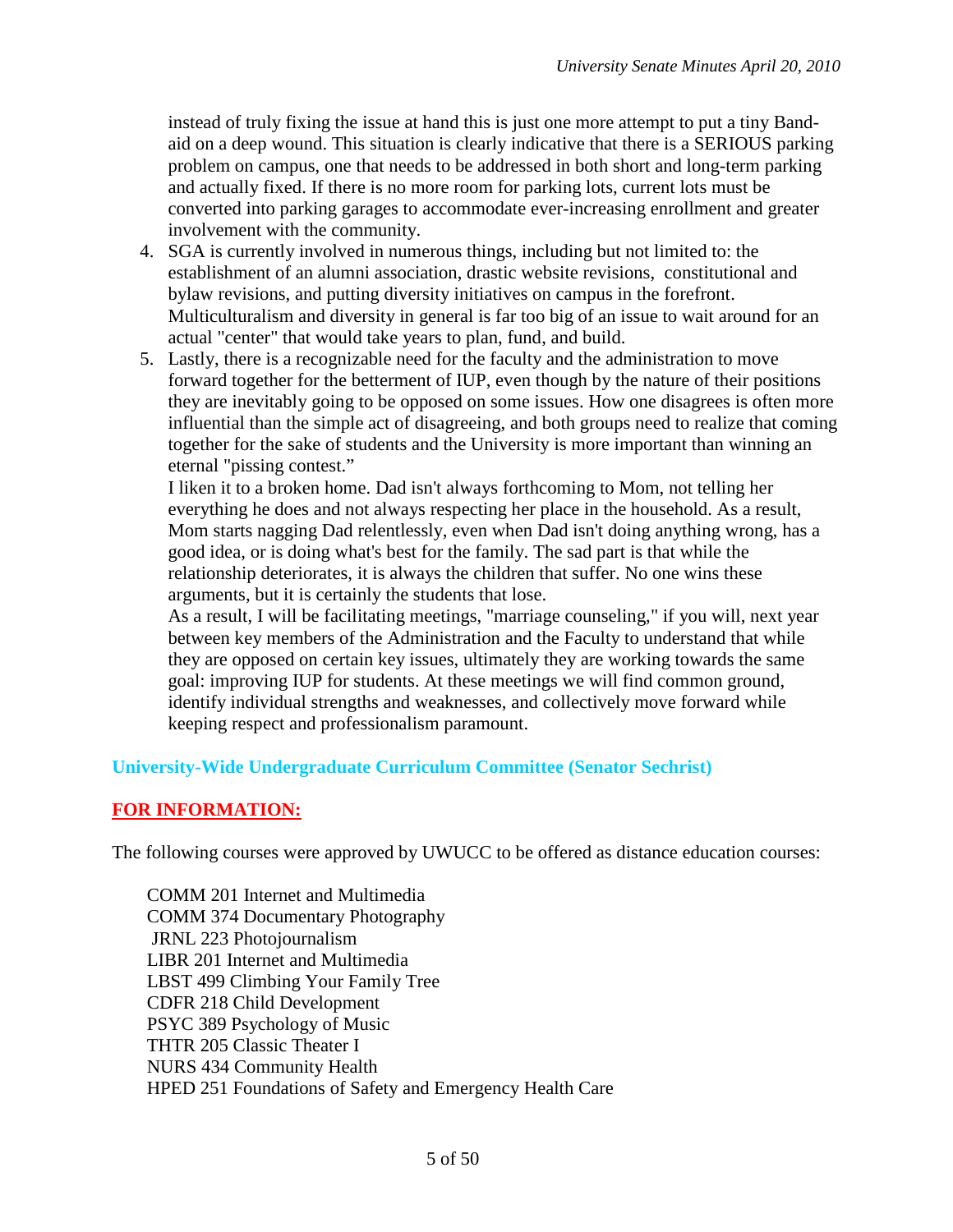SOC 251 Sociology of Human Sexuality

# **FOR ACTION: APPROVED**

# **1 Joint Motion from UWUCC and UWGC**

The UWUCC and the UWGC would like to acknowledge the time and effort of all programs and departments who participated in submitting "show cause" responses as a result of PASSHE's determination that their program is "low-enrolled." Likewise, we appreciate and acknowledge the efforts of the IUP administration to include the UWUCC, the UWGC and the Senate in shared governance regarding the "show cause" responses PASSHE has demanded. However, the UWUCC and UWGC are unable to consider these "show cause" responses or recommend them to the Senate for approval. The main reason is that they are not curricular proposals as outlined in the Graduate Curriculum Handbook and the Undergraduate Curriculum Handbook, and do not follow any of the procedures approved by the Senate for the purpose of curriculum review. While some of the "show cause" responses propose curricular actions such as initiating a new degree program or revising a current one, they do not constitute the curricular proposal we would need in order to consider such actions. These responses are basically "letters of intent" regarding how each program plans to address the concerns raised by PASSHE. Also, it is unclear as to the degree to which they have been approved by departmental or college curriculum committees, or by the Provost's office.

If any of these responses should result in proposals for curriculum changes, we will be happy to consider those proposals when they reach us.

# **2 Liberal Studies Report APPROVED**

- Approved Type III Writing Intensive for Wayne Moore/Linda Szul to teach BTED 411 Methods in Business Education and Information Technology.
- Approved COSC 493 Internship in Computer Science course revision, enabling the internship to be taken as two 12 week sessions, each counting for 6 credits. Approved that the second of the two six hour internships can have a Writing Intensive designation.
- Approved the Liberal Studies portion of the program revision of the B.S. in Biology Education.
- One time approval (Pre-session, May 2010) for English 281 Tupac Shakur, Hero with an African Face to count as a Liberal Studies Elective course and a Type III writing intensive course.
- One time approval (Spring 2010) for RLST 481 Hindu Gods to be offered as a nonwestern culture course.
- Approved SOC 461 Social Research Methods II as a Type II (Departmental) writing intensive course.
- Approved the revisions to FRNC 201 and 202, which are Liberal Studies electives.
- Approved number changes in the following Geoscience courses: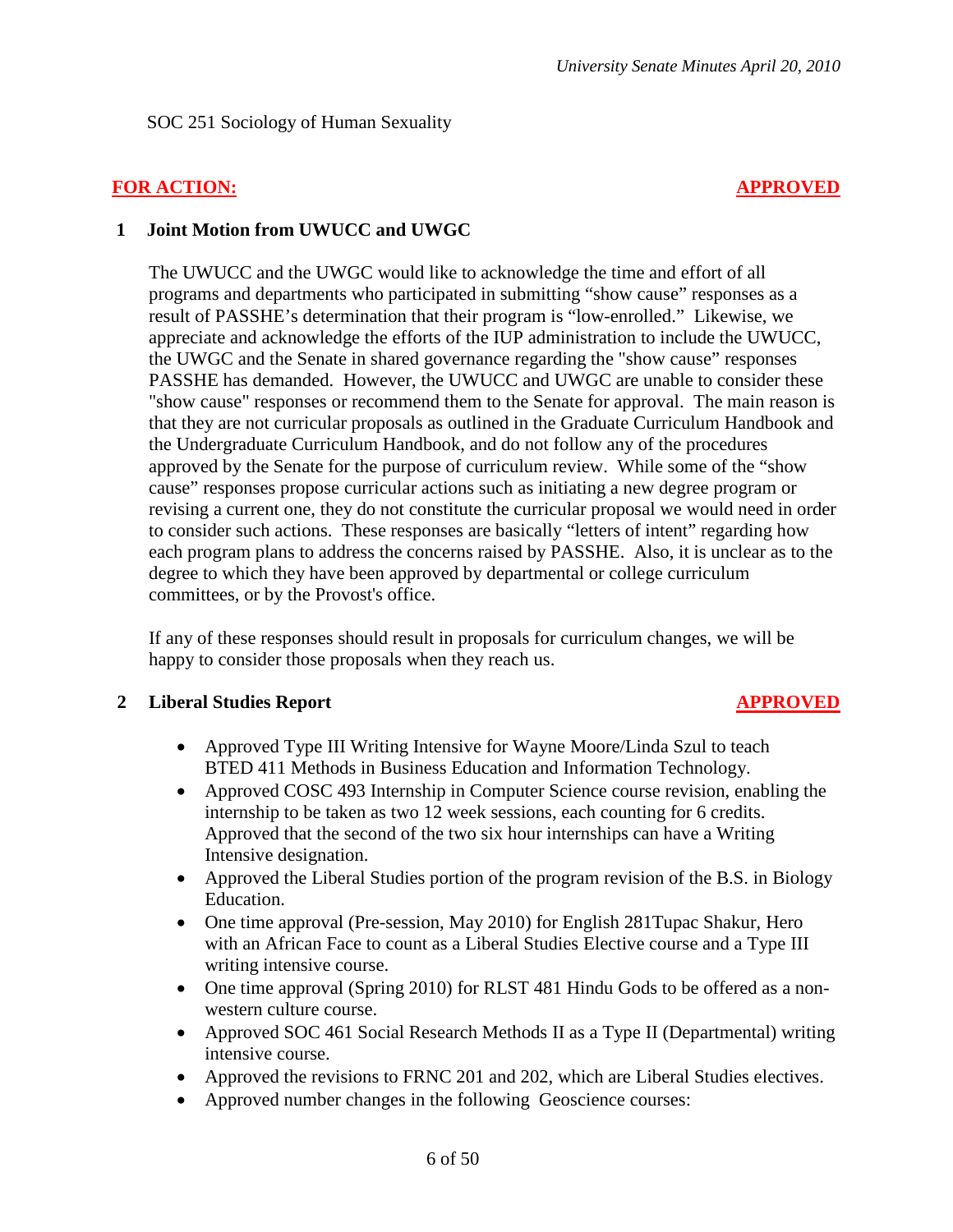- GEOS 150 Geology of National Parks (was 250), GEOS 151 The Age of Dinosaurs (was GEOS 251), GEOS 152 Physical Resources of Earth (was GEOS 252), GEOS153 Forensic Geology (was GEOS 253), and GEOS 154 Human Exploration of Space (was GEOS 254)
	- Approved David Lorenzi as a Type I writing professor

# **3 Department of Biology—New Course and Program Revision APPROVED**

**a New Course:**

# **BIOL 474 Spring Flora of the Northeastern U.S. 2c-3l-3cr**

**Prerequisite:** BIOL 210 or permission of instructor

A comprehensive survey of the emerging flora in the northeastern portion of North America (with emphasis on the herbaceous plants of Pennsylvania).

**Rationale:** This course will be offered as an upper level undergraduate and graduate course.

# **b Program Revision:**

# **Current Program:**

#### **Bachelor of Science in Education—Biology (\*)**

**Liberal Studies:** As outlined in Liberal Studies section with the following specifications: **Mathematics:** MATH 110 or 121 **Natural Sciences:** CHEM 111-112 **Social Science:** PSYC 101 **Liberal Studies Electives:** 9cr, MATH 217, PHYS 151, one course with GEOS prefix (Option II) Nonlaboratory list; no courses with BIOL prefix

| <b>College of Education:</b> |                                                                   | 29  |
|------------------------------|-------------------------------------------------------------------|-----|
|                              | <b>Preprofessional Education Sequence:</b>                        |     |
|                              | COMM 103 Digital Instructional Technology                         | 3cr |
|                              | EDSP 102 Educational Psychology                                   | 3cr |
|                              | <b>Professional Education Sequence:</b>                           |     |
|                              | EDEX 301 Education of Students with Disabilities in Inclusive     |     |
|                              | <b>Secondary Settings</b>                                         | 2cr |
|                              | EDSP477 Assessment of Student Learning: Design and Interpretation |     |
|                              | of Educational Measures                                           | 3cr |
| EDUC 242                     | Pre-Student Teaching Clinical Experience I                        | 1cr |
| EDUC 342                     | Pre-Student Teaching Clinical Experience II                       | 1cr |
| EDUC <sub>441</sub>          | Student Teaching(1)                                               | 12c |
| EDUC 442                     | School Law                                                        | 1cr |
| EDUC <sub>451</sub>          | Teaching Science in the Secondary School                          | 3cr |
|                              |                                                                   |     |
|                              |                                                                   |     |

# **Proposed Program:**

# **Bachelor of Science in Education—Biology (\*)**

| 54                                      | prefix                                                                                            | <b>Liberal Studies:</b> As outlined in Liberal Studies section with the<br>following specifications:<br><b>Mathematics: MATH 110 or 121</b><br><b>Natural Sciences: CHEM 111-112</b><br><b>Social Science: PSYC 101</b><br>Liberal Studies Electives: 10cr, MATH 217, PHYS 151, 161, one course<br>with GEOS prefix (Option II) Nonlaboratory list; no courses with BIOL | 55                                      |
|-----------------------------------------|---------------------------------------------------------------------------------------------------|--------------------------------------------------------------------------------------------------------------------------------------------------------------------------------------------------------------------------------------------------------------------------------------------------------------------------------------------------------------------------|-----------------------------------------|
| 29                                      | <b>College of Education:</b>                                                                      |                                                                                                                                                                                                                                                                                                                                                                          | 31                                      |
| 3cr<br>3cr<br>2cr                       |                                                                                                   | <b>Preprofessional Education Sequence:</b><br>COMM 103 Digital Instr. Technology<br>EDSP 102 Educational Psychology<br><b>Professional Education Sequence:</b><br><b>EDEX 301</b> Education of Students with Disabilities in Inclusive<br><b>Secondary Settings</b>                                                                                                      | 3cr<br>3cr<br>2cr                       |
| 3cr<br>1cr<br>1cr<br>12cr<br>1cr<br>3cr | <b>EDEX 323</b><br>EDSP477<br>EDUC 242<br>EDUC 342<br>EDUC 441<br>EDUC 442<br>EDUC <sub>451</sub> | Instruction of English Language Learners with Special<br><b>Needs</b><br>Assessment of Student Learning: Design and Interpretation<br>of Educational Measures<br>Pre-Student Teaching Clinical Experience I<br>Pre-Student Teaching Clinical Experience II<br>Student Teaching (1)<br>School Law                                                                         | 2cr<br>3cr<br>1cr<br>1cr<br>12cr<br>1cr |
|                                         |                                                                                                   | Teaching Science in the Secondary School                                                                                                                                                                                                                                                                                                                                 | 3cr                                     |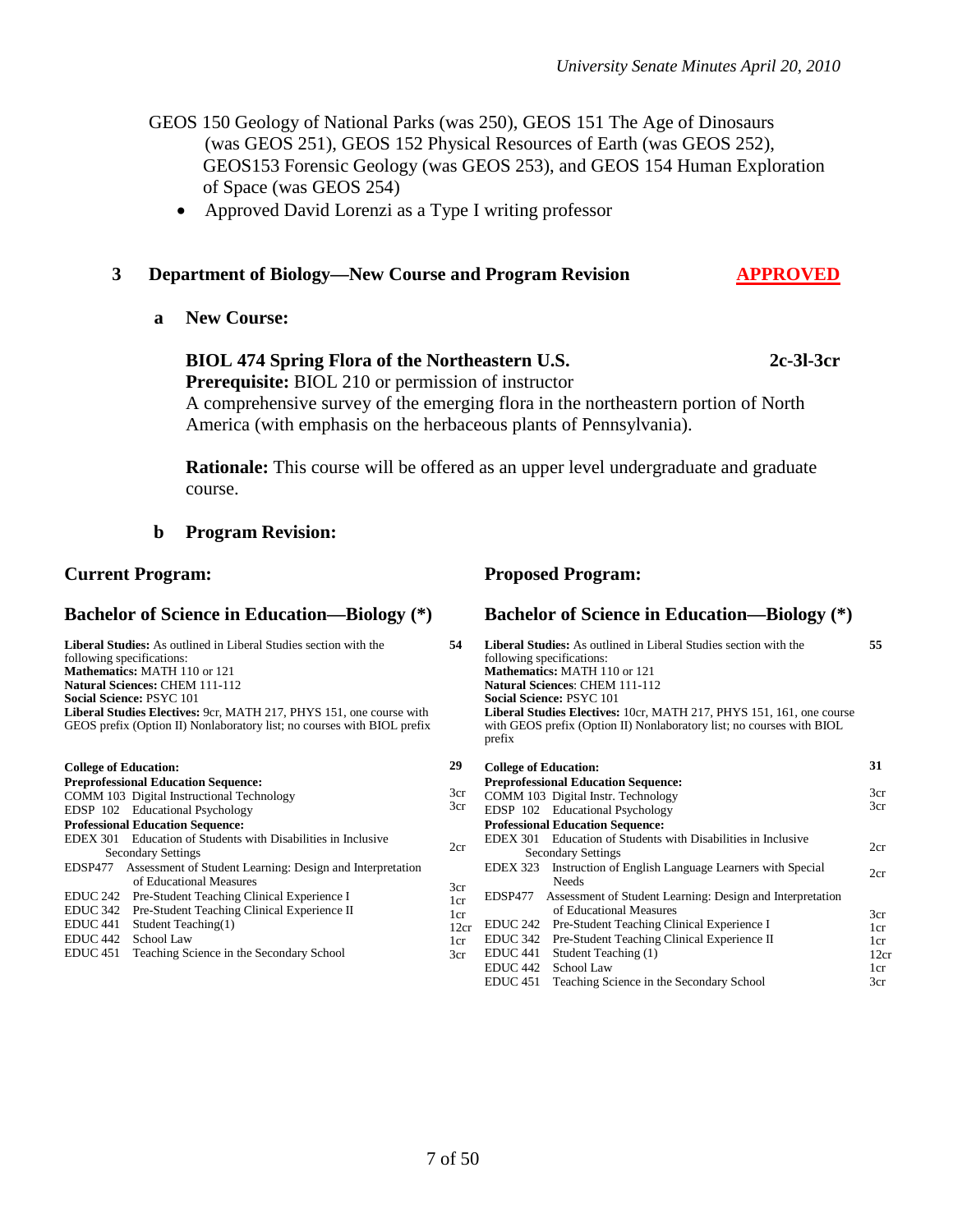Requirements" in the section on Requirements for Graduation

| Major: $(1)$<br><b>Required Courses:</b><br>BIOL 111 Principles of Biology I<br>BIOL 112 Principles of Biology II<br>BIOL 210 Botany<br>BIOL 220 General Zoology<br>BIOL 250 Principles of Microbiology<br>BIOL 263 Genetics<br>BIOL 480 Biology Seminar<br><b>Controlled Electives(2)</b><br>Biology electives: (major courses only)                                                                                                                                                                                       |  | 29<br>Major:<br><b>Required Courses:</b><br>4cr<br>BIOL 111 Principles of Biology I<br>4cr<br>BIOL 112 Principles of Biology II<br>3cr<br>BIOL 210 Botany<br>3cr<br>BIOL 220 General Zoology<br>3cr<br>BIOL 250 Principles of Microbiology<br>3cr<br>BIOL 263 Genetics<br>1cr<br>BIOL 480 Biology Seminar<br><b>Controlled Electives</b> (1)<br>8cr<br>Biology electives: (major courses only)                                                                                                                   |                        |
|-----------------------------------------------------------------------------------------------------------------------------------------------------------------------------------------------------------------------------------------------------------------------------------------------------------------------------------------------------------------------------------------------------------------------------------------------------------------------------------------------------------------------------|--|------------------------------------------------------------------------------------------------------------------------------------------------------------------------------------------------------------------------------------------------------------------------------------------------------------------------------------------------------------------------------------------------------------------------------------------------------------------------------------------------------------------|------------------------|
| <b>Other Requirements:</b><br><b>Chemistry Sequence:</b><br>CHEM 231 Organic Chemistry I<br>CHEM $351Biochemistry(3)$<br>(#)Total Degree Requirements                                                                                                                                                                                                                                                                                                                                                                       |  | <b>Other Requirements:</b><br><b>Chemistry Sequence:</b><br>CHEM 231 Organic Chemistry I<br>CHEM 351 Biochemistry (2)<br>(#) Total Degree Requirements                                                                                                                                                                                                                                                                                                                                                           | 8<br>4cr<br>4cr<br>123 |
| See requirements leading to teacher certification, titled "3-Step"<br>$(*)$<br>Process for Teacher Education," in the College of Education and<br>Educational Technology section of this catalog.<br>Eligibility for student teaching and certification in secondary<br>(1)<br>biology education will require a grade of C or better in all biology<br>courses and a cumulative combined GPA of 2.75 or better in<br>biology and education courses.<br>No more than 6cr from BIOL 482, 481, or 493 applies to major;<br>(2) |  | See requirements leading to teacher certification, titled "3-Step"<br>$(*)$<br>Process for Teacher Education," in the College of Education and<br>Educational Technology section of this catalog.<br>No more than 6cr from BIOL 482, 481, or 493 applies to major;<br>(1)<br>excess applied as free electives.<br>The two-semester (6cr) sequence of BIOC 301-302 can be<br>(2)<br>substituted for CHEM 351 to meet the biochemistry requirement.<br>See advisory paragraph "Timely Completion of Degree<br>(# ) |                        |

- excess applied as free electives. (3) The two-semester (6cr) sequence of BIOC 301-302 can be
- substituted for CHEM 351 to meet the biochemistry requirement. (#) See advisory paragraph "Timely Completion of Degree
- Requirements" in the section on Requirements for Graduation

**Rationale:** Footnotes that no longer apply, due to the use of the 3-Step Process for Teacher Education, were removed and the superscript numbering was added to make it easier to find information. The list of courses and credits for the undergraduate Biology Education program must change based on the new PDE requirements for teacher certification and on departmental efforts to strengthen preparation of biology education students in related science disciplines (Physics).Because the Biology Education certificate allows students to teach a variety of classes, including courses such as Science 8 or Applied Science, which may include physical science and/or other disciplines, the addition of the Physics lab component will allow them to be better equipped for these opportunities.

The addition of EDEX 323 will allow the Biology Education program to meet the new requirements instituted by PDE. The PASSHE and PDE now permit secondary education programs to add credits beyond 120 hours in order to meet these new requirements.

**4 Department of Technology Support and Training—Course Revisions, Course Number Changes, Catalog Description Changes, and Program Revision**

**APPROVED**

- **a Course Revisions, Course Number Changes and Catalog Description Changes:**
	- **i Current Catalog Description:**

**BTED 311 Methods in Business and Information Technology I Prerequisites:** EDSP 102, PSCY 101, and completion of the freshman and sophomore courses in the student's major areas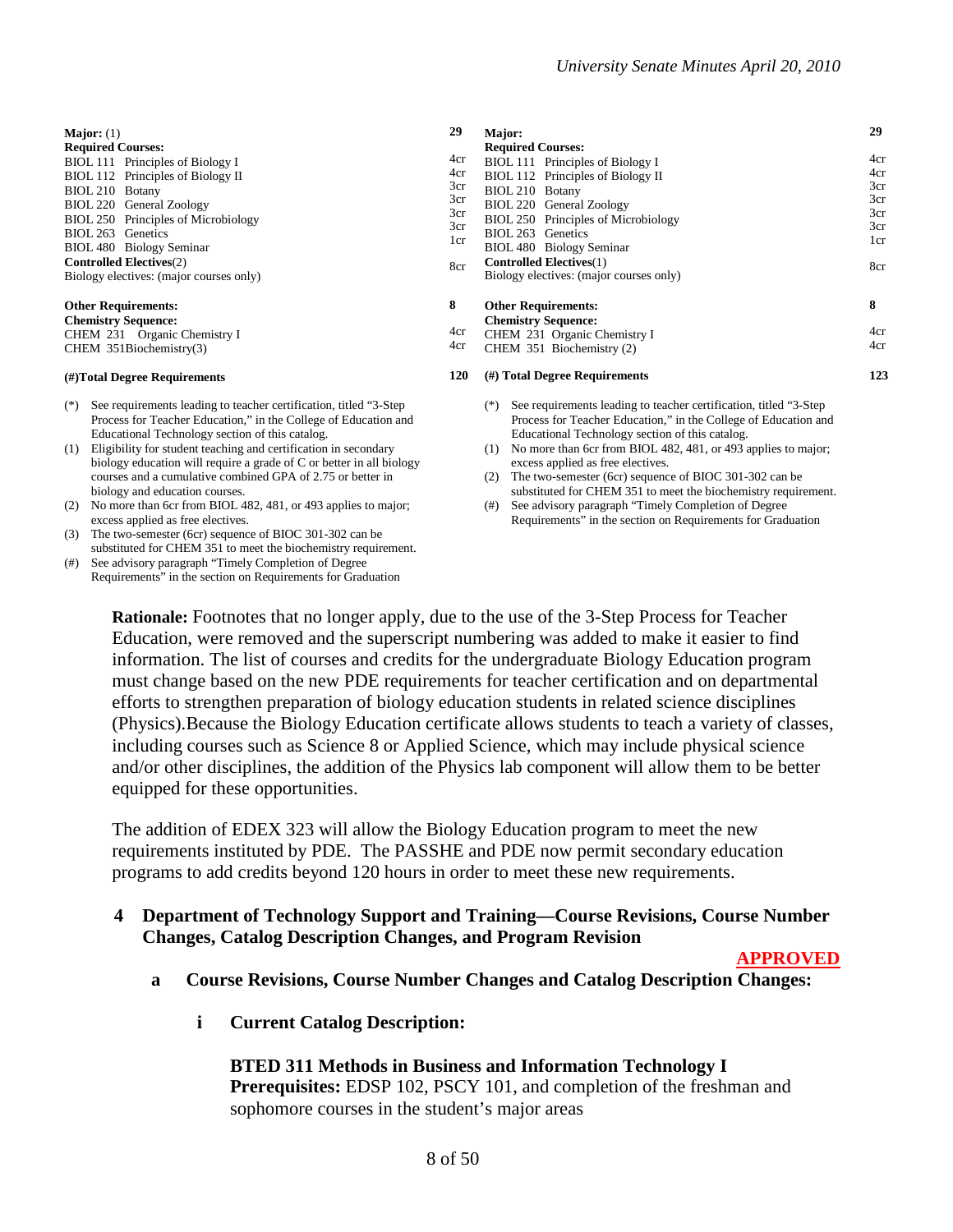Includes instruction in the general methods of teaching and evaluating business courses. Major emphasis is on the planning for instruction. Creative techniques and procedures for effectively teaching and managing the classroom are evaluated. Current issues in vocational education such as advisory committees, adult education, and federal legislation are included.

# **Proposed Catalog Description:**

**BTED 411 Methods in Business and Information Technology I 3c-0l-3cr Prerequisites:** EDSP 102, PSYC 101, and completion of the freshman and sophomore courses in the student's major areas Includes instruction in the general methods of teaching and evaluating business courses. Major emphasis is on the planning for instruction. Creative techniques and procedures for effectively teaching and managing the classroom are evaluated. Opportunities will be provided to incorporate appropriate content and materials to allow for students with special learning needs. Current issues in vocational education such as advisory committees, adult education, and federal legislation are included.

**Rationale:** PDE has recently adopted changes that require all teacher preparation programs to include a specific number of hours of instruction devoted to adaptations and accommodations for diverse learners in an inclusive setting as well as the instructional needs of English Language Learners (ELL). Course has been expanded to incorporate evidence of the inclusion of content related specially students with special learning needs. Course objectives have been added, changed, modified, and/or deleted to reflect the inclusion of a second methods course (BTED 412), updating objectives and adding objectives based on the additional requirements from PDE. Course is being dual-listed to maximize numbers by offering the course to both graduate and undergraduate students.

# **ii Current Catalog Description:**

# **BTED 312 Methods in Business and Information Technology II 3c-0l-3cr Prerequisite:** BTED 311

#### **Corequisite:** BTED 309

Emphasizes the development of methods and strategies for making effective classroom presentations and working with students in both the skill and cognitive areas. Opportunities are provided to undertake the many responsibilities assigned to the business classroom teacher.

### **Proposed Catalog Description:**

# **BTED 412 Methods in Business and Information Technology II 3c-0l-3cr Prerequisite:** BTED 411

Includes instruction in the methods of teaching and evaluating both the technology-oriented and cognitive-related courses in business education.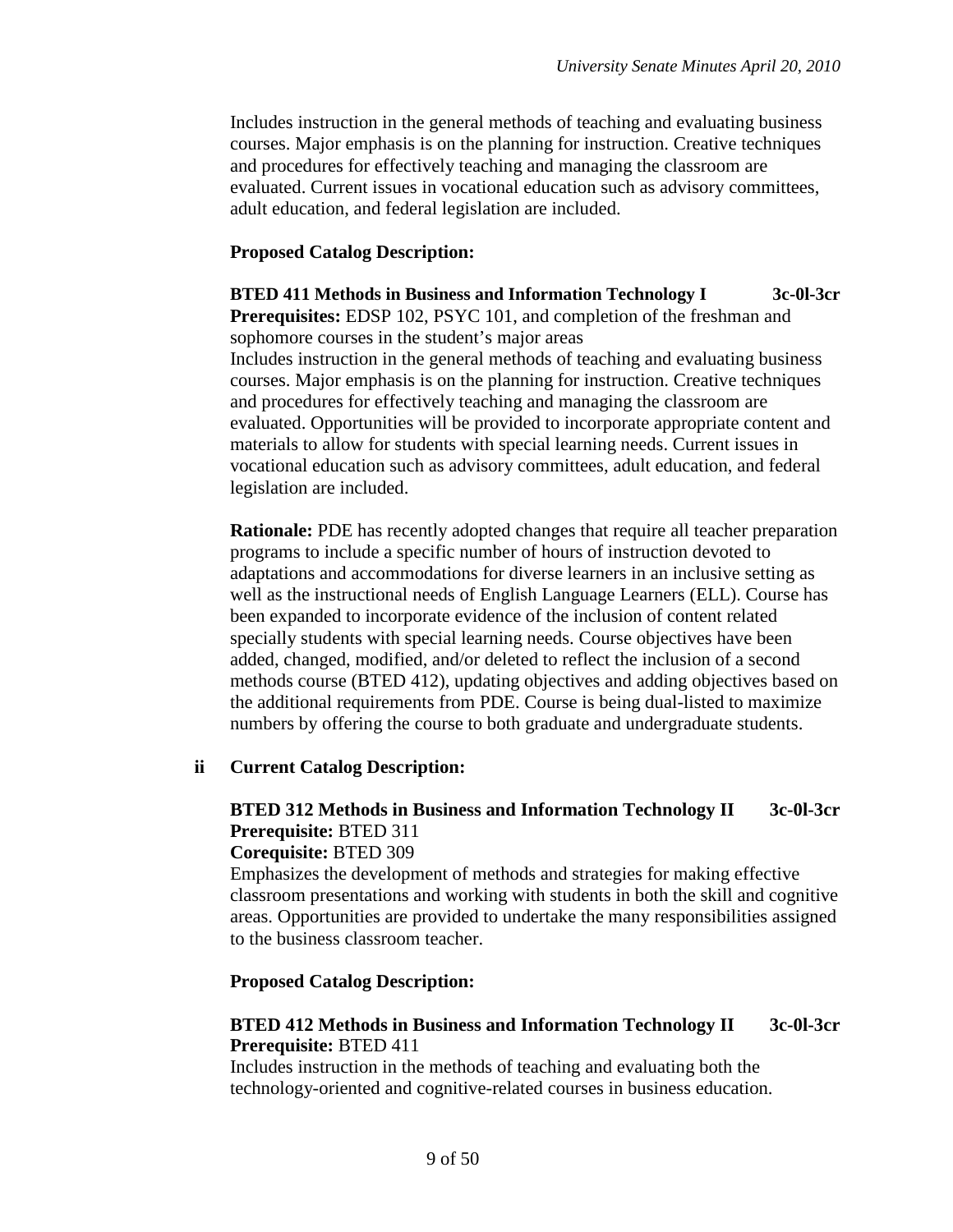Emphasis is placed on planning instruction, developing methods and strategies for making effective classroom presentations, delivering instruction, and managing the classroom. Opportunities are provided to undertake the responsibilities assigned to the business classroom teacher incorporating appropriate content and materials to allow for students with special learning needs. Further, the prospective teacher will be given opportunities to assume the teaching role competencies and research current trends in the field.

**Rationale:** PDE has recently adopted changes that require all teacher preparation programs to include a specific number of hours of instruction devoted to adaptations and accommodations for diverse learners in an inclusive setting as well as the instructional needs of English Language Learners (ELL). The course has been expanded to incorporate evidence of the inclusion of content related specially students with special learning needs. The corequisite (BTED 309 Keyboarding for Educators) has been removed. The content has been incorporated into the revision for BTED 412. Course objectives have been added, changed, modified, and/or deleted to reflect the changes necessitated by the revisions to BTED 411. Course is being dual-listed to maximize numbers by offering the course to graduate as well as undergraduate students.

# **iii Current Catalog Description:**

#### **BTST 321 Business and Interpersonal Communications 3c-0l-3cr Prerequisites:** Junior Status, ENGL 101, 202

A study of communication theory and principles as applied to business situations and practices; development of communication skills in areas of communication such as speaking, writing, listening, and nonverbal communicating. Emphasizes building effective interpersonal relations in a business environment.

# **Proposed Catalog Description:**

#### **BTST 321 Business and Interpersonal Communications 3c-0l-3cr Prerequisites:** Junior Status, ENGL 101, 202

A study of communication theory and principles as applied to business situations and practices; development of communication skills in areas of communication such as speaking, writing, listening, and nonverbal communicating. Emphasizes building effective interpersonal relations in a business environment.

**Rationale:** This course is part of the business core for the Eberly College of Business and Information Technology (ECOBIT). ECOBIT recently adopted Assurance of Learning goals and corresponding learning objectives, which inturn, map to specific course objectives for each course in ECOBIT's core. This course revision adds the ECOBIT goals and objectives to the existing student outcomes matrix in the current syllabus of record. Liberal Studies student outcomes were also added to the matrix to further clarify how this course maps to the Senate approved Liberal Studies student outcomes.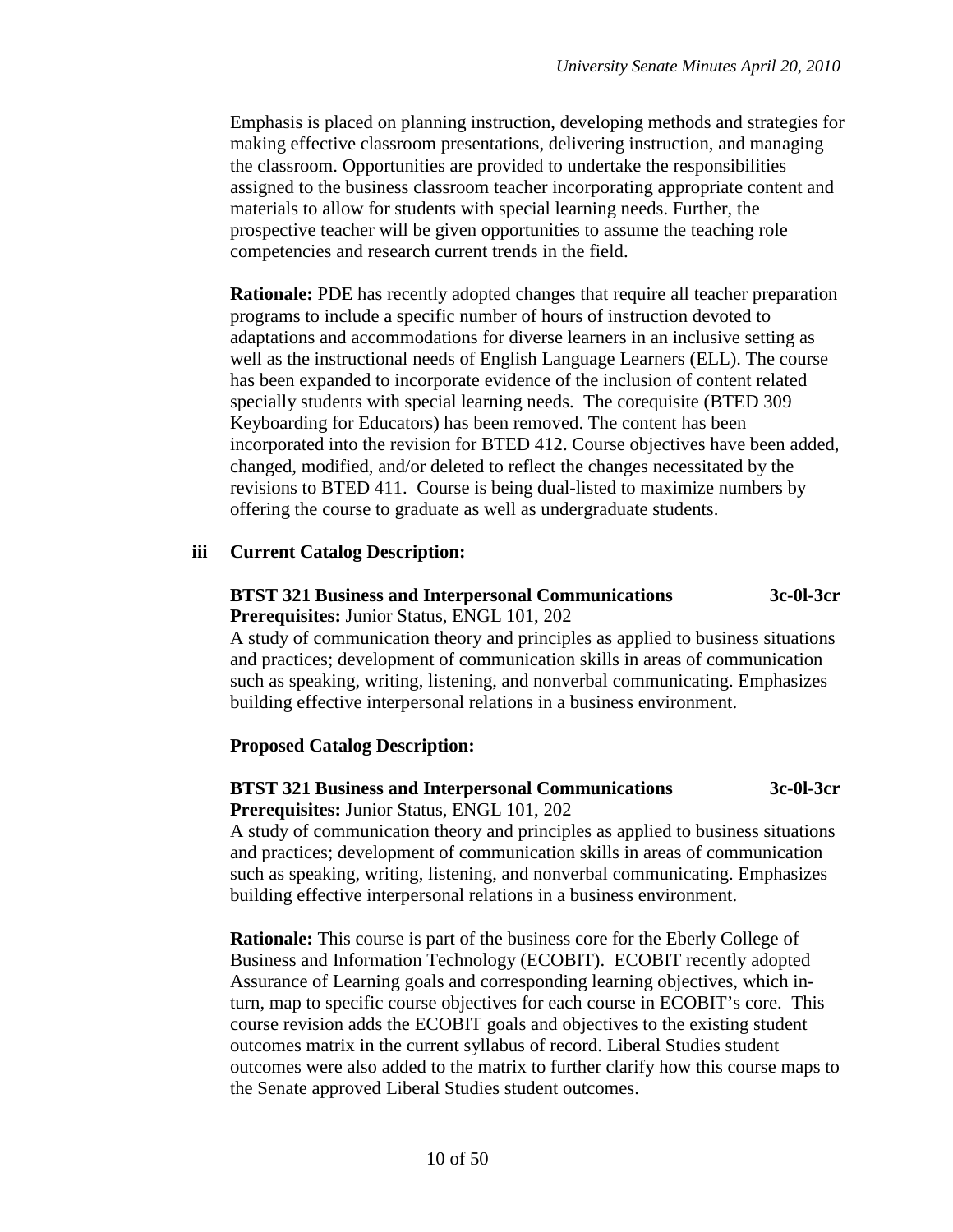#### **b Program Revision:**

#### **Current Program:**

### **Bachelor of Science in Education—Business Education(\*) (1)**

**Liberal Studies: As outlined in Liberal Studies section 51** with the following specifications: **Mathematics:** MATH 115 **Natural Science:** Option I recommended **Social Science:** ECON 121, PSYC 101 **Liberal Studies Electives:** 6cr, ECON 122, MATH 214, no courses with BTED prefix

|                     | College: Professional Education Sequence: (2) | 29   |
|---------------------|-----------------------------------------------|------|
| <b>BTED 311</b>     | Methods in Business and Information           |      |
| Technology I        |                                               | 3cr  |
| <b>BTED 312</b>     | Methods in Business and Information           |      |
| Technology II       |                                               | 3cr  |
| <b>EDEX 301</b>     | Education of Students with Disabilities in    |      |
|                     | Inclusive Secondary Settings                  | 2cr  |
|                     | <b>EDSP</b> 102Educational Psychology         | 3cr  |
| <b>EDSP477</b>      | Assessment of Student Learning: Design        |      |
|                     | and Interpretation of Educational Measures    | 3cr  |
| EDUC <sub>242</sub> | Pre-student Teaching Clinical Experience I    | 1cr  |
| EDUC <sub>342</sub> | Pre-student Teaching Clinical Experience II   | 1cr  |
| EDUC <sub>441</sub> | <b>Student Teaching</b>                       | 12cr |
| EDUC 442            | School Law                                    | 1cr  |

| Major:                         |                                           | 40     |
|--------------------------------|-------------------------------------------|--------|
| <b>Required Courses:</b>       |                                           |        |
| <b>Business Education Core</b> |                                           | 22cr   |
| ACCT 201                       | <b>Accounting Principles I</b>            | 3cr    |
| ACCT 202                       | <b>Accounting Principles II</b>           | 3cr    |
| <b>BLAW 235</b>                | <b>Legal Environment of Business</b>      | 3cr    |
| BTED 309                       | Keyboarding for Educators                 | 1cr(3) |
| <b>BTST 105</b>                | <b>Introduction to Business</b>           | 3cr    |
| <b>BTST 321</b>                | Business and Interpersonal Communications | 3cr    |
| <b>IFMG 300</b>                | Information Systems: Theory and Practice  | 3cr    |
| <b>MKTG 320</b>                | Principles of Marketing                   | 3cr    |

|                                   | BTED/COSC/IFMG 101 Microbased Computer Literacy | 3cr  | <b>BTED 470</b> | <b>Technology Applications for Education</b> | 3cr |
|-----------------------------------|-------------------------------------------------|------|-----------------|----------------------------------------------|-----|
| <b>BTED 370</b>                   | <b>Technology Applications for Education</b>    | 3cr  | <b>BTST 105</b> | <b>Introduction to Business</b>              | 3cr |
|                                   | BTST 273Hardware Support Solutions              | 3cr  | <b>BTST 383</b> | Microcomputer Software Solutions             | 3cr |
| <b>BTST 310</b>                   | Telecommunications                              | 3cr  | <b>BTST 401</b> | Web Design                                   | 3cr |
| <b>BTST 383</b>                   | Microcomputer Software Solutions                | 3cr  |                 |                                              |     |
| <b>BTST 401</b>                   | Web Design                                      | 3cr  |                 |                                              |     |
|                                   | <b>Marketing Education Certification:</b> (4)   | 18cr |                 |                                              |     |
|                                   | BTED/COSC/IFMG 101 Microbased Computer Literacy | 3cr  |                 |                                              |     |
| <b>DEDU 413</b>                   | Methods and Evaluation in Marketing             |      |                 |                                              |     |
|                                   | Education                                       | 3cr  |                 |                                              |     |
| <b>MKTG 433</b>                   | Advertising                                     | 3cr  |                 |                                              |     |
| <b>MKTG 435</b>                   | Professional Selling and Sales Information      | 3cr  |                 |                                              |     |
| Management                        |                                                 |      |                 |                                              |     |
| MKTG 436                          | Retail Management                               | 3cr  |                 |                                              |     |
| <b>MKTG XXX</b>                   | Marketing Elective (advisor approved)           | 3cr  |                 |                                              |     |
| $(\#)$ Total Degree Requirements: |                                                 | 120  |                 | (#)Total Degree Requirements:                | 124 |

#### **Proposed Program:**

#### **Bachelor of Science in Education—Business Education(\*) (1)**

| Liberal Studies: As outlined in Liberal Studies section               | 51 |
|-----------------------------------------------------------------------|----|
| with the following specifications:                                    |    |
| <b>Mathematics: MATH 115</b>                                          |    |
| <b>Natural Science:</b> Option I recommended                          |    |
| Social Science: ECON 121, PSYC 101                                    |    |
| <b>Liberal Studies Electives:</b> 6cr. ECON 122, MATH 214, no courses |    |
| with BTED prefix                                                      |    |

| <b>College: Professional Education Sequence: (2)</b> |                                                             | 29     | <b>College: Professional Education Core:</b> |                                                       | 31              |  |
|------------------------------------------------------|-------------------------------------------------------------|--------|----------------------------------------------|-------------------------------------------------------|-----------------|--|
| <b>BTED 311</b>                                      | Methods in Business and Information                         |        | <b>BTED 411</b>                              | Methods in Business and Information                   |                 |  |
| Technology I                                         |                                                             | 3cr    |                                              | Technology I                                          | 3cr             |  |
| BTED 312                                             | Methods in Business and Information                         |        | <b>BTED 412</b>                              | Methods in Business and Information                   |                 |  |
| Technology II                                        |                                                             | 3cr    |                                              | Technology II                                         | 3cr             |  |
| <b>EDEX 301</b>                                      | Education of Students with Disabilities in                  |        | <b>EDEX 301</b>                              | Education of Students with Disabilities in            |                 |  |
|                                                      | <b>Inclusive Secondary Settings</b>                         | 2cr    |                                              | <b>Inclusive Secondary Settings</b>                   | 2cr             |  |
|                                                      | <b>EDSP 102Educational Psychology</b>                       | 3cr    | <b>EDEX 323</b>                              | Instruction of English Language Learners              |                 |  |
| <b>EDSP 477</b>                                      | Assessment of Student Learning: Design                      |        | with Special Needs                           |                                                       | 2cr             |  |
|                                                      | and Interpretation of Educational Measures                  | 3cr    | <b>EDSP 102</b>                              | <b>Educational Psychology</b>                         | 3cr             |  |
| EDUC 242                                             | Pre-student Teaching Clinical Experience I                  | 1cr    | <b>EDSP 477</b>                              | Assessment of Student Learning: Design                |                 |  |
| EDUC 342                                             | Pre-student Teaching Clinical Experience II                 | 1cr    |                                              | and Interpretation of Educational Measures            | 3cr             |  |
| EDUC 441                                             | <b>Student Teaching</b>                                     | 12cr   | EDUC <sub>242</sub>                          | Pre-student Teaching Clinical Experience I            | 1 <sub>cr</sub> |  |
| EDUC 442                                             | School Law                                                  | 1cr    | EDUC <sub>342</sub>                          | Pre-student Teaching Clinical Experience II           | 1cr             |  |
|                                                      |                                                             |        | EDUC <sub>441</sub>                          | <b>Student Teaching</b>                               | 12cr            |  |
|                                                      |                                                             |        | EDUC <sub>442</sub>                          | School Law                                            | 1cr             |  |
| Major:                                               |                                                             | 40     |                                              |                                                       | 42              |  |
| <b>Required Courses:</b>                             |                                                             |        | Major:                                       |                                                       |                 |  |
| <b>Business Education Core</b>                       |                                                             | 22cr   | <b>Required Courses:</b>                     |                                                       |                 |  |
| ACCT 201                                             | <b>Accounting Principles I</b>                              | 3cr    |                                              | <b>Business Administration Core</b>                   | 27cr            |  |
| ACCT 202                                             | <b>Accounting Principles II</b>                             | 3cr    | ACCT 201                                     | <b>Accounting Principles I</b>                        | 3cr             |  |
| <b>BLAW 235</b>                                      | <b>Legal Environment of Business</b>                        | 3cr    | ACCT 202                                     | <b>Accounting Principles II</b>                       | 3cr             |  |
| BTED 309                                             | Keyboarding for Educators                                   | 1cr(3) | <b>BLAW 235</b>                              | Legal Environment of Business                         | 3cr             |  |
| <b>BTST 105</b>                                      | <b>Introduction to Business</b>                             | 3cr    | <b>BTST 321</b>                              | Business and Interpersonal Communications             | 3cr             |  |
| <b>BTST 321</b>                                      | Business and Interpersonal Communications                   | 3cr    | <b>FIN 310</b>                               | <b>Fundamentals of Finance</b>                        | 3cr             |  |
| IFMG 300                                             | Information Systems: Theory and Practice                    | 3cr    | IFMG 300                                     | Information Systems: Theory and Practice              | 3cr             |  |
| MKTG 320                                             | Principles of Marketing                                     | 3cr    | <b>MGMT 310</b>                              | Principles of Management                              | 3cr             |  |
|                                                      |                                                             |        | <b>MKTG 320</b>                              | Principles of Marketing                               | 3cr             |  |
|                                                      |                                                             |        | <b>OBUS 215</b>                              | <b>Business Statistics</b>                            | 3cr             |  |
|                                                      | Select from one of the following two certification options: |        |                                              | <b>Business, Computer, and Information Technology</b> |                 |  |
|                                                      | <b>Business, Computer, and Information Technology</b>       |        | <b>Certification:</b>                        |                                                       | 15cr            |  |
| Certification: (4)                                   |                                                             | 18cr   |                                              | BTED/COSC/IFMG 101Microbased Computer Literacy        | 3cr             |  |
|                                                      | BTED/COSC/IFMG 101 Microbased Computer Literacy             | 3cr    | <b>BTED 470</b>                              | <b>Technology Applications for Education</b>          | 3cr             |  |
| BTED 370                                             | <b>Technology Applications for Education</b>                | 3cr    | <b>BTST 105</b>                              | <b>Introduction to Business</b>                       | 3cr             |  |
|                                                      | <b>BTST 273Hardware Support Solutions</b>                   | 3cr    | <b>BTST 383</b>                              | Microcomputer Software Solutions                      | 3cr             |  |
| <b>BTST 310</b>                                      | Telecommunications                                          | 3cr    | <b>BTST 401</b>                              | Web Design                                            | 3cr             |  |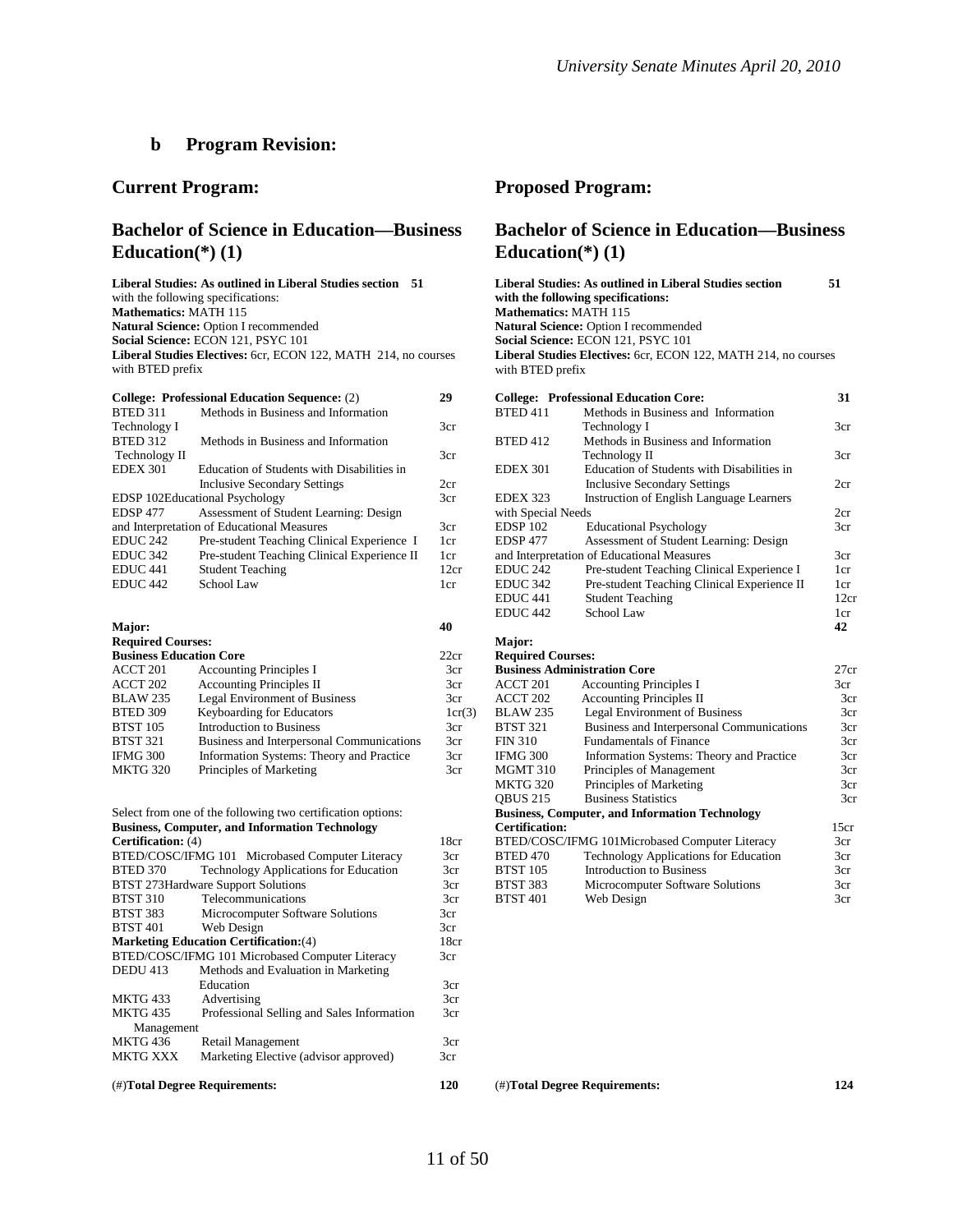- (\*) See requirements leading to teacher certification, titled "Admission to Teacher Education" in the College of Education and Educational Technology section of this catalog.
- (1) According to Pennsylvania Commonwealth guidelines, students
- must be certified K-12 and not in separate areas. An exception is Marketing Education.
- (2) Students electing preparation for Marketing certification are not required to take BTED 312.
- (3) BTED 309 (1cr) or advisor -approved elective
- (4) Students can transfer credit from another regionally accredited institution.
- (#) See advisory paragraph "Timely Completion of Degree Requirements" in the section on Requirements for Graduation.
- (\*) See requirements leading to teacher certification, titled "Admission to Teacher Education," in the College of Education and Educational Technology section of this catalog.
- (1) Students can transfer credit from another regionally accredited Institution.
- (#) See advisory paragraph "Timely Completion of Degree Requirements" in the section on Requirements for Graduation.

**Rationale:** The changes are being made so that the business administration core requirements for BCIT certification are enhanced to be more similar to the core requirements of the Eberly College of Business and Information Technology. The changes in the professional education core were made to meet the requirements of the Pennsylvania Department of Education (PDE) specifically for special needs and English Language Learners (ELL).

### **5 Department of French and German—New Course and Course Revisions APPROVED**

**a New Course:**

#### **FRNC 102 Basic French II 3c-0l-3cr**

**Prerequisite:** FRNC 101, or qualifying score on placement test (WebCAPE score between: 260-336),or permission of instructor.

Offered every Spring semester. Special focus on aural/oral skills. The students will learn in a multimedia environment. Students will converse and ask questions in simple present tense. They can now express commands and directions, and are introduced to the expression of punctual actions in the past. They further investigate the daily lives of native speakers of French around the world.

#### **b Course Revisions:**

### i **Current Catalog Description:**

#### **FRNC 101 Basic French 4c-0l-4cr**

For the student beginning the study of French or who needs remedial study before beginning the intermediate sequence. Primary emphasis is on the mastery of French pronunciation and oral communication. Students learn to converse in simple present time and become acquainted with location of Francophone populations and elements of their daily lives. Attendance and Foreign Language Department of Developmental Studies practice is required.

### **Proposed Catalog Description:**

#### **FRNC 101 Basic French I 3c-0l-3cr**

**Prerequisite:** Appropriate score on the placement test (WebCape): score below 260

Offered in the fallsemester. Not open to native speakers, except by special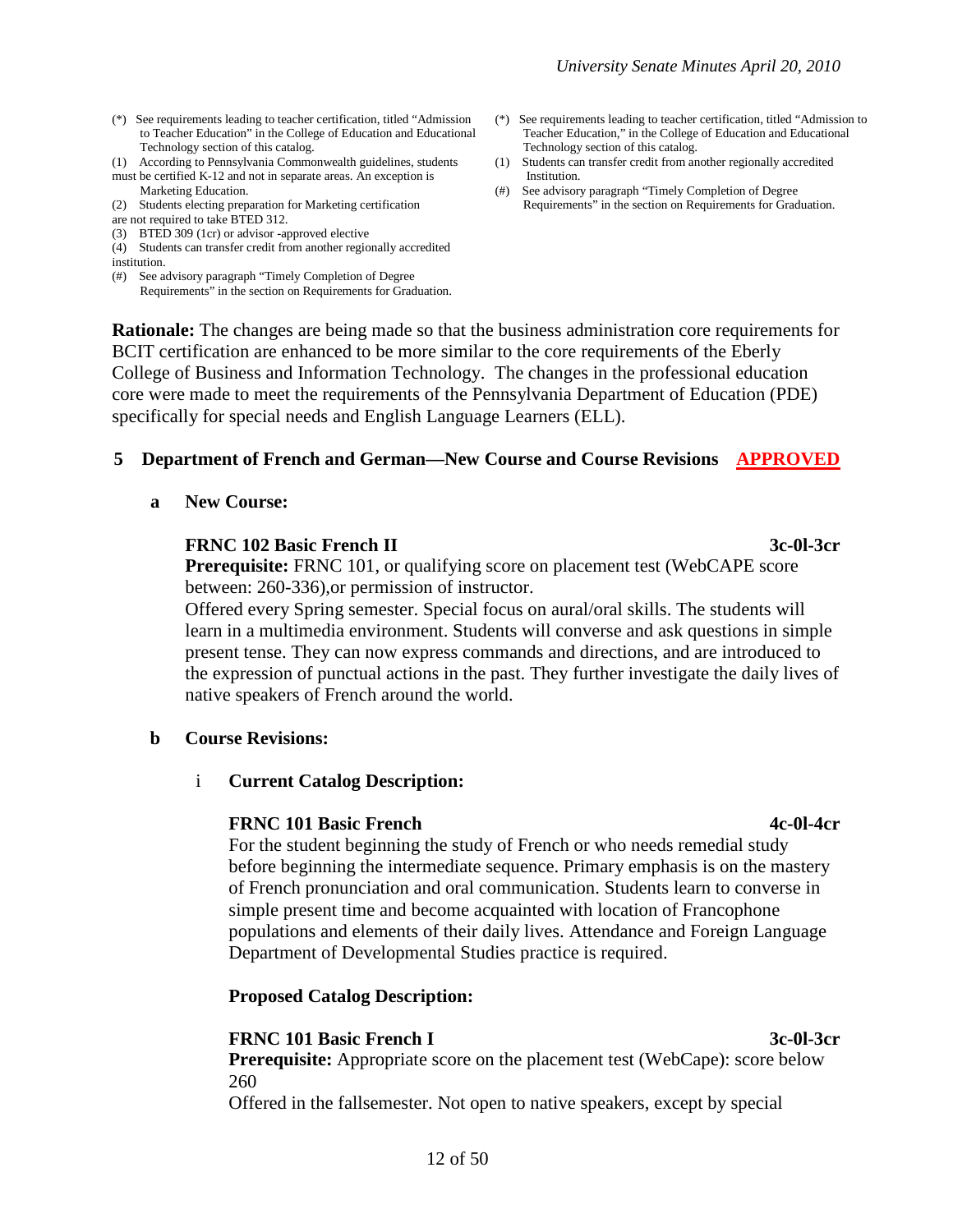permission of department. Special focus on aural/oral skills. Students will learn in a multimedia environment. Students will converse and ask questions in simple present tense. They become acquainted with elements of daily lives of native speakers of French around the world.

## **ii Current Catalog Description:**

## **FRNC 201 College French I 3c-0l-3cr**

The initiation of college-level mastery of basic language skills and exposure to cultural materials. Supplements beginners' oral competency with more advanced reading and writing. Emphasizes narration in the past. Efforts are made to practice skills and comprehend texts in authentic cultural contexts. Liberal Studies elective credit is given for this course.

# **Proposed Catalog Description:**

# **FRNC 201 Intermediate French I 3c-0l-3cr**

**Prerequisite:** FRNC 102, or qualifying score on placement test (WebCAPE score between: 337-402pts), or permission of instructor. Offered in the fall semester. Continued study of French; development of listening, reading, speaking, and writing, with special focus on aural/oral skills. Students will learn in a multimedia environment. Students will converse and ask questions in the past. Students learn the different way to express completed action that occurred at a specific time in the past vs. expressing an action that continued in the past over an indefinite, undetermined period of time. Through the use of multimedia, students continue their inquiries into the daily lives of native speakers of French around the world.

# **iii Current Catalog Description:**

# **FRNC 202 College French II 3c-0l-3cr**

**Prerequisite:** FRNC 201 or equivalent

Continues the college-level mastery of language skills. The ability to narrate present and past is intended to express opinion and hypothesis. Emphasizes acquiring greater skill in reading literary and cultural texts. Liberal Studies elective credit is given for this course.

### **Proposed Catalog Description:**

### **FRNC 202 Intermediate French II 3c-0l-3cr**

**Prerequisite:** FRNC 201, or qualifying score on placement test (WebCAPE score above 402pts), or permission of instructor.

Offered in the spring semester. Development of listening, reading, speaking, and writing with special focus on aural/oral skills. Students will learn in a multimedia environment. Students will narrate and describe in the past, ask and give directions, talk about the future, avoid repetitions of nouns or names by using the

13 of 50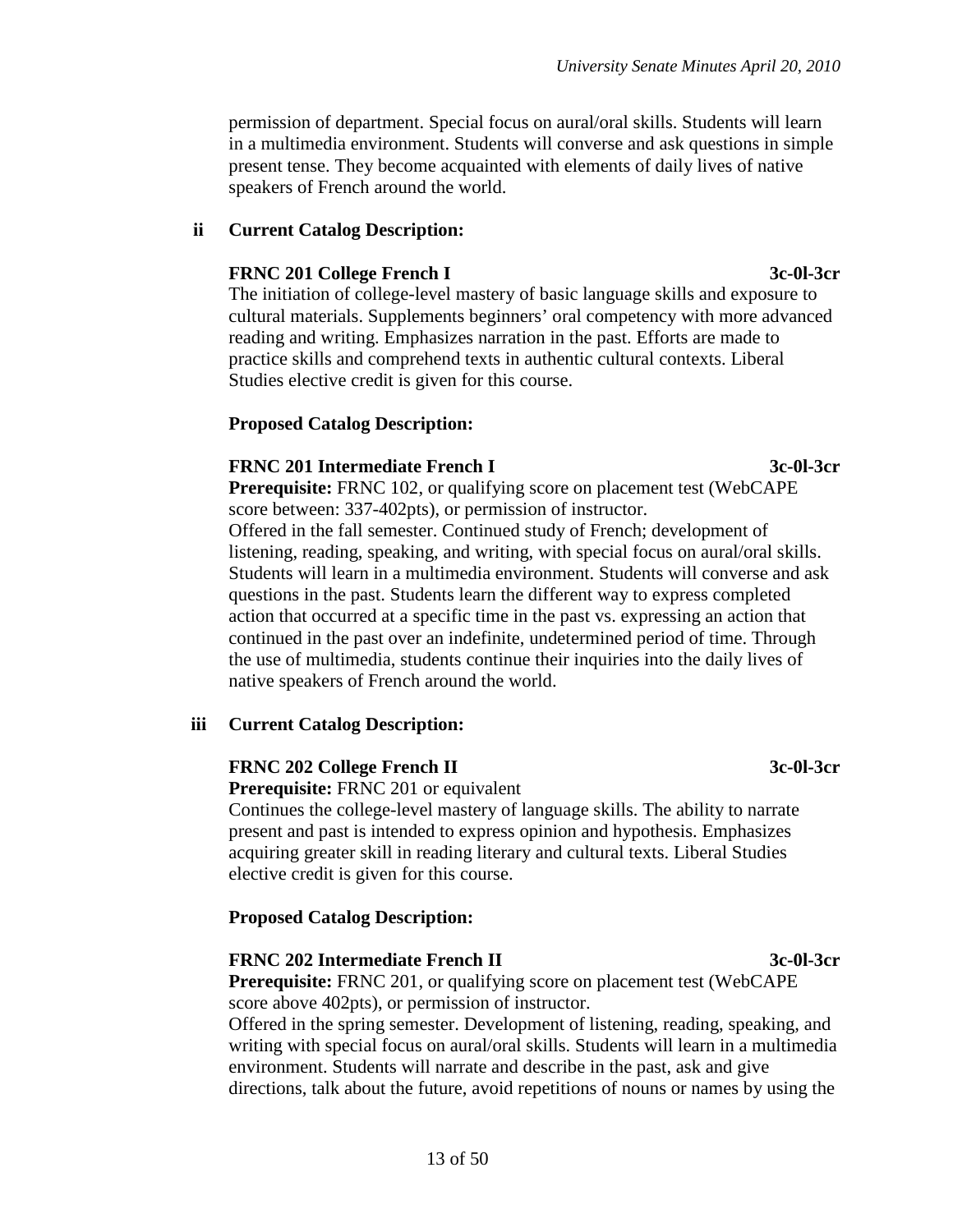proper object pronouns, learn to combine simple sentences, express and understand conditional sentences, express and understand subjective statements, and understand indirect discourse. Through the use of multimedia, students continue their inquiries into the daily lives of native speakers of French around the world.

**Rationale:** These course revisions and a new course proposal have two purposes: the re-organization and updating of the French service sequence. **Reorganization:** Currently the French service sequence is composed of French 101 (4crs), French 201 (3crs), and French 202 (3crs); the necessary outcome of the sequence is to bring the motivated learners to, at least, a proficiency of Intermediate-mid on the American Council on the Teaching of Foreign Languages (ACTFL) proficiency scale. Failure to reach this benchmark proves extremely detrimental to students who later decide to major in French and who need a minimum proficiency of advanced-low by the time they graduate. Selfstudy data have shown in the past two years (2006-2007 and 2007-2008) that the current sequence did not offer enough contact hours to reach the desired outcomes. This makes the transition from French 101 to French 201 distinctly problematic as the same 3 credit class has de facto to cover the beginning-level objectives before tackling the first intermediate objectives. As a consequence, at the end of French 202, many learners do not reach the intermediate level (a majority scored only at the novice-high level on WebCape in 2007-2008), making it highly improbable to reach the required proficiency outcomes for those majoring in French.

After consultation with foreign language education specialists and the Dean of the College of Humanities and Social Sciences, one of the proactive steps agreed upon by the French faculty is to reinstate the French 102 class (3crs) that had been eliminated in 1991, and to bring back the number of contact hours in French 101 to three (3) hours. This will allow the French sequence to include six (6) credit hours at the beginning stage. The new FRNC 101 will better respect the students' language acquisition rate and will render the projected outcomes achievable, even for those who have never studied French prior to enrollment at IUP.

**Updating of the curriculum:** The second pro-active step taken by the French faculty was to acknowledge that simply increasing contact hours would not in and of itself lead to the targeted proficiency at the end of the service sequence. Thanks to Moodle and streaming video and audio programs, FRNC 101 students may now completely immerse themselves in French in class and outside of class. A virtual environment is created that allows them at any time to (a) watch a French film that is correlated to their workbook and textbook, (b) listen to French audio programs that are related to the French film and the curricular objectives of the unit being currently studied, (c) engage in written synchronous communication (chat with each other or with guests from France), (d) engage in asynchronous written communication (leaving messages on bulletin board,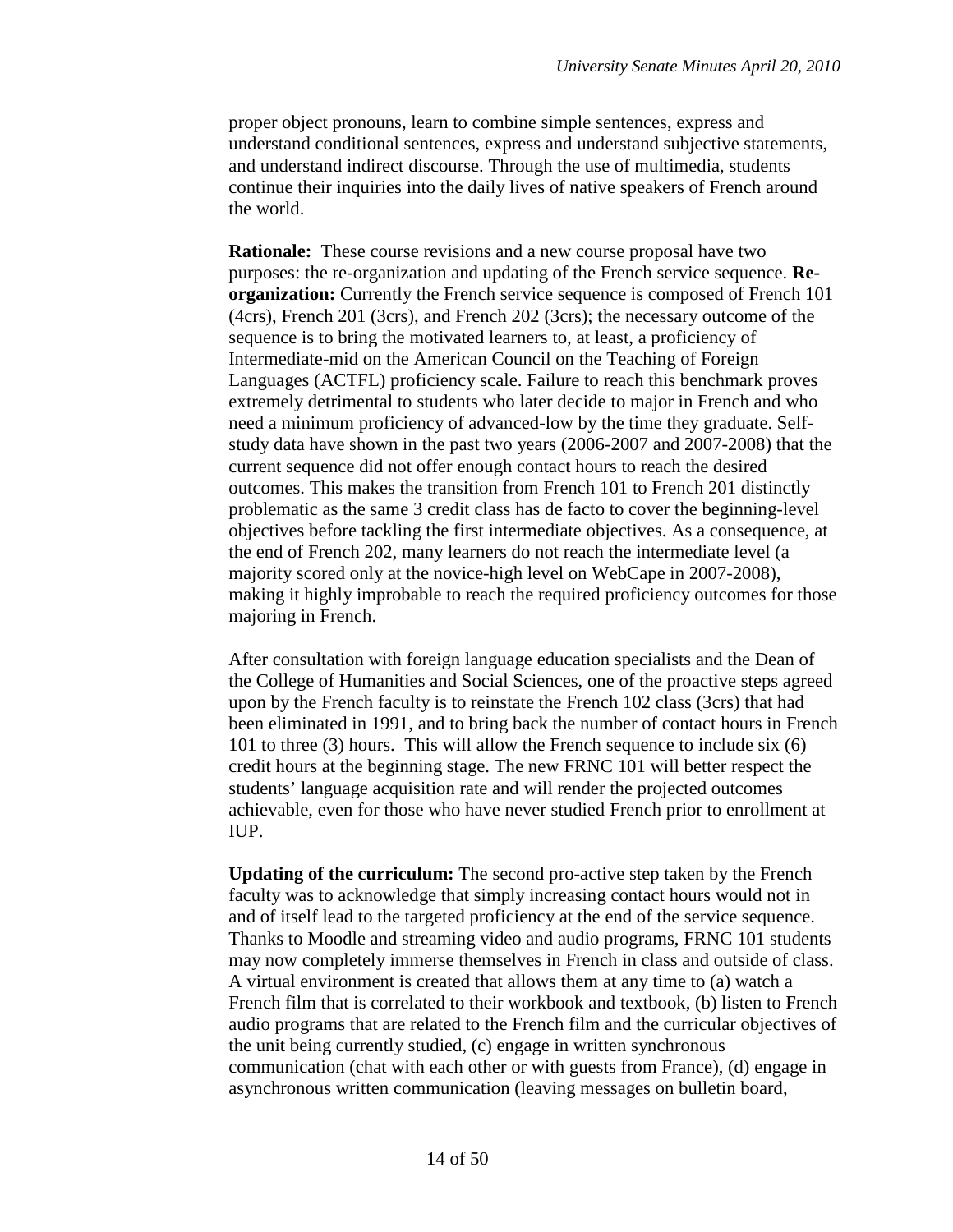Emails, or blogs). This environment allows the French faculty to free a significant amount of class time for practice, explanations, and oral/aural communication. Task-based instruction (TBI) is a method of instruction in the field of Second Language Acquisition that has proven successful. Its main focus is the use of authentic language. It also focuses on having the students doing meaningful tasks using the target language. Assessment is therefore primarily, but not exclusively, based on task outcomes. It is an approach that has been demonstrated to be specifically effective to develop fluency, student intrinsic motivation, and student confidence.

### **6 Liberal Studies Committee—Revised Criteria for First Year Seminar RETURNED TO COMMITTEE**

#### *First Year Seminar*

The First Year Seminar (FYS) is a required three-credit experience for all first year students. Students are free to enroll in any LBST 199 section being offered, without restriction or prerequisite. These courses should aid students in understanding the interdisciplinary nature of their education. Students should begin to develop skills in critical and creative thinking, discussion and writing and should become acquainted with the values that sustain a community of learners. It is recommended that enrollment in these courses be limited to 25 students.

LBST 199 courses are open only to first year students. Students who transfer to IUP with 21 or more credits from another institution are exempted from the FYS requirement. This course is not intended to replace an introductory course in the student's major. However the course may satisfy a requirement of the major. In addition, FYS courses do not fulfill Competency-Across-the-Curriculum (CAC) requirements.

FYS proposals of a cross-disciplinary nature that may be team taught or linked with other Liberal Studies or major's courses are encouraged. LBST 199 courses may be offered by any department based on disciplinary expertise and the criteria outlined below.

# *First Year Seminar Expected Undergraduate Student Learning Outcomes*

Syllabi for courses designed to fulfill the Liberal Studies First Year Seminar requirement must provide course content that enables students to achieve the Expected Undergraduate Student Learning Outcomes identified below. Course proposals may identify additional objectives from the list of Expected Undergraduate Student Learning Outcomes as appropriate to the course content.

As *Informed Learners* students will demonstrate knowledge and understanding of:

• the interrelationships within and across disciplines

As *Empowered Learners* students will demonstrate:

• information literacy skills including the ability to access, evaluate, interpret and use information from a variety of sources

As *Responsible Learners* students will demonstrate:

• intellectual honesty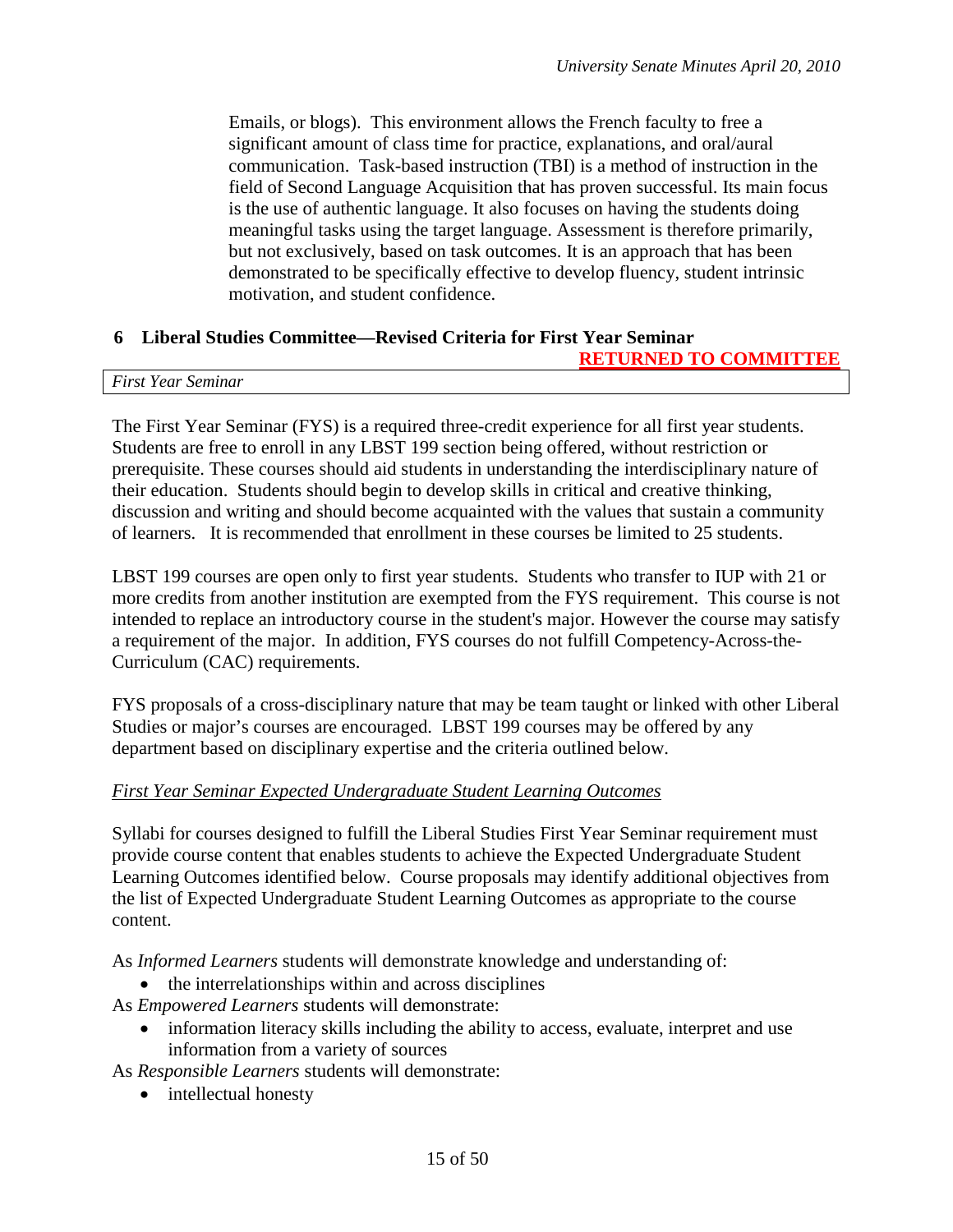- an understanding of the ethical and behavioral consequences of decisions and actions on themselves, on society and on the physical world
- an understanding of themselves and a respect for the identities, histories, and cultures of others

# *First Year Seminar Required Course Content*

Proposals for courses designed to fulfill the Liberal Studies First Year Seminar requirement must include:

- 1. Course content addressing the human experience. This criterion is abstract by design and meant to include courses from many different disciplines. To prepare students for the interdisciplinary nature of their education, the course should be designed to offer students opportunities to make connections among and between disciplines. When appropriate, these courses should explore global events. The following examples are offered as guidance:
	- How do science and technology affect the human condition?
	- Do considerations of individual rights or societal well being mandate revisions to our criminal justice policies?
	- Is the creation of or appreciation of art informed by or reflective of cultural points of view?
- **1.** Whenever appropriate, use of primary source materials directly related to the course content.

Proposers of courses designed to fulfill the First Year Seminar requirement are encouraged to include content relating to the development of transitional skills for student academic success and socialization to university life including:

- **1.** Introduction to College: e.g., understanding higher education, its purpose, value and expectations
- **2.** Learning Strategies, Study Skills and Personal Responsibility: e.g., time management and self-motivation
- **3.** Educational and Life Planning: e.g., connecting the present academic experience to future personal and professional goals including choice of major and career
- **4.** Diversity: e.g., lifestyles, sexual orientation, intercultural communication skills and achieving community amidst diversity
- **5.** Student Engagement: e.g., linked curricular and co-curricular experiences, opportunities for service learning and/or peer-to-peer interactive learning activities

# **7 Department of Music—New Course, Course Revisions, Course Catalog Description Changes, and Program Catalog Description Change**

# **APPROVED**

**a New Course:**

# **MUSC 128 Opera/Musical in Production Ensemble 0c-3l-1cr**

**Prerequisites:** Successful audition and instructor permission An opportunity with academic credit to make significant contributions to campus opera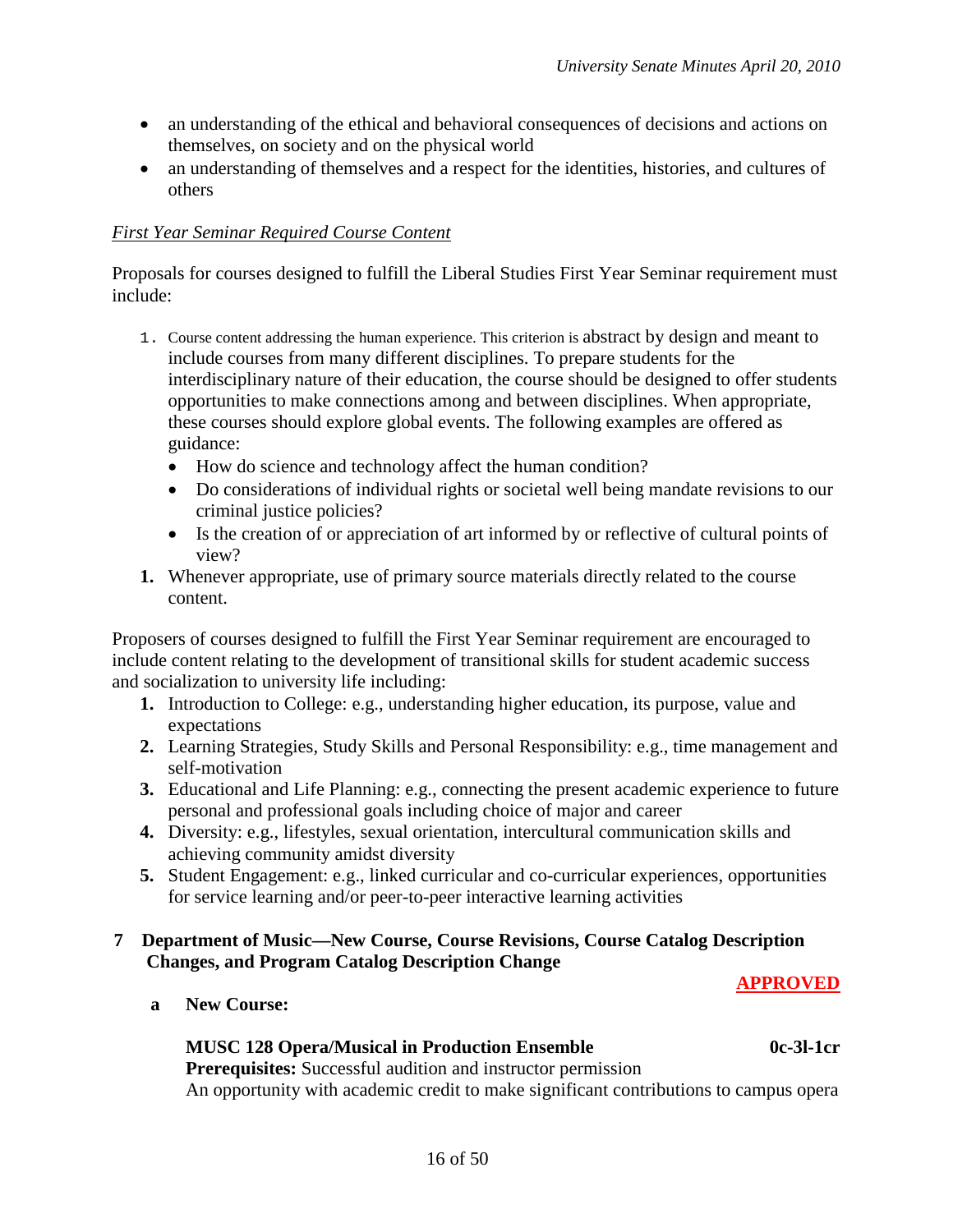and musical theater productions, augmenting music coursework in the areas of musical training and performance experience for the singing- actor and the pit orchestra musician. Course work for the ensemble consists of rehearsal and performance of a full-length main stage opera or musical, culminating in four to eight public performances. Singers in the production ensemble learn performance techniques, characterization skill, and physical coordination and freedom of movement on stage. Instrumentalists in the pit orchestra learn performance and ensemble techniques including challenging reading skills and the ability to interpret a wide variety of musical styles. This is a repeatable course which meets the music department ensemble requirements.

**Rationale:** This course is an elective for students. All music majors are required to participate in two ensembles per semester. All ensembles are open to all university students by audition.

### **b Course Revisions:**

# **i Current Catalog Description:**

**MUSC 240 Technology in the Music Classroom 2c-1l-2cr** Introduces the technology resources available for use in the music classroom and with instructional technologies appropriate to their application in K-12 settings. Exposes a variety of media and will have the opportunity to gain familiarity in their use. Emphasizes the use of the computer in the classroom, computer-based instrument, and Musical Instrument Digital Interface (MIDI).

# **Proposed Catalog Description:**

### **MUSC 240 Technology in the Music Classroom 2c-1l-2cr**

Introduces the technology resources available for use in the music classroom and the instructional technologies appropriate for application in K-12 settings including applications for students with disabilities. Students will be exposed to a variety of media and will have the opportunity to gain familiarity in their use. Emphasizes the use of the computer in the music classroom, web-based technologies, and music software.

**Rationale:** Because this is a class dealing with current technology, change over time is inevitable. The revision not only updates the syllabus to account for these changes in technology, but also for the inclusion of material for working with Students with Disabilities as requested by the Pennsylvania Department of Education (PDE).

### **ii Current Catalog Description:**

**MUSC 337 General/Choral Methods 2c-1l-2cr Prerequisite:** MUSC 212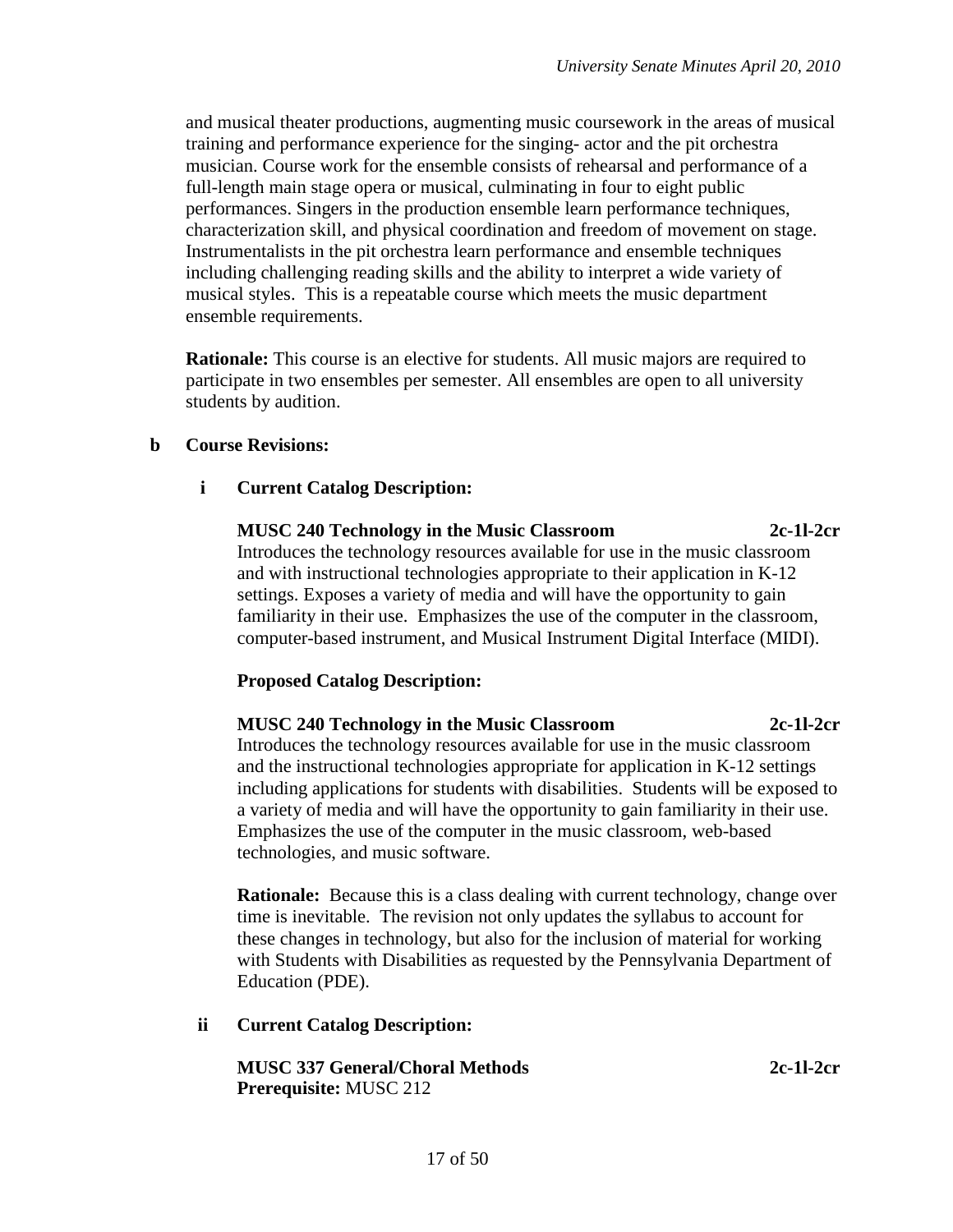A pedagogical overview of music methods related to general and choral music curricula for the middle school, junior high, and high school. Emphasizes the complex factors of adolescent behavior and physiology, administrative issues, performance expectations, and conceptually based learning which influence music teaching at this level.

#### **Proposed Catalog Description:**

# **MUSC 337 General/Choral Methods 2c-1l-2cr**

**Prerequisites:** MUSC 111, 112, 211, 212

A pedagogical overview of music methods related to general and choral music curricula for the middle school, junior high, and high school. Emphasizes the complex factors of adolescent behavior and physiology, administrative issues, performance expectations, and conceptually based learning which influence music teaching at this level.

**Rationale:** The course objectives and outline have been updated and revised.

#### **c Catalog Description Changes:**

| <b>Current Catalog Descriptions:</b>                                                                                                                                                                                                            |               | <b>Proposed Catalog Descriptions:</b>                                                                                                                                                                                                                                                                             |               |  |
|-------------------------------------------------------------------------------------------------------------------------------------------------------------------------------------------------------------------------------------------------|---------------|-------------------------------------------------------------------------------------------------------------------------------------------------------------------------------------------------------------------------------------------------------------------------------------------------------------------|---------------|--|
| MUSC 116 Theory II 3c-0l-3cr<br>Prerequisite: MUSC 115<br>The study of the harmonic, melodic, and formal devices of<br>the common practice period, from simple diatonic chords<br>through secondary dominants. Introduces basic music<br>forms. |               | <b>MUSC 116 Theory II</b><br>3c-01-3cr<br><b>Prerequisite:</b> MUSC 115, with a grade of C or better or<br>Satisfactory.<br>The study of the harmonic, melodic, and formal devices of<br>the common practice period, from simple diatonic chords<br>through secondary dominants. Introduces basic music<br>forms. |               |  |
| <b>MUSC 120 Brass Ensemble</b>                                                                                                                                                                                                                  | $0c-2l-0/1cr$ | <b>MUSC 120 Brass Ensemble</b><br><b>Prerequisite:</b> Music major or instructor permission<br>Provides a chamber ensemble experience for brass<br>performers.                                                                                                                                                    | $0c-2l-0/1cr$ |  |
| MUSC 121 Chamber Singers 0c-3l-0/1cr                                                                                                                                                                                                            |               | MUSC 121 Chamber Singers 0c-3l-0/1cr<br>Prerequisite: Music major or instructor permission<br>Performs a broad spectrum from early Gregorian chant to<br>contemporary rock cantatas.                                                                                                                              |               |  |
| MUSC 122 University Chorale0c-3l-0/1cr                                                                                                                                                                                                          |               | MUSC 122 University Chorale 0c-3l-0/1cr<br>Prerequisite: Music major or instructor permission<br>Studies and performs masterworks from the choral<br>literature.                                                                                                                                                  |               |  |
| <b>MUSC 123SymphonyBand</b><br>$0c-3l-0/1cr$                                                                                                                                                                                                    |               | $0c-3l-0/1cr$<br><b>MUSC 123SymphonyBand</b><br>Prerequisite: Music major or instructor permission<br>Provides a large ensemble experience for woodwind, brass,<br>and percussion performers.                                                                                                                     |               |  |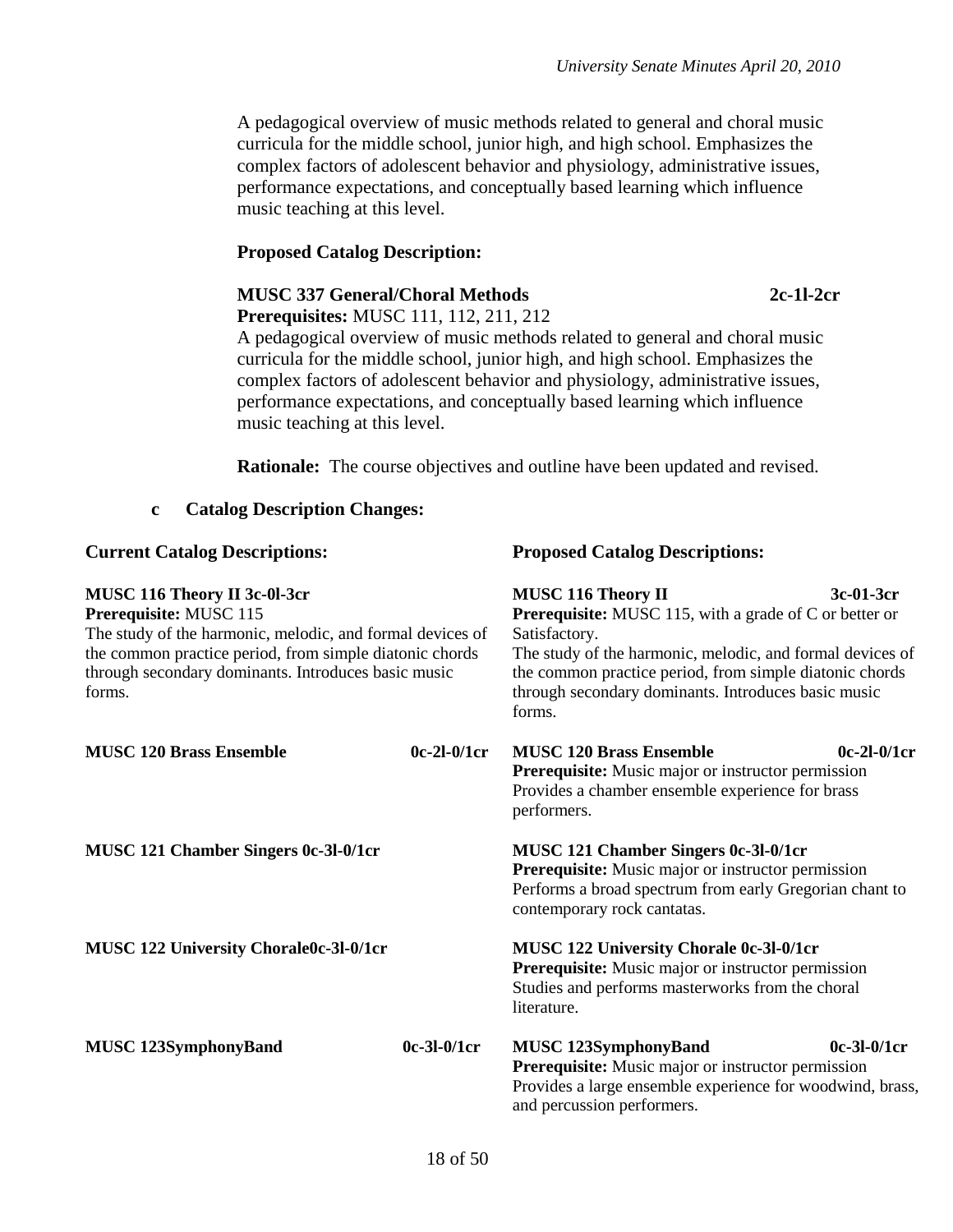| MUSC 124 Concert Band 0c-31-0/lcr<br>Provides a large ensemble experience for woodwind, brass,<br>and percussion performers. | MUSC 124 Concert Band 0c-31-0/lcr<br>Provides a large ensemble experience for woodwind, brass,<br>and percussion performers.                                                                                                                  |
|------------------------------------------------------------------------------------------------------------------------------|-----------------------------------------------------------------------------------------------------------------------------------------------------------------------------------------------------------------------------------------------|
| <b>MUSC 126 Music Theater 0c-6l-0/1cr</b>                                                                                    | <b>MUSC 126 Music Theater</b><br>$0c-6l-0/1cr$<br>Prerequisite: Music major or instructor permission<br>The study and performance of a wide variety of musical<br>theatre venues from opera to Broadway.                                      |
| MUSC 127 Percussion Ensemble0c-4l-0/1cr                                                                                      | MUSC 127 Percussion Ensemble 0c-4l-0/1cr<br>Prerequisite: Music major or instructor permission<br>Performs pieces ranging from traditional to contemporary,<br>novelty to transcriptions, and marimba ensembles to world<br>music.            |
| <b>MUSC 129 University Symphony Orchestra 0c-51-0/1cr</b>                                                                    | <b>MUSC 129 University Symphony Orchestra 0c-51-0/1cr</b><br>Prerequisite: Music major or instructor permission<br>Provides experience performing standard orchestral<br>repertoire as well as new and unusual works for orchestra.           |
| MUSC 130 String Ensemble 0c-2l-0/1cr                                                                                         | <b>MUSC 130 String Ensemble</b><br>$0c-2l-0/1cr$<br>Prerequisite: Music major or instructor permission<br>Provides string players an experience with music from<br>Baroque works of Vivaldi, Handel, and Bach to the new<br>and experimental. |
| MUSC 131 University Wind Ensemble 0c-3l-0/1cr                                                                                | <b>MUSC 131 University Wind Ensemble</b><br>$0c-3l-0/1cr$<br>Prerequisite: Music major or instructor permission<br>Provides a large ensemble experience for woodwind, brass,<br>and percussion performers.                                    |
| MUSC 133Woodwind Ensemble 0c-2l-0/1cr                                                                                        | MUSC 133Woodwind Ensemble 0c-2l-0/1cr<br>Prerequisite: Music major or instructor permission<br>Provides a chamber ensemble experience for woodwind<br>performers.                                                                             |
| MUSC 134 University Chorus 0c-3l-0/1cr                                                                                       | MUSC 134 University Chorus 0c-3l-0/1cr<br>Prerequisite: Music major or instructor permission<br>A large, mixed chorus that performs major works each<br>semester.                                                                             |
| MUSC 135 Jazz Ensemble 0c-31-0/1cr                                                                                           | MUSC 135 Jazz Ensemble0c-3l-0/1cr<br>Prerequisite: Music major or instructor permission<br>The study and performance of all styles of jazz including<br>swing, Latin, rock fusion, and other contemporary idioms.                             |
| <b>MUSC 136 Advanced Jazz Ensemble 0c-31-0/1cr</b>                                                                           | MUSC 136 Advanced Jazz Ensemble 0c-31-0/1cr<br>Prerequisite: Music major or instructor permission<br>Performs a mixture of jazz styles from Latin to Swing,<br><b>Ballads</b> to Fusion                                                       |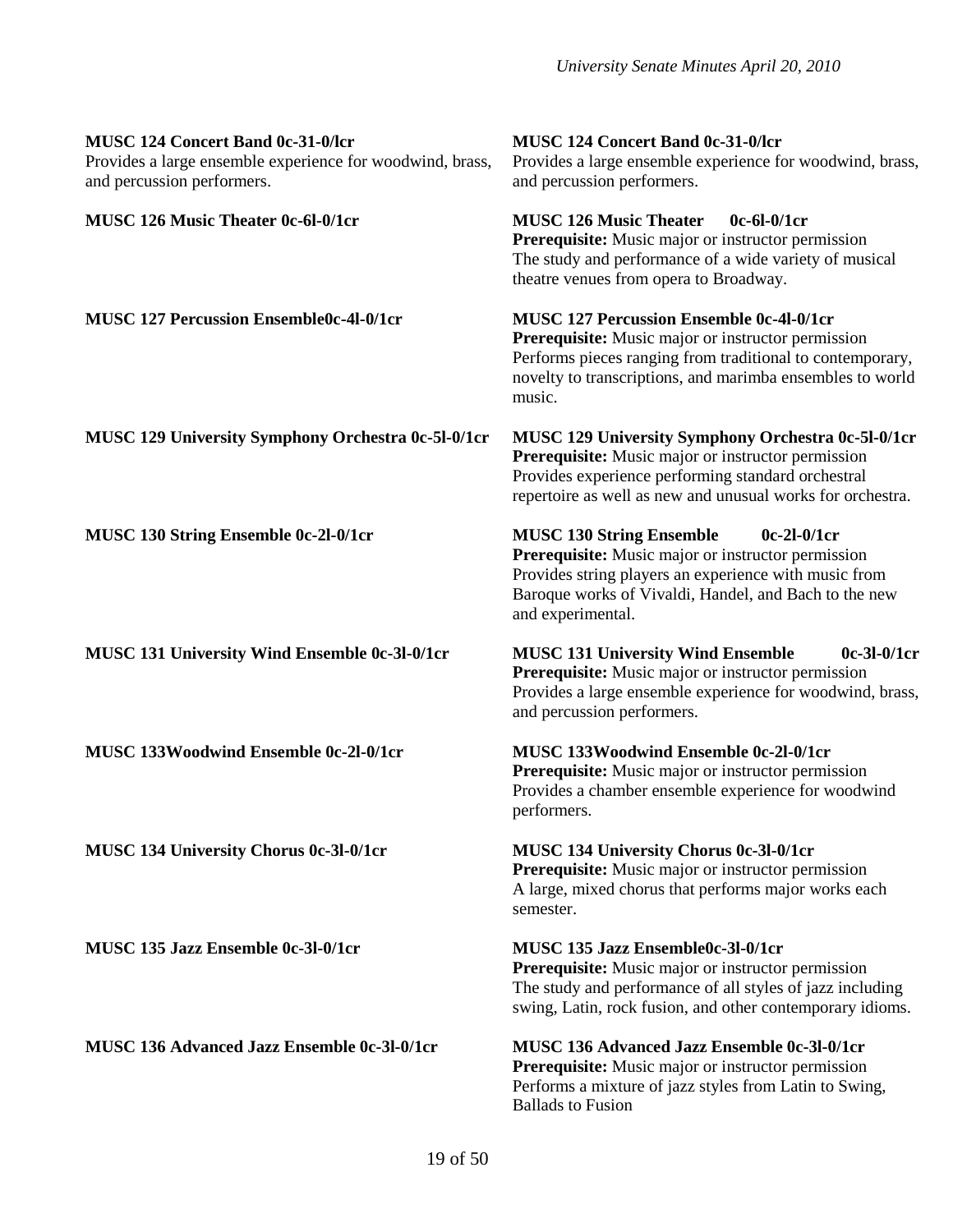#### **MUSC 153 Class Piano I 1c-1l-1cr**

For students with no significant background in piano who need to develop functional keyboard skills. Emphasizes harmonizing melodies and playing simple accompaniments.

#### **MUSC 154 Class Piano II 1c-1l-1cr**

A continuation of Class Piano I.

# **MUSC 215 Theory III 3c-0l-3cr**

**Prerequisites:** MUSC 115, 116

An extension of the techniques of the eighteenth and nineteenth centuries to include modulation, altered chords, more advanced musical forms, and contrapuntal procedures.

# **MUSC 216 Theory IV 3c-0l-3cr**

**Prerequisites:** MUSC 115, 116, 215

An extension of the techniques of the eighteenth and nineteenth centuries to include modulation, altered chords, more advanced musical forms, and contrapuntal procedures. Theory IV concentrates largely on music and materials of the present century.

### **MUSC 217 Keyboard Harmony I 1c-1l-1cr**

**Prerequisite:** Nominal facility at keyboard Designed to develop keyboard skills so the student may realize and produce in sound basic harmonic progressions.

### **MUSC 218 Keyboard Harmony II1c-1l-1cr**

**Prerequisite:** MUSC 217 A continuation of Keyboard Harmony I, involving chromatic harmony and more complex progressions.

### **MUHI 301 Music History I3c-0l-3cr**

**Prerequisites:** ENGL 101, 202, HIST 195, 305 An intensive study of the history and style of Medieval, Renaissance, and Baroque music. Considerable analytical listening required.

### **MUHI 302 Music History II 3c-0l-3cr**

**Prerequisite:** MUHI 301 or permission An intensive study of the history and styles of Classical,

#### **MUSC 153 Class Piano I 1c-11-1cr**

For music majors with no significant background in piano who need to develop functional keyboard skills. Emphasizes harmonizing melodies and playing simple accompaniments.

# **MUSC 154 Class Piano II** 1c-11-1cr

A continuation of Class Piano I; for music majors.

### **MUSC 215 Theory III 3c-0l-3cr**

**Prerequisites:** MUSC 115, 116, with a grade of C or better or Satisfactory.

An extension of the techniques of the eighteenth and nineteenth centuries to include modulation, altered chords, more advanced musical forms, and contrapuntal procedures.

### **MUSC 216 Theory IV 3c-0l-3cr**

**Prerequisites:** MUSC 115, 116, 215, with a grade of C or better or Satisfactory.

An extension of the techniques of the eighteenth and nineteenth centuries to include modulation, altered chords, more advanced musical forms, and contrapuntal procedures. Theory IV concentrates largely on music and materials of the present century.

# **MUSC 217 Keyboard Harmony I1c-1l-1cr**

**Prerequisite:** MUSC 212, MUSC 216, with a grade of C or better or Satisfactory.

Applied Piano Juries A, B, or C, or equivalent piano preparation upon approval of the instructor. Designed to develop keyboard skills so the student may realize and produce in sound basic harmonic progressions.

### **MUSC 218 Keyboard Harmony II1c-1l-1cr**

**Prerequisite:** MUSC 217, with a grade of C or better or Satisfactory.

A continuation of Keyboard Harmony I, involving chromatic harmony and more complex progressions.

### **MUHI 301 Music History I3c-0l-3cr**

**Prerequisites:** MUHI 102ENGL 101, 202, HIST 195 An intensive study of the history and style of Medieval, Renaissance, and Baroque music. Considerable analytical listening required.

### **MUHI 302 Music History II 3c-0l-3cr**

**Prerequisite:** MUHI 102,ENGL 101, 202, HIST 195 An intensive study of the history and styles of Classical,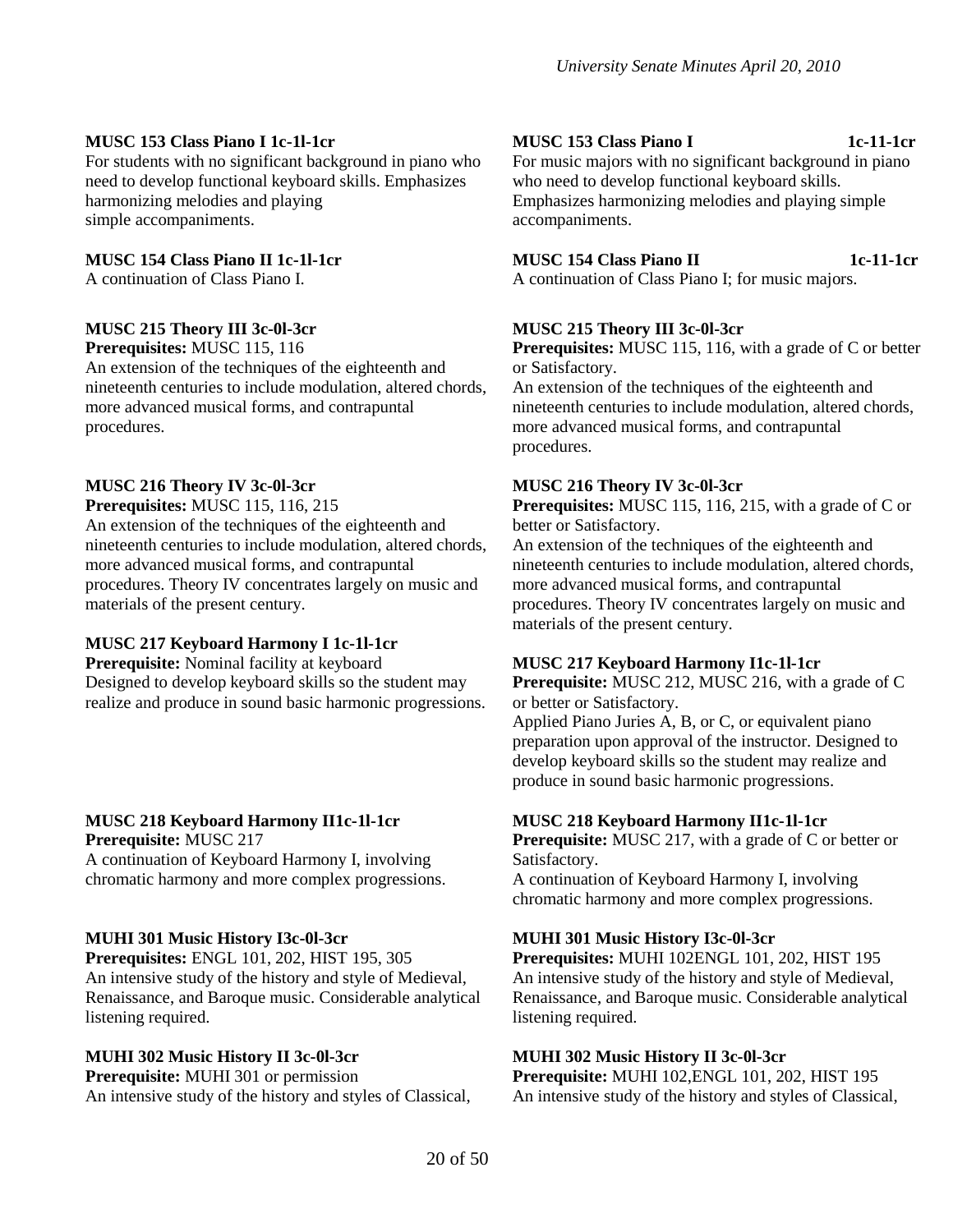Romantic, and twentieth-century music to 1950. Considerable analytical listening required.

## **MUHI 322 Medieval and Renaissance Music3c-0l-3cr**

An intensive study of the plainchant foundations in the early Middle Ages; the origins of polyphony; sacred and secular music of the thirteenth to the sixteenth centuries; special emphasis on Dufay, Josquin, Palestrina, and their contemporaries.

### **MUHI 325 The Romantic Era3c-0l-3cr**

A survey of music from about 1800 to 1910, with attention directed to the earlier romantic composers such as Beethoven, Schubert, Mendelssohn, and Berlioz through the later romantic composers such as Wagner, Tschaikowsky, Mahler, and Dvorak, as well as others.

Romantic, and twentieth-century music to 1950. Considerable analytical listening required.

#### **MUHI 322 Medieval and Renaissance Music3c-0l-3cr Prerequisite:** MUHI 301, 302

An intensive study of the plainchant foundations in the early Middle Ages; the origins of polyphony; sacred and secular music of the thirteenth to the sixteenth centuries; special emphasis on Dufay, Josquin, Palestrina, and their contemporaries.

#### **MUHI 325 The Romantic Era3c-0l-3cr Prerequisite:** MUHI 301, 302

A survey of music from about 1800 to 1910, with attention directed to the earlier romantic composers such as Beethoven, Schubert, Mendelssohn, and Berlioz through the later romantic composers such as Wagner, Tschaikowsky, Mahler, and Dvorak, as well as others.

**Rationale:** Descriptions were added to courses that had none and prerequisites were changed on others.

# **d Program Catalog Description Change:**

# **Current Catalog Program Description Paragraph 3:**

The program leading to the Bachelor of Arts degree with a major in Music has been designed to give the student a general experience in music. The student seeking this degree has the choice of three tracks: Music/General Studies Track, Music History/Literature, or Music Theory/Composition.

# **Proposed Catalog Description Paragraph 3:**

The program leading to the Bachelor of Arts degree with a major in Music has been designed to give the student a general experience in music. The student seeking this degree has the choice of three tracks: Music/General Studies Track, Music History/Literature, or Music Theory/Composition. Students wanting to choose the Theory/Composition Track must audition to enter the Music Department in any other music degree. Entrance to the Theory/Composition Track occurs after completion of Theory I-IV, Theory Skills I-IV, and Composition I, which, for the prospective major, is to be taken concurrently with Theory IV and Theory Skills IV. On completion of these courses with a 3.00 credit point average or higher, the Theory Composition Area Coordinator will advise the student into the Bachelor of Arts Music Degree, Theory/Composition Track. The prospective major must begin study of piano (either Class Piano or Applied Piano, depending on the results of the piano audition) within the freshman year in order to complete the 14 credit piano requirement within 4 years.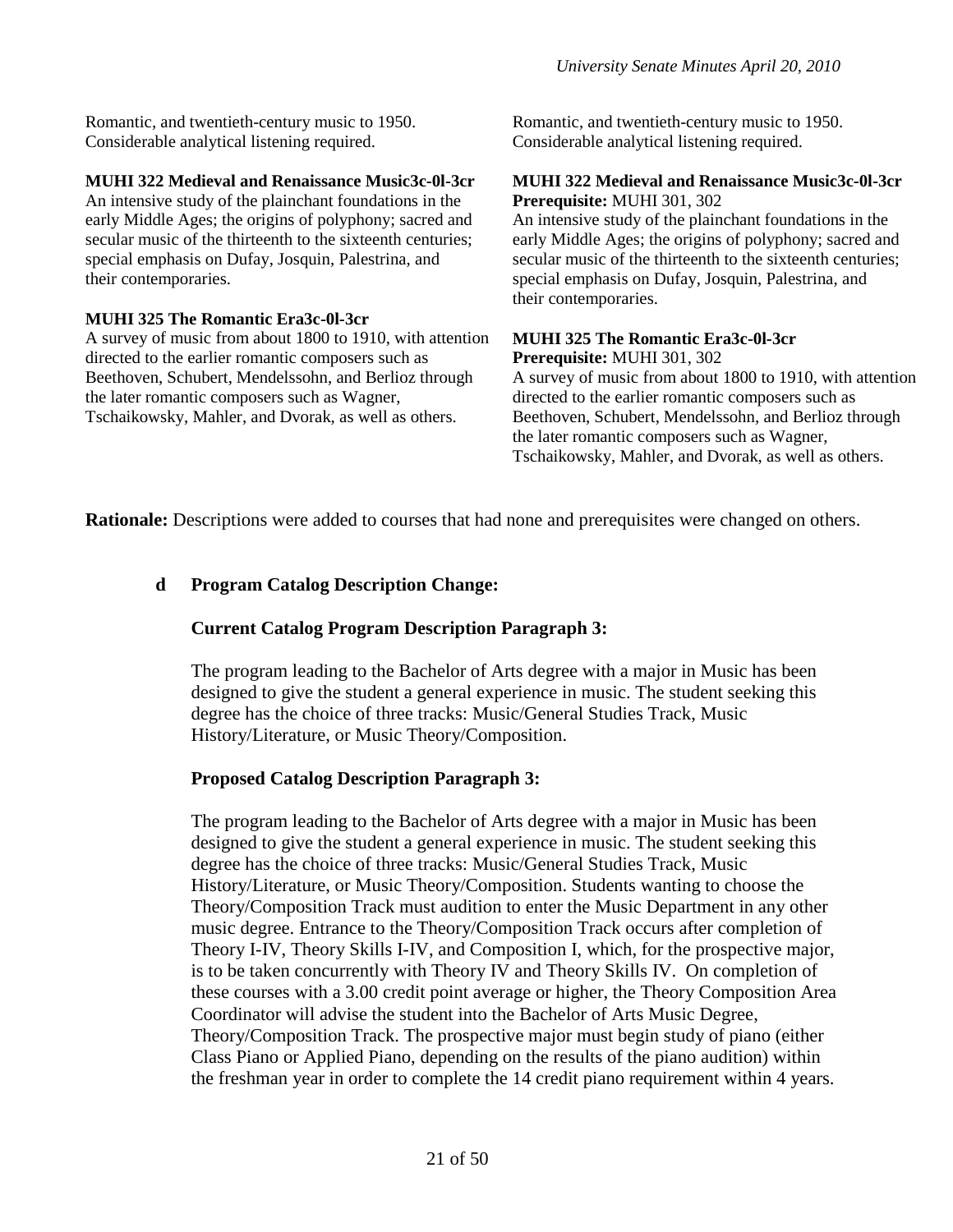**Rationale:** To clarify and delineate the current departmental practice regarding students wishing to enter the Theory/Composition Track of the Bachelor of Arts Music. It is unusual for incoming prospective students to have a portfolio of compositions upon which their acceptance into the program can be based. It is only after the initial study of Theory I-IV, Theory Skills I-IV (required of all music majors), and a beginning in Composition, Composition I, that the department faculty can fairly assess a student's prospects for a productive future in the area of Theory/Composition. The final sentence of the proposed change/addition is an attempt to clarify current department practice concerning the study of piano in the freshman year for the prospective Theory/Composition Track major.

# **8 College of Fine Arts—New Course APPROVED**

#### **FIAR 101 Introduction to the Arts 3c-0l-3cr**

Introduces the basic concepts and significance of art, music and theater. For each of these arts, students will learn the basic elements, gain an over view of artistic styles, and be exposed to representative artworks, as well as actually experiencing and responding to arts events. ARHI 101, MUHI 101, THTR 101, or DANC 102 may be used interchangeably for D or F repeats of FIAR 101, but may not be counted for duplicate credit.

**Rationale:** This course allows the involved departments to provide service to the Punxsutawney campus. This course is designed to meet the requirement for the 101 level in Liberal Studies for all students, though designed for non-majors. It is the only crossdepartmental course of its kind to incorporate a multi-disciplinary approach to an introductory level class. If it should be necessary for a student who fails this course to exercise the D/F course repeat option, any one of the following courses may be substituted: ARHI 101, MUHI 101, THTR 101, or DANC 102.

### **9 Department of Computer Science—Course Revision APPROVED**

### **Current Catalog Description:**

#### **COSC 493 Internship in Computer Science var-12cr**

**Prerequisites:** COSC 300, COSC 310, COSC 315, COSC 319, COSC 380, other courses depending on type of internship position desired, Completion of application, and Selection by a faculty committee.

Positions with participating companies provide students with paid experience in Computer Science under supervision of the companies and faculty. Requirements include three on-site consultations two university consultations, completion of progress reports, oral presentation, and a final cumulative paper. Offered only to students during the second semester and summer of their junior year or the summer and first semester of their senior year. No more than 4cr of COSC 493 may be applied toward the credit hour requirements for a major in Computer Science.

# **Proposed Catalog Description:**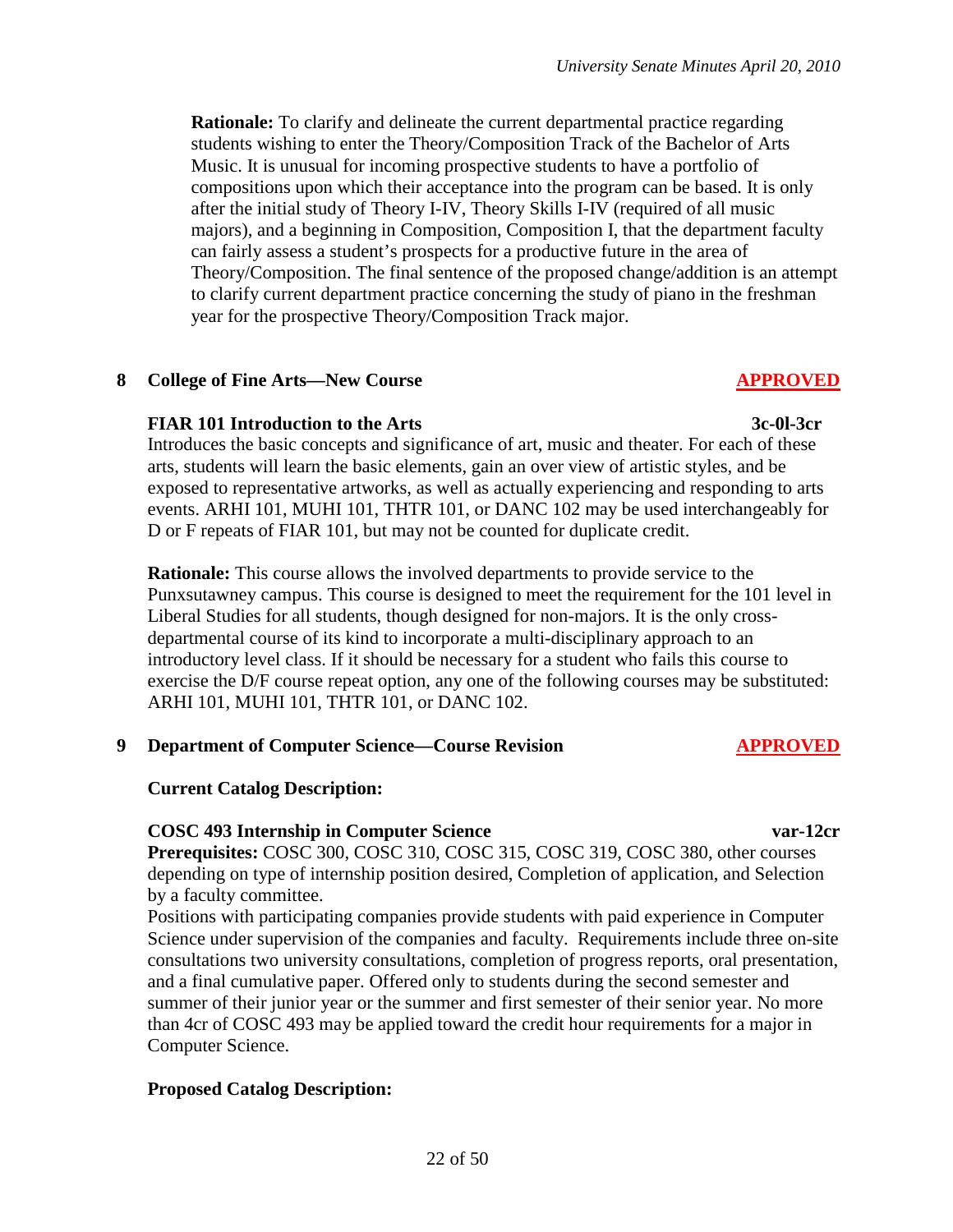## **COSC 493 Internship in Computer Science var-6-12cr**

**Prerequisites:** COSC 105, COSC 110, COSC 210, COSC 220 (except L&S track), COSC 300, COSC 310, COSC 319, COSC 341, COSC 380, other courses depending on type of internship position desired, completion of application, and selection by a faculty committee. COSC 319, COSC 341, and COSC 380 prerequisite may be waived when registering for first 6 credit hours.

Positions with participating companies provide students with paid experience in Computer Science under supervision of the companies and faculty. Requirements include three on-site consultations (one during first 6 credit hours and two in final 6 credit hours), two university consultations (one during first 6 credit hours and one in final 6 credit hours), completion of progress reports, oral presentation (final 6 credit hours only), and a final cumulative paper (final 6 credit hours only). An internship is offered only to students who have completed their sophomore year. No more than 2 credit hours of the first 6 credit hours of COSC 493 and 2 credit hours of the last 6 credit hours of COSC 493 may be applied toward the credit hour requirement for a major in Computer Science. Internship can be completed as one 12 credit hour unit over a minimum of 23 weeks or in two 6 credit hour units each over a minimum of 12 weeks. COSC 493 is designated writing intensive. As such, an internship requires completion of designated writing intensive components.

**Rationale:** Many corporations are employing students in summer internship positions. However, our current internship program does not accommodate these positions. Furthermore, the need to support internships over the summer is a need identified by our corporate advisory board. This revision enables students to receive college credit for these internship experiences.

The current internship is designated as writing intensive. Only completion of a full 12 credits (either as one unit or two 12-week units) requires completion of all the writing assignments as currently prescribed in the syllabus of record. Therefore only the 12 credit internship or the second 6 credit internship is designated as writing intensive. The L&S track was recently revised in preparation of ABET accreditation to not include COSC 220.

For all tracks in Computer Science COSC 315 was removed from the Computer Science core and has been replaced by COSC 341. While the courses COSC 105, 110, 210, and 220 (except L&S track) are implicitly required, since they are prerequisites to the courses listed, these have been added to the list of prerequisite courses to maintain consistency. The "After completing 12 Credit Hours of Internship" was changed to "After completing 6 Credit Hours of Internship" to accommodate students completing internships as two 6 credit units. The return to campus after completing 6 credit hours is sufficient to meet the goal of disseminating the internship experiences to other students.

# 10 **Department of Geosciences—Course Number Changes APPROVED**

**Current Course Numbers/Titles: Proposed Course Numbers/Titles:**

**GEOS 250 Geology of National Parks GEOS 150 Geology of National Parks**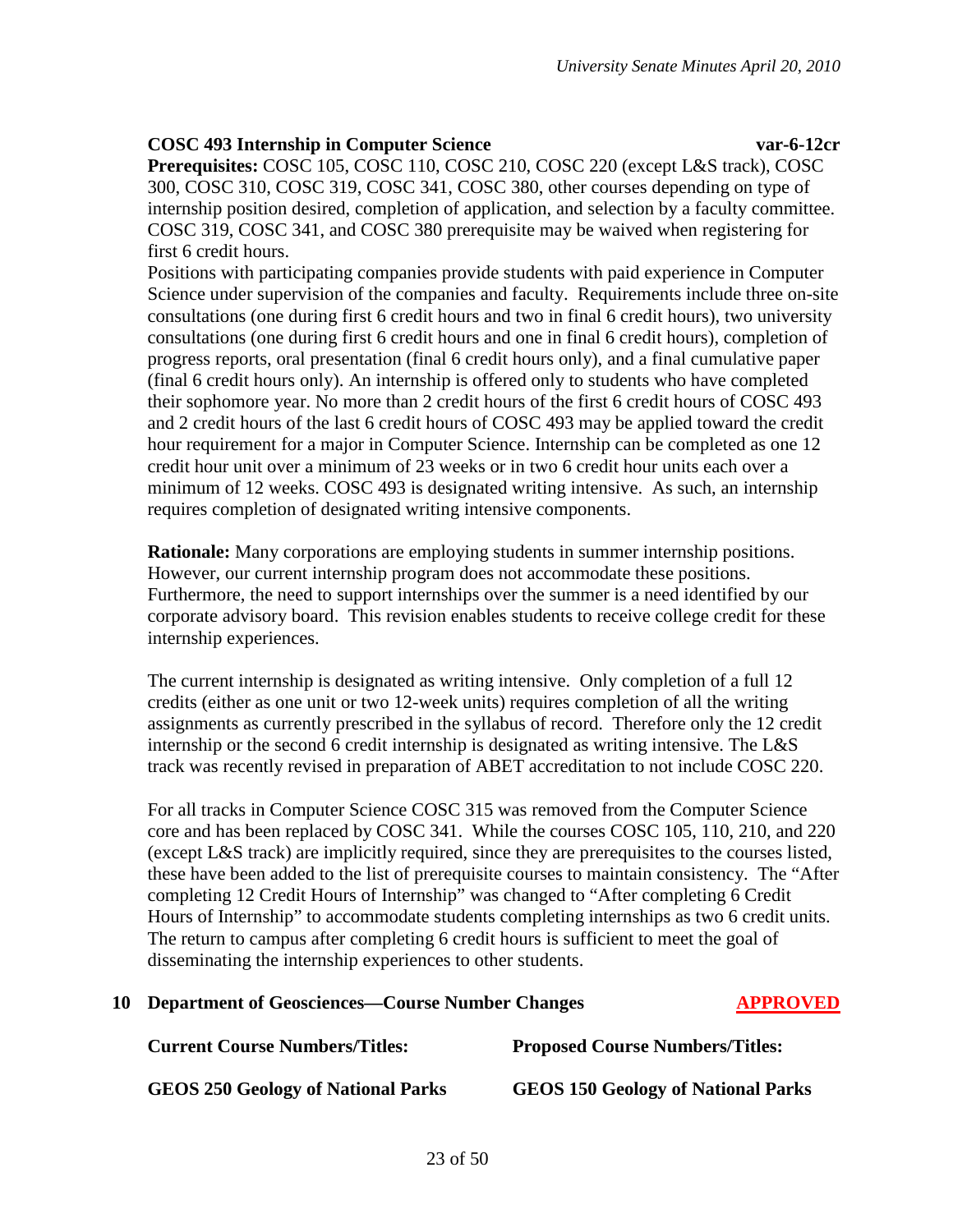# **GEOS 251 The Age of Dinosaurs GEOS 252 Physical Resources of the Earth GEOS 253 Forensic Geology GEOS 254 Exploration of Space**

## **GEOS 151 The Age of Dinosaurs GEOS 152 Physical Resources of the Earth GEOS 153 Forensic Geology GEOS 154 Exploration of Space**

**APPROVED**

**Rationale:** The change in course numbers is proposed to be consistent with the Geoscience Department's new program where all introductory level courses for non-majors are numbered as 100 level courses.

# **11 Department of Food and Nutrition—Course Revisions and Course Title Changes**

**i Current Catalog Description:**

**FDNT 150 Foods 3c-0l-3cr Prerequisite:** CHEM 101 or 111 **Corequisite:** FDNT 151 Basic principles of food: composition, sanitation, preparation, and preservation.

# **Proposed Catalog Description:**

**FDNT 150 Foods 3c-0l-3cr Prerequisite:** Grade of C or higher in FDNT 151, and CHEM 101 or 111 Basic principles of food: composition, sanitation, preparation, and preservation.

# **ii Current Catalog Description:**

**FDNT 151 Foods Laboratory 1c-3l-1cr Corequisite:** FDNT 150 Application of basic principles of food preparation.

# **Proposed Catalog Description:**

**FDNT 151 Foods Laboratory 0c-3l-1cr Prerequisites: CHEM 101 or 111** Application of the basic principles of food preparation.

# **iii Current Catalog Description:**

### **FDNT 213 Life Cycle Nutrition 3c-0l-3cr Prerequisites:** FDNT 212

A detailed study of nutrition which applies information from FDNT 212 to all stages of the life cycle; current issues and research as they impact on these developmental stages.

# **Proposed Catalog Description:**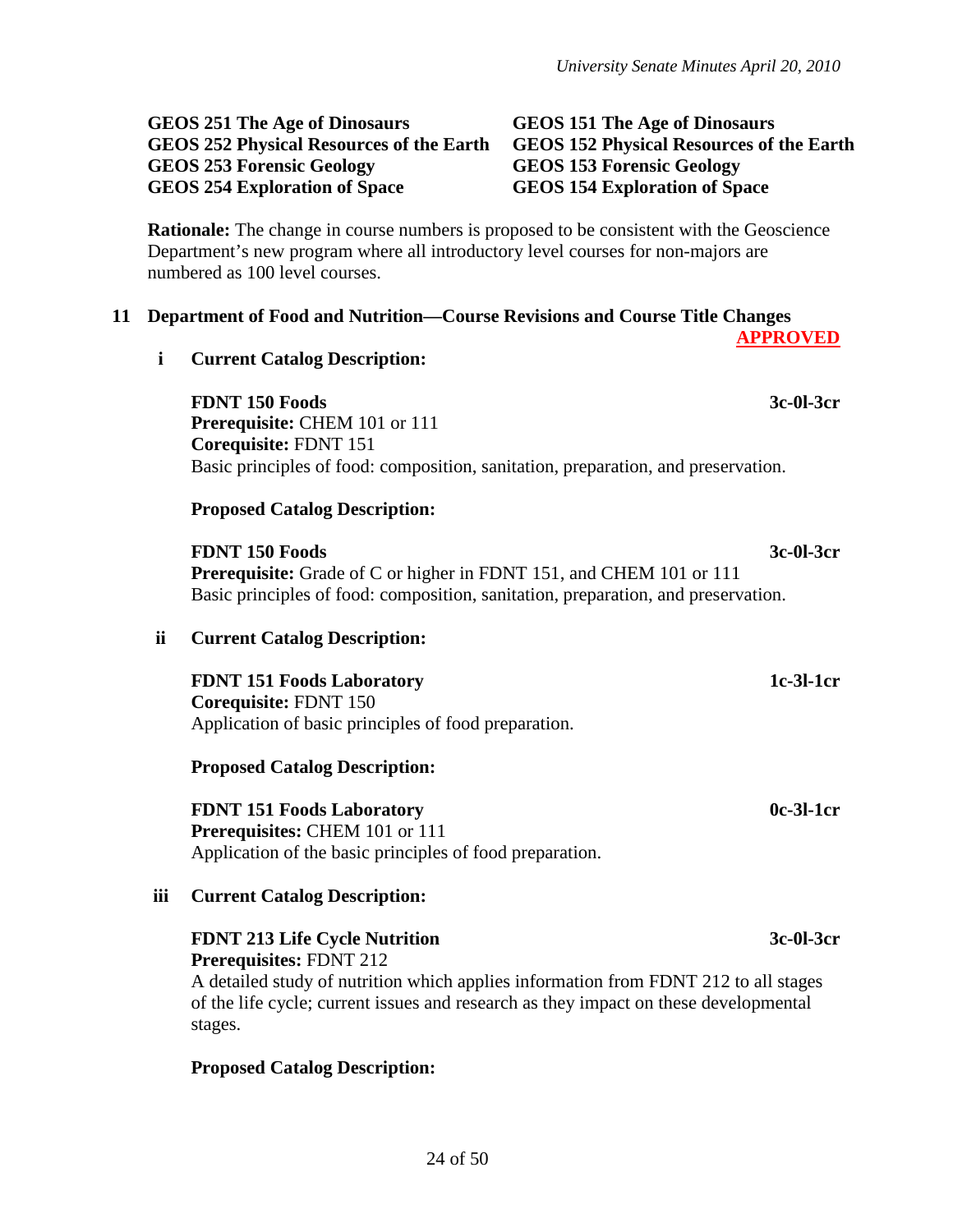# **FDNT 213 Life Cycle Nutrition 3c-0l-3cr**

**Prerequisites:** Grade of C or higher in FDNT 212 A detailed study of nutrition during all stages of the human life cycle; current issues and research as they impact on these developmental stages.

# **iv Current Catalog Description:**

# **FDNT 355 Nutrition in Disease I** 3c-0l-3cr

**Prerequisites:** FDNT 212, BIOL 155 or 150-151

Basic tools for diet modification: food exchange systems; interviewing techniques; nutrition assessment; professional practice; dietary treatment of caloric imbalance, diabetes, and cardiovascular disease. Taught Fall semester only.

# **Proposed Catalog Description:**

# **FDNT 355 Medical Nutrition Therapy I 3c-0l-3cr**

**Prerequisites:** Grade of C or higher in FDNT 212, and BIOL155 or BIOL 150/151 Interpretation of anthropometric, laboratory, clinical, and dietary data in nutrition assessment. Pathophysiology of and evidence based medical nutrition therapy for caloric imbalance, diabetes, and cardiovascular diseases. Use of food exchange systems in diet prescription and menu planning.

# **v Current Catalog Description:**

# **FDNT 364 Methods of Teaching 3c-0l-3cr**

**Prerequisite:** FDNT 213

Current teaching techniques and resource materials in nutrition education are emphasized. Emphasizes all forms of nutrition education, including classroom instruction, in-service training of employees, and community based education.

# **Proposed Catalog Description:**

# **FDNT 364 Methods of Teaching Food and Nutrition 3c-0l-3cr Prerequisite:** Grade of C or higher in FDNT 213

Focuses on nutrition education methods to support health-promoting dietary behaviors for different populations in a variety of settings. Provides experience in the development of theory-based educational programming via assessing needs, developing objectives, creating/selecting accompanying materials and activities, implementing appropriate instructional strategies, assessment and evaluation.

# **vi Current Catalog Description:**

# **FDNT 455 Nutrition in Disease II** 3c-0l-3cr

**Prerequisite:** FDNT 355

Dietary treatment of disorders of the gastrointestinal, renal, cardiovascular, and hepatic systems; inborn errors of metabolism; allergies; cancer. Therapeutic quackery.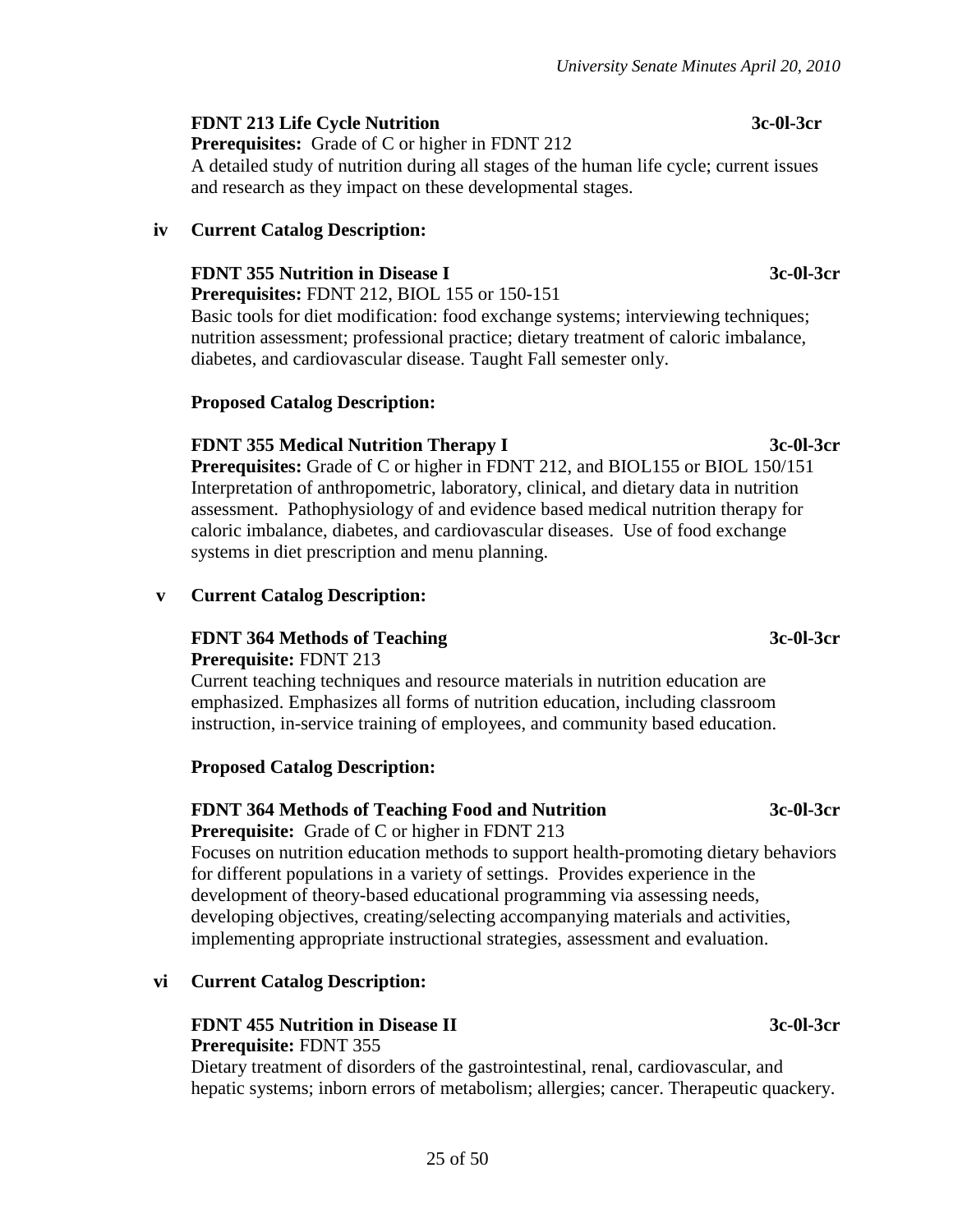Food sampling experiences. Taught Spring semester only.

# **Proposed Catalog Description:**

# **FDNT 455 Medical Nutrition Therapy II 3c-0l-3cr**

**Prerequisites:** Grade of C or higher in FDNT 355

Pathophysiology of and evidence based medical nutrition therapy for disorders of the gastrointestinal, renal, hepatic, and immune systems, inborn errors of metabolism, cancer. Nutrition support.

# **vii Current Catalog Description:**

# **FDNT 470 Human Food Consumption Patterns 3c-0l-3cr**

**Prerequisites:** One social science course and junior standing An exploration of human food consumption behaviors from food production to individual and societal consumption patterns. Influencing factors discussed include agronomic, economic, geographic, sociologic, nutritional, political, and psychological factors. The ethics and morality of food distribution are discussed. Students may not enroll in this course if they have taken the corresponding section of LBST 499.

### **Proposed Catalog Description:**

### **FDNT 470 Human Food Consumption Patterns 3c-0l-3cr**

**Prerequisite:** One social science course

Exploration of human food consumption behaviors from food production to individual and societal consumption patterns. Influencing factors which will be discussed include: agronomic, economic, geographical, nutritional, political, sociological, and psychological factors. The ethics and morality of food distribution will be discussed. Students may not enroll in this course if they have taken the corresponding section of LBST 499 Food and Culture

**Rationale:** Updated syllabi were created for all of these courses.

# **12 Eberly College of Business and Information Technology—College Academic Policy Revision**

### **Current Catalog Description:**

### **ECOBIT Academic Policies**

### **Junior Standing**

To be accepted for junior standing a business major must have:

- Accumulated 57 credits or more of academic credit
- Achieved a minimum 2.0 cumulative GPA
- Successfully completed the following courses: ACCT 201,202,BLAW235,BTED/COSC/IFMG101,ECON121,122,ENGL101,

**APPROVED**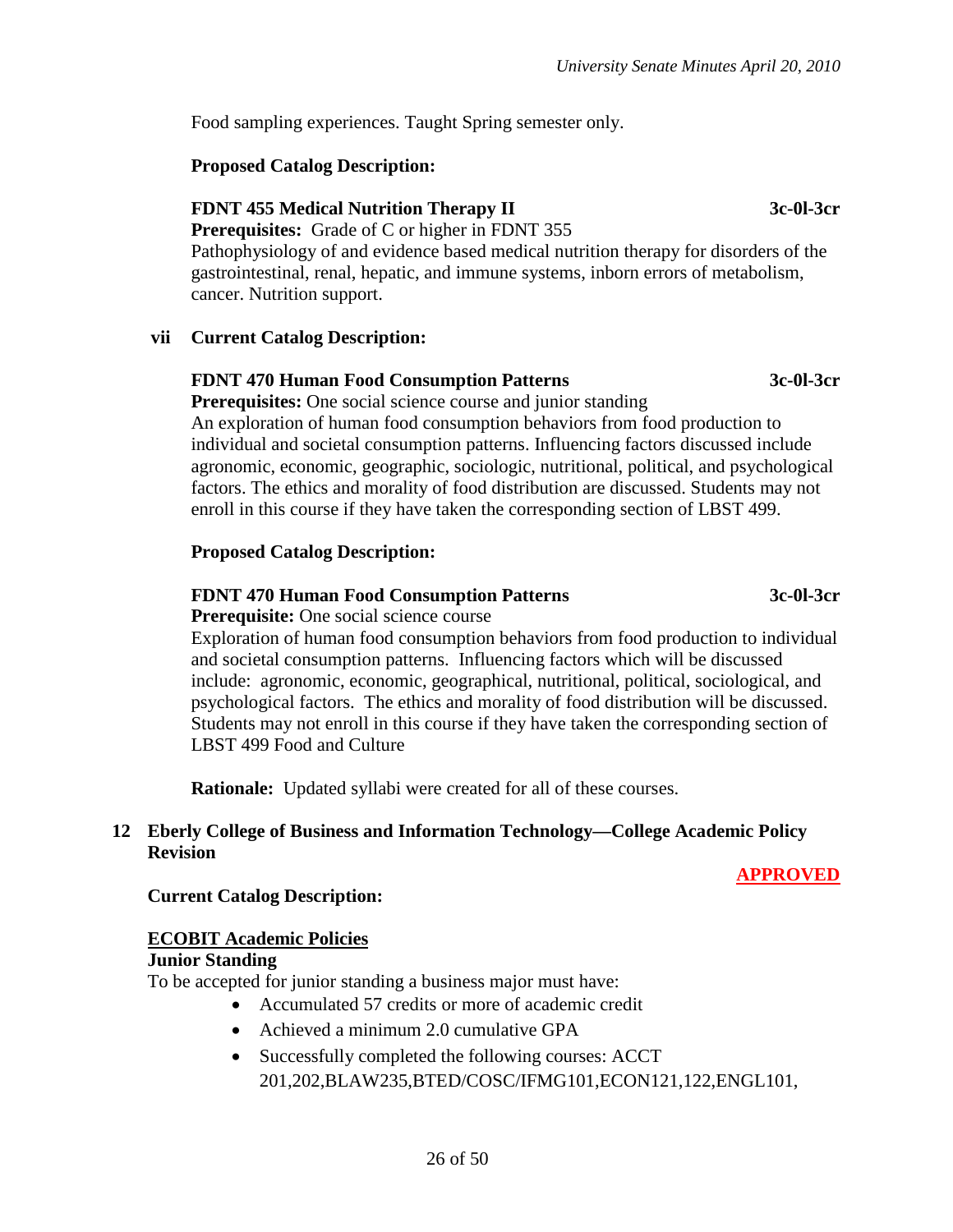# 202,MATH115,214, P SYC101, and QBUS215.

Business majors (except Business Education) who have not achieved junior standing are normally not permitted to enroll in 300- or 400- level courses in the Eberly College of Business and Information Technology (ECOBIT). Those who have at least 57 credits with a 2.0 or better cumulative GPA but who have not completed one or more of the required courses listed above may, with permission, enroll on a one-time-only basis in up to 9 credits of 300- level Eberly College of Business and Information Technology courses.

# **Proposed Catalog Description:**

# **ECOBIT Academic Policies**

### **Junior Standing**

To be accepted for junior standing a business major must have:

- Accumulated 57 credits or more of academic credit
- Achieved a minimum 2.0 cumulative GPA
- Successfully completed the following courses: ACCT 201,202,BLAW235,BTED/COSC/IFMG101,ECON121,122, ENGL 101, 102,MATH115,214, PSYC101, and QBUS215.

Business majors are required to have achieved junior standing before enrolling in 300- or 400- level courses in the Eberly College of Business and Information Technology. Students who have not completed the junior standing requirements, may, with permission from the Dean or Dean's designee, enroll in 300- or 400- level courses in the Eberly College of Business and Information Technology, however, they may be expected to schedule courses during the winter and/or summer sessions in order to meet the requirements in a timely manner.

**Rationale:** The statement "enroll on a one-time-only basis in up to 9credits" is being removed because an increasing number of students are entering the business program with either MATH 100 or 105, it is difficult for them to complete the math sequence required for Junior Standing within the first two years. This potential five course sequence: MATH 100 105, 115, 214, and QBUS 215, has resulted in the necessity to grant junior standing waivers in excess of the one-time only. The recommended change will not create any academic or pedagogical concerns and will eliminate the numerous violations of the current policy.

The statement: "may be expected to schedule courses during the winter and/or summer sessions in order to meet the requirement in a timely manner" is being added so that it will provide added emphasis on the importance of completing the requirements in a timely manner. The statement (except Business Education) is being removed because these students must now complete the junior standing requirements.

#### **13 Department of Nursing and Allied Health Professions—Revised Program Catalog Description APPROVED Current End of Catalog Description: Proposed End of Catalog Description:**

The Bachelor of Science degree with a major in Nursing is offered

The Bachelor of Science degree with a major in Nursing is offered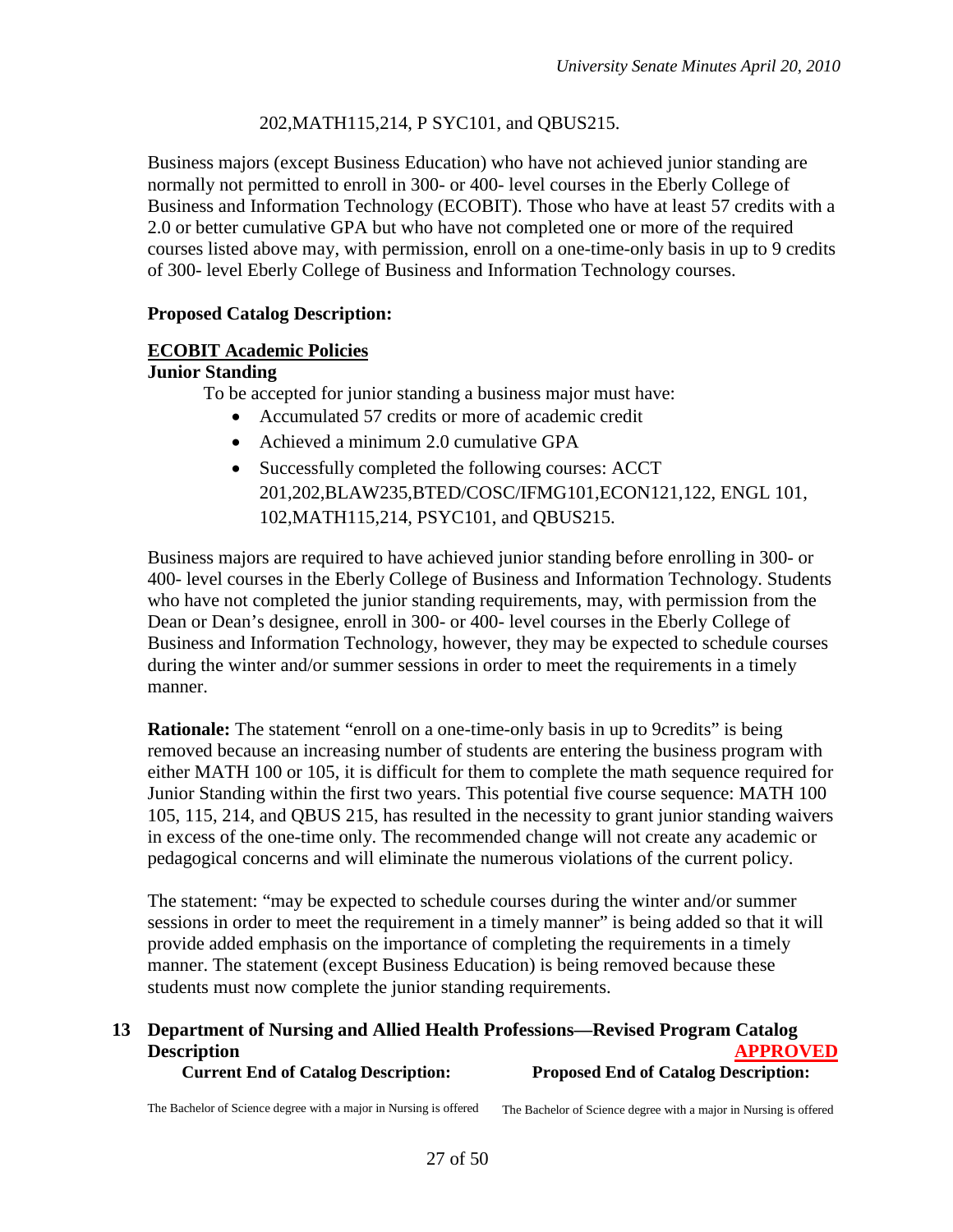for licensed practical nurses who are graduates of accredited, approved practical nursing programs and who have met IUP's admission requirements. The track for licensed practical nurses provides an alternative curriculum accounting for prior work completed in a practical nursing program. Licensed Practical Nurse students will fulfill all degree requirements set by the university. The track is designed to prepare the practical nurse to function as a provider, designer, manager, and coordinator of care in a variety of health care settings.

Detailed information is available in the department office regarding requirements such as health screening, liability insurance, legal clearance, transportation, and professional uniforms.

for licensed practical nurses who are graduates of accredited, approved practical nursing programs and who have met IUP's admission requirements. The track for licensed practical nurses provides an alternative curriculum accounting for prior work completed in a practical nursing program. Licensed Practical Nurse students will fulfill all degree requirements set by the university. The track is designed to prepare the practical nurse to function as a provider, designer, manager, and coordinator of care in a variety of healthcare settings.

Detailed information is available in the department office regarding requirements such as health screening, liability insurance, legal clearance, transportation, and professional uniforms.

Change of major applications and criteria are available in the Nursing Department Office. Change of majors are granted based on meeting the criteria and seat availability.

**Rationale:** Seats for clinical courses in nursing are limited. Students are placed for clinical in local health-care agencies which limits the number of students that may be placed at the site. The department receives a large number of change of major applications each year and frequently turns even qualified students away because of limited clinical seats. A statement in the catalog provides fair notice to students that the nursing program cannot always accept change of major requests.

# **14 Department of Management Information Systems and Decision Sciences—Course Revision and Catalog Description Change APPROVED**

### **Current Catalog Description:**

# **QBUS 215 Business Statistics 3c-01-3cr**

**Prerequisite:** MATH 115, 214

Expands upon the probabilistic concepts developed in MATH 214 to orient the student toward managerial decision making using quantitative methodologies. Topics include classical regression analysis, forecasting, Bayesian decision theory, linear programming, and simulation.

# **Proposed Catalog Description:**

#### **QBUS 215 Business Statistics 3c-01-3cr Prerequisite:** MATH 214

Expands upon the probabilistic concepts developed in MATH 214 to orient the student toward managerial decision making using quantitative methodologies. Topics include classical regression analysis, forecasting, Bayesian decision theory, linear programming, and simulation.

**Rationale:** The current prerequisite for MATH 115Applied Mathematics for Business is not necessary to the content of this course. The current Syllabus of Record makes no mention of calculus practices or theory and therefore, this is simply a catalog description change rather than a course change. This prerequisite places an unnecessary constraint on the student's enrollment in this class, the knowledge learned in MATH 115 is not applied directly to this class, and is not necessary for the student's completion of the class assignments or overall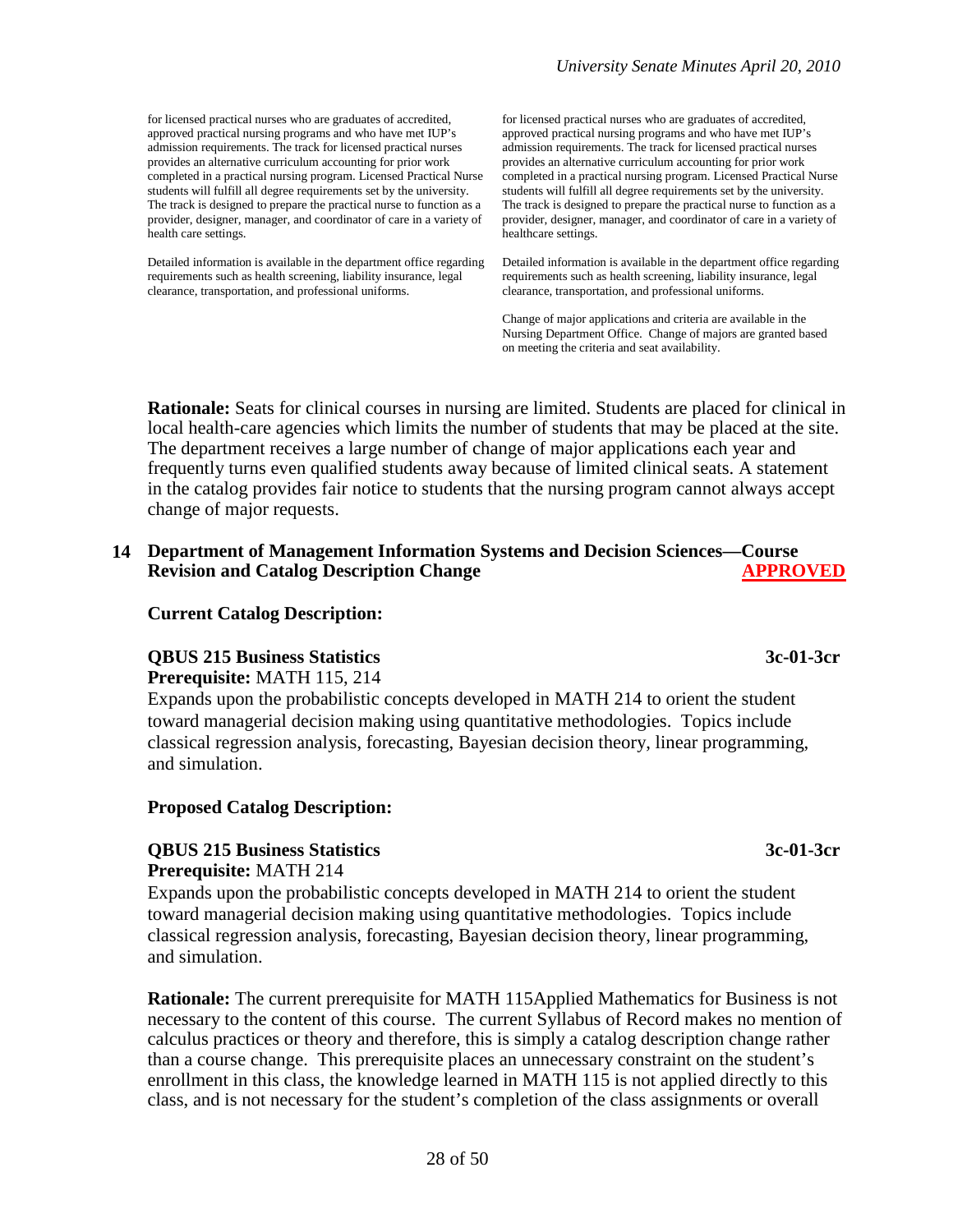objectives. The course objectives have also been changed to recognize the current environment in business and the importance of presenting and discussing the significance of business statistics. The addition/changes will also enable us to map our course objectives with the program goals that have been established by inclusion in the course content as detailed in the course outline, along with in-class discussion and testing.

### **15 Department of Management—New Courses, Course Revisions, Program Proposal for Online Delivery**

#### **a New Courses:**

### **MGMT 375 Social Entrepreneurship 3c-0l-3cr**

**Prerequisite:** MGMT 275 for nonbusiness majors.

Designed for students who are interested in starting or working in a Not for Profit Enterprise (NPE). Covers topics such as financing an NPE, developing an NPE startup model, using NPEs to generate social value, and developing an entrepreneurial philanthropy towards NPEs.

**Rationale:** This course will explore concepts of Social Entrepreneurship and Not for Profit Enterprise (NPE). Students will learn essential steps of launching, building, and driving a NPE. The course will cover best practices in NPE creation and early stage management. NPEs make up the  $3<sup>rd</sup>$  largest segment of the US economy and thus an important area for study.

### **MGMT 425 Franchising Methods and Management 3c-0l-3cr**

**Prerequisite:** MGMT 275 for nonbusiness majors

Covers the principles and activities involved in starting and managing a new franchise from the perspective of the franchiser and franchisee.

**Rationale:** This course is designed for students who hope to open a franchise business and also to those students who believe they will be able to someday franchise their own business. Topics covered in this course will include discussing the advantages and disadvantages of franchises, laws and regulations, forms of franchising, franchise contracts, and current trends in franchising. Students will be able to read and evaluate the Franchise Disclosure Documents (FDD).

# **b Course Revisions and Catalog Description Change:**

### **i Current Catalog Description:**

**MGMT 310 Principles of Management 3c-0l-3cr** Provides the student with an in-depth identification and understanding of the relevant theories, concepts, and principles underlying the management function.

### **Proposed Catalog Description:**

# **MGMT 310 Principles of Management 3c-0l-3cr**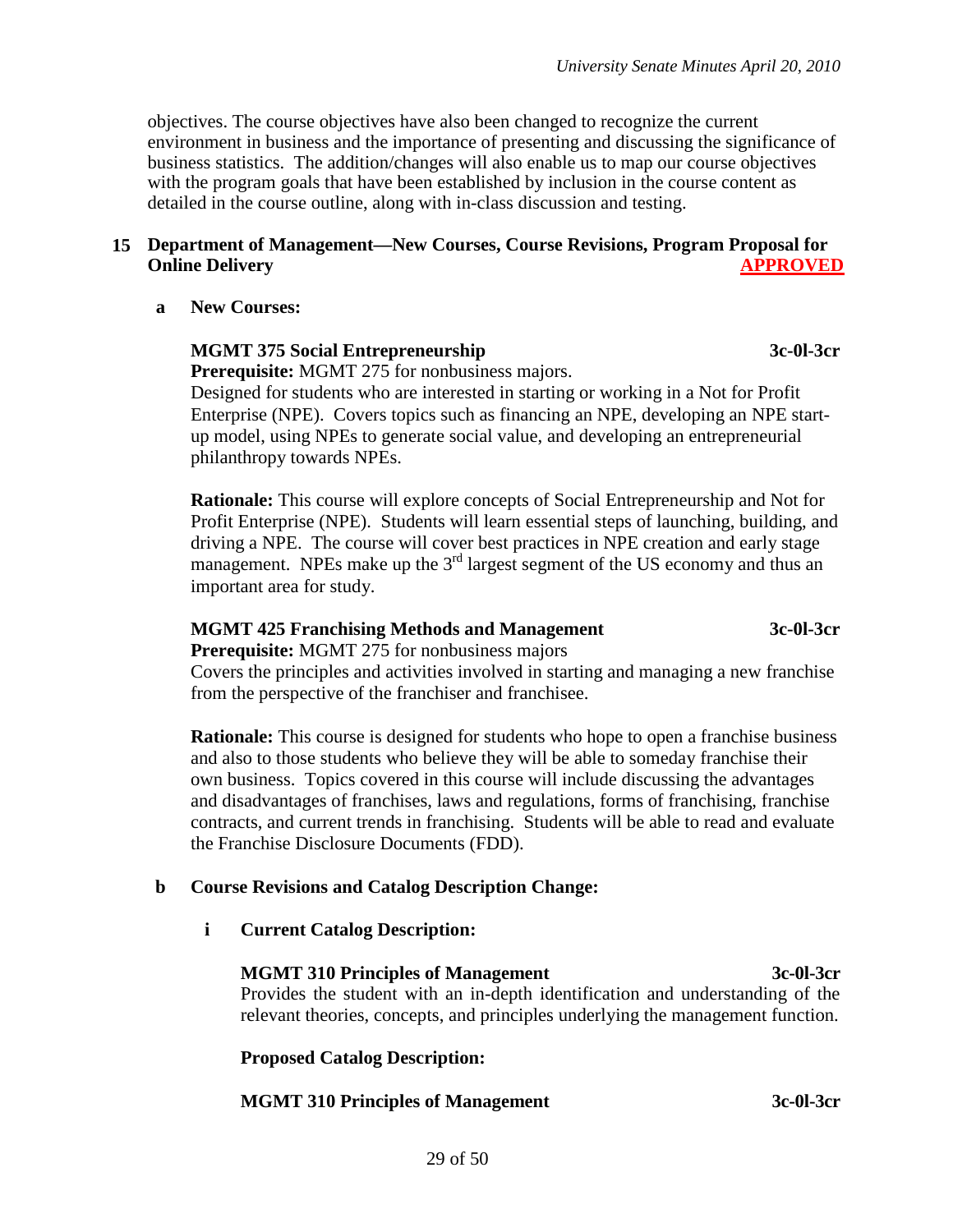Provides the student with an in-depth identification and understanding of the relevant theories, concepts, and principles underlying the management function.

# **ii Current Catalog Description:**

**MGMT 330 Production and Operations Management 3c-0l-3cr Prerequisite:** MATH 115, 214, junior standing, Eberly College of Business and Information Technology or approved major A study of the process of converting an organization's inputs into outputs whether in goods-producing or service industries. Provides an overview of concepts, tools, and techniques used in management of production and operations function in organizations.

# **Proposed Catalog Description:**

### **MGMT 330 Production and Operations Management 3c-0l-3cr**

Prerequisite: MATH 115, 214, junior standing, Eberly College of Business and Information Technology or approved major Study of converting an organization's inputs into outputs whether in goodsproducing or service industries. Provides an overview of concepts, tools, and techniques used in management of the production and operations function in organizations.

**Rationale:** Course has been updated and the course objectives have been mapped to the program goals that have been for the college.

**c Program Proposal for Online Delivery for B.S. in General Management for Post Baccalaureate students was approved by the UWUCC.**

### **16 Department of Marketing—Program Proposal for Online Delivery APPROVED**

**Program Proposal for Online Delivery for B.S. in Marketing for Post Baccalaureate students was approved by the UWUCC.**

### **17 Department of Philosophy--New Course**

### **PHIL 360 Philosophy of the Mind 3c-0l-3cr**

**Prerequisites:** Philosophy major or minor, or junior or senior standing, or instructor permission.

Focuses on the Mind-Body Problem. Topics covered may include dualism, logical behaviorism, identity theories, functionalism, various forms of physicalism, mental causation, reductionism, and consciousness.

**Rationale:** The course will become part of the philosophy major "area courses" requirement. It will be designed primarily for philosophy majors, but will be suitable for other students as well. The course will be open to Philosophy majors and minors, other students of junior or senior standing, or others with instructor permission. There is no other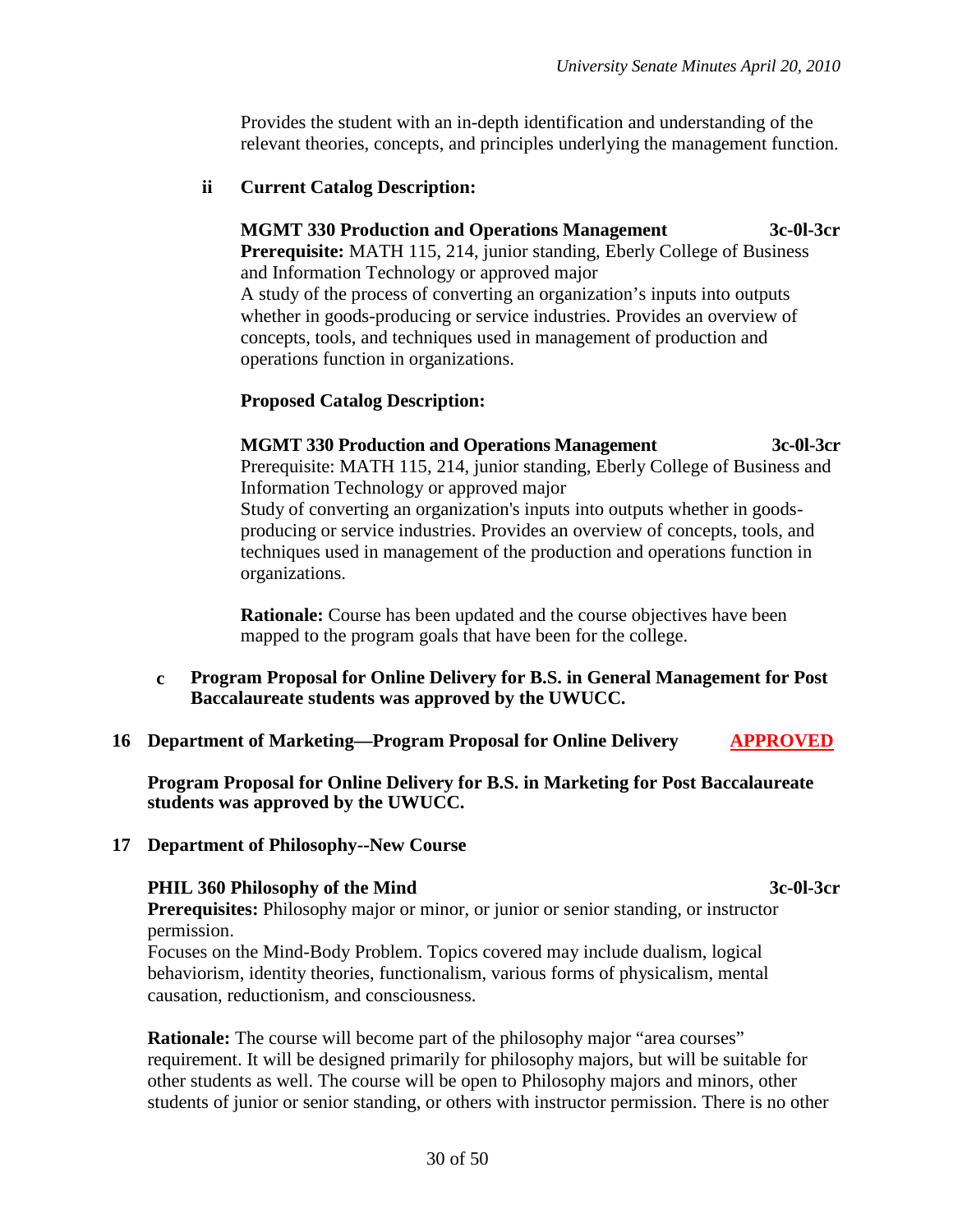course into which all this content can be incorporated.

# **18 Department of Mathematics—Course Revisions and Catalog Description Changes**

### **i MATH 151 Elements of Mathematics I 3c-0l-3cr**

Topics included are sets, concepts of logic, mathematical systems, systems of numeration, developing the set of integers, rational numbers, and real numbers.

### **Proposed Catalog Description:**

# **MATH 151 Elements of Mathematics I 3c-0l-3cr**

**Prerequisite:** Appropriate Major: ELED, ECED, EDEX, SPLP, EDHL, FCSE, ARED, CDFR, MIDL, or ECSP

Topics included are sets, concepts of logic, mathematical systems, systems of numeration, developing the set of integers, rational numbers, and real numbers.

**Rationale:** MATH 151 has been limited to selected majors for many years. The content of this course is not appropriate for all majors. The limitation has been recognized under the liberal studies requirements, but not in the catalog description. This change formalizes this limitation to specific majors. In addition the syllabus has been updated.

# **ii Current Catalog Description:**

### **MATH 152 Elements of Mathematics II** 3c-0l-3cr **Prerequisite:** MATH 151

Topics included are sentences in one variable, sentences in two variables, nonmetric geometry, metric geometry, coordinate geometry, introduction to statistics and probability, computers, and calculators.

### **Proposed Catalog Description:**

# **MATH 152 Elements of Mathematics II** 3c-0l-3cr **Prerequisite:** MATH 151

Topics included are organizing and analyzing data, statistics, probability, geometric shapes, measurement, congruence and similarity, coordinate geometry, and transformational geometry.

**Rationale**: The course content has evolved over the years. Algebra is now part of MATH 151. Working with computers and calculators is integral to the course content rather than a separate topic. Changes in wording about geometry make the description more clear; the topics in geometry remain the same. In addition the syllabus has been updated to be consistent with the content prescribed in the new state guidelines.

# **iii Current Catalog Description:**

**APPROVED**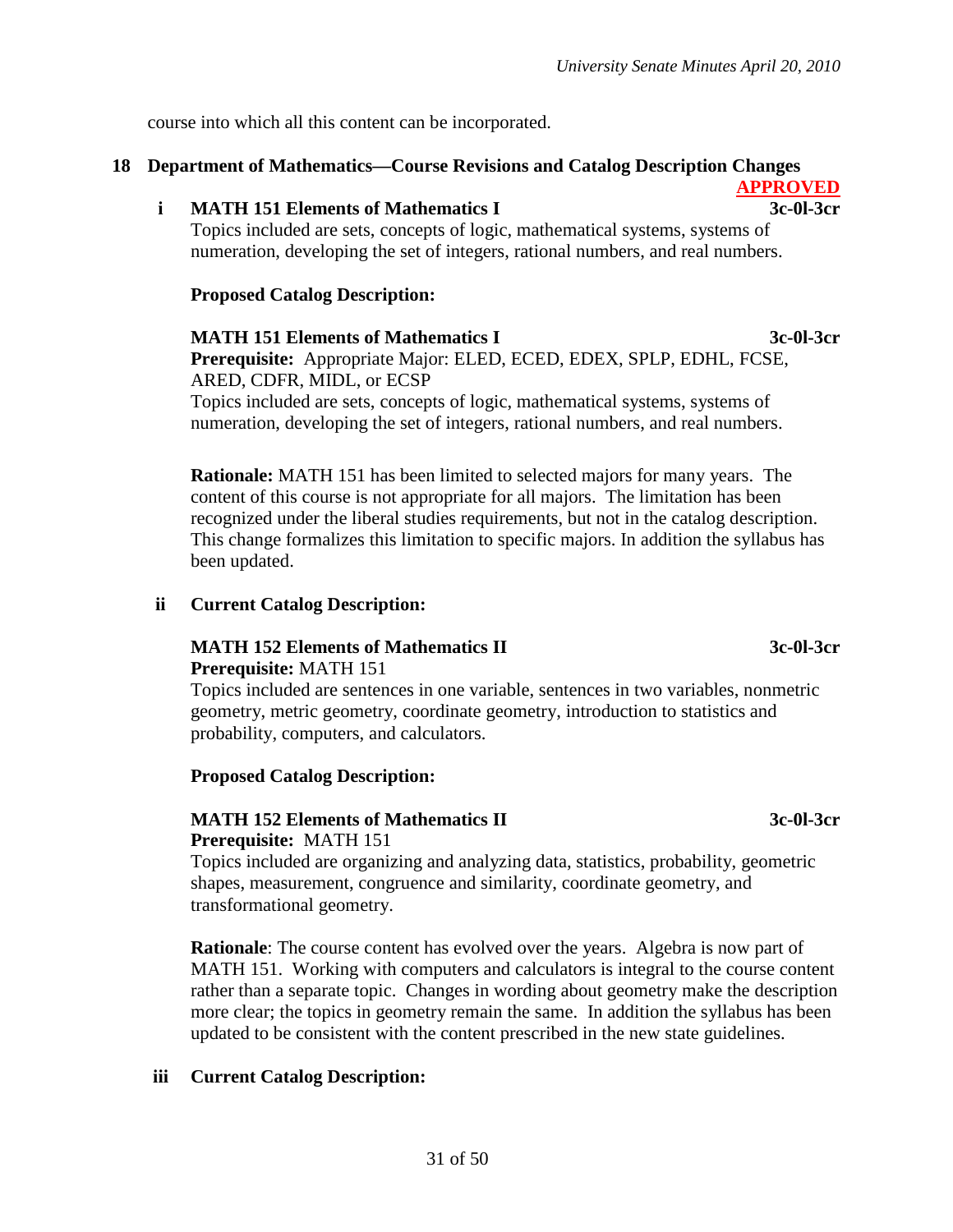**ELED 313 Teaching Mathematics in the Elementary School 3c-0l-3cr Prerequisites:** MATH 151, 152, and one of ELED 257, ECED 280,EDEX 222 or 231 Examines contemporary curriculum and methods of instruction used in elementary school mathematics. Students become acquainted with books, materials, and other resources helpful to prospective teachers. Activities include experiences in teaching elementary school mathematics.

### **Proposed Catalog Description:**

# **ELED 313 Teaching Mathematics in the Elementary School 3c-0l-3cr Prerequisites:** MATH 152and ECED 280

Examines contemporary curriculum and methods of instruction used in elementary school mathematics (Grades 2-4). Students become acquainted with books, materials, and other resources helpful to prospective teachers. Activities include experiences in teaching elementary school mathematics.

### **iv Current Catalog Description:**

#### **MATH 320 Mathematics for Early Childhood 3c-0l-3cr**

**Prerequisites:** MATH 151, Early Childhood Education/PreK-Grade 6major Studies child-centered, activity-oriented mathematics programs for early childhood education. Focuses on helping children develop understanding and insight into basic concepts of mathematics through the use of manipulative materials. Topics include pre-number activities, number activities, numeration, operations on whole numbers, estimation, rational numbers, geometry, measurement, probability, statistics, and problem solving.

#### **Proposed Catalog Description:**

# **MATH 320 Mathematics for Early Childhood 3c-0l-3cr**

**Prerequisites:** MATH 152 and ECED 200

Studies child-centered, activity-oriented mathematics programs for early childhood Education (PreK-Grade 1). Focuses on helping children develop understanding and insight into basic concepts of mathematics through the use of manipulative materials.

**Rationale:** The current list of prerequisites was replaced with MATH 152. New state teacher training guidelines mandate a change that combines the early childhood program with elementary education. The new program for Grades pre-K to 4 requires MATH 152 which lays a content foundation for this course. MATH 151 is redundant since it is a prerequisite for MATH 152. The restriction on major is not needed. The list of topics in the current description is redundant to the course outline and not necessary in the catalog description.

### **19 Department of Journalism—Course Revisions and Program Revision**

**APPROVED**

**a Course Revisions:**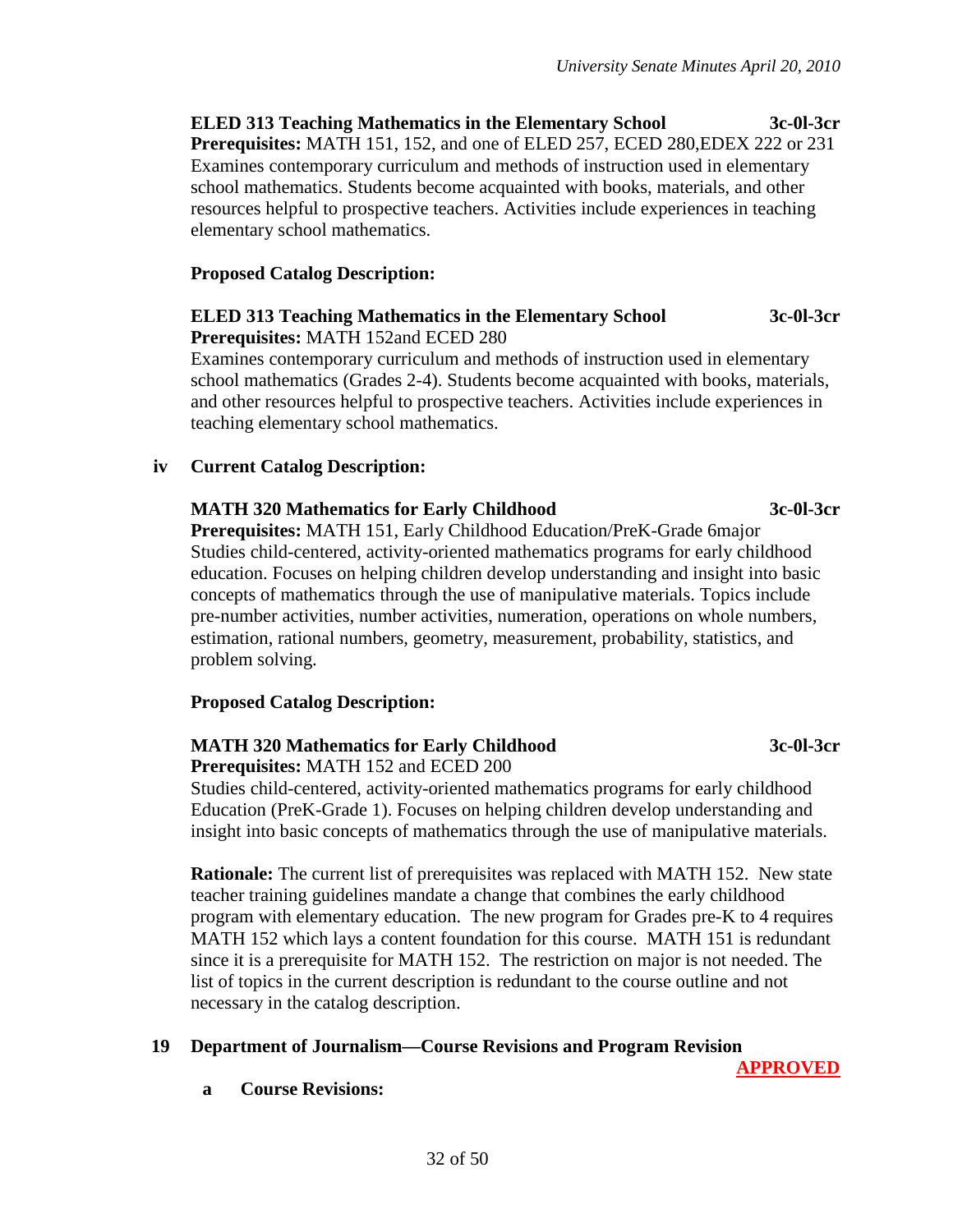## **i Current Catalog Description:**

# **JRNL 328 News Reporting 3c-0l-3cr**

**Prerequisites:** JRNL 102, 105, 220, majors only Includes instruction in writing the news story, preparing copy, interviewing, covering special events, and similar reporting activities.

#### **Proposed Catalog Description:**

**JRNL 328 News Reporting 3c-0l-3cr Prerequisites:** JRNL 102(a grade of C or better), 105 (a grade of C better), 220 (a grade of C or better), majors only Includes instruction in writing the news story, preparing copy, interviewing, covering special events, and similar reporting activities.

### **ii Current Catalog Description:**

# **JRNL 493 Internship var-6-12cr**

**Prerequisites:** JRNL 102, 105, 220, 328, department approval On-the-job training opportunities in journalism and related areas. Maximum of 6cr may be applied to 30cr minimum of major.

#### **Proposed Catalog Description:**

#### **JRNL 493 Internship var-6-12cr**

# **Prerequisites: JRNL 102 (grade of C or better), 105 (grade of C or** better), 220 (grade of C or better), 328 (grade of C or better), department approval

On-the-job training opportunities in journalism and related areas. Maximum of 6cr may be applied to 30cr minimum of major.

### **b Program Revision:**

#### **Current Program: Bachelor of Arts—Journalism Proposed Program: Bachelor of Arts—Journalism Liberal Studies: As outlined in Liberal Studies section 53-55** with the following specifications: **Mathematics:** 3cr **Liberal Studies Electives:**9cr, no courses with JRNL prefix **Liberal Studies:** As outlined in Liberal Studies section **53-55** with the following specifications: **Mathematics:** 3cr **Liberal Studies Electives:**9cr, no courses with JRNL prefix **College: 0-6 College: 0-6**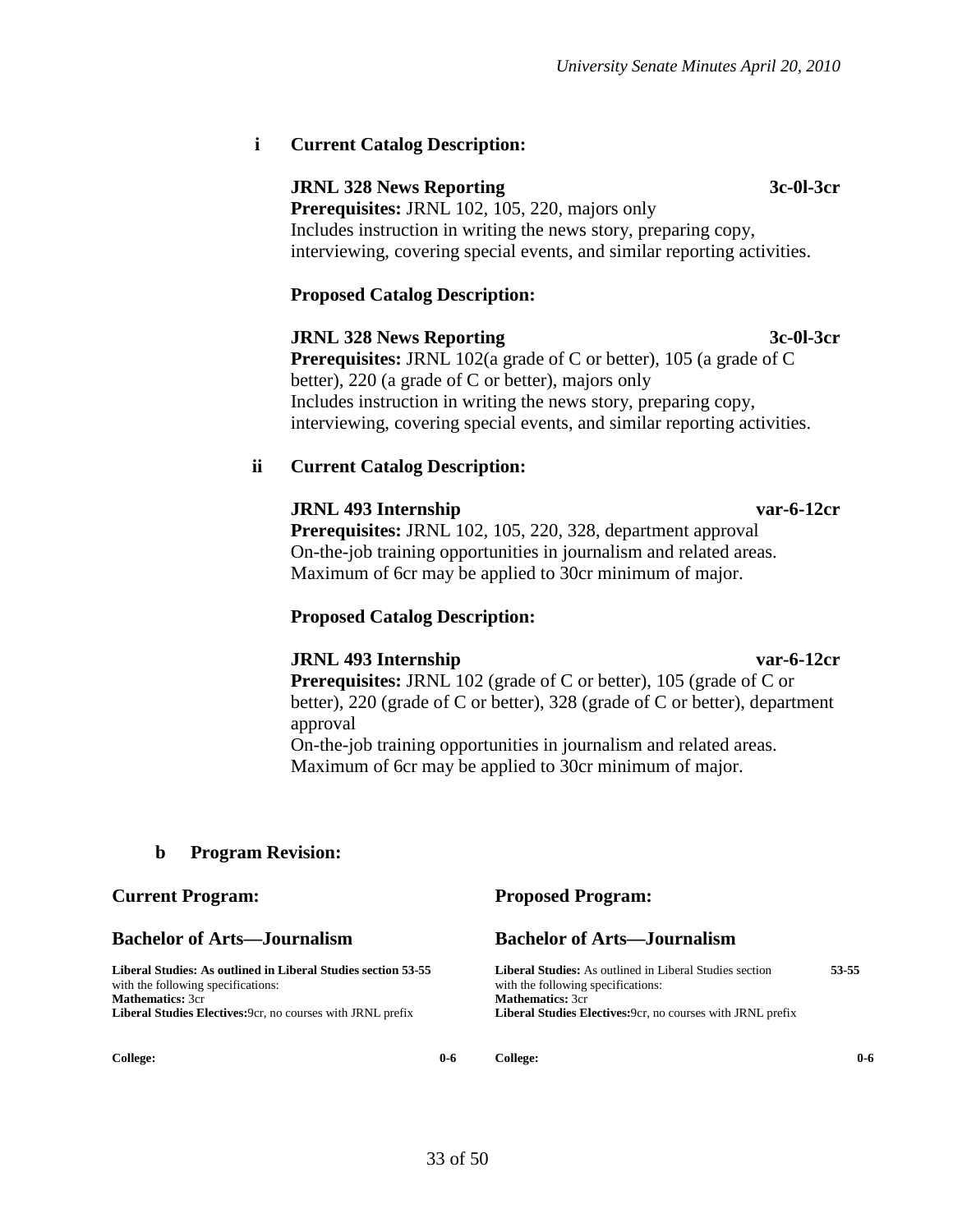| Major:<br><b>Required Courses:</b><br>JRNL 102 Basic Journalistic Skills<br>JRNL 105 Journalism and the Mass Media<br>JRNL 220 Writing for the Print Media<br>JRNL 328 News Reporting<br><b>Controlled Electives:</b>                                                                                                                                                                                                     | 30<br>3cr<br>3cr<br>3cr<br>3cr<br>18cr | Major:<br><b>Required Courses:</b><br>JRNL 102 Basic Journalistic Skills*<br>JRNL 105 Journalism and the Mass Media*<br>JRNL 220 Writing for the Print Media*<br>JRNL 328 News Reporting*<br><b>Controlled Electives:</b>                                                                                                                                                                                                                                                                                   | 30<br>3cr<br>3cr<br>3cr<br>3cr |
|---------------------------------------------------------------------------------------------------------------------------------------------------------------------------------------------------------------------------------------------------------------------------------------------------------------------------------------------------------------------------------------------------------------------------|----------------------------------------|-------------------------------------------------------------------------------------------------------------------------------------------------------------------------------------------------------------------------------------------------------------------------------------------------------------------------------------------------------------------------------------------------------------------------------------------------------------------------------------------------------------|--------------------------------|
| Other JRNL courses (as listed in this catalog) (2)<br><b>Other Requirements:</b><br>$\bf{0}$<br>Department recommends a planned program of dual major,<br>$minor(s)$ , or electives $(3, 4)$                                                                                                                                                                                                                              |                                        | Other JRNL courses (as listed in this catalog) (2)<br><b>Other Requirements:</b><br>Department recommends a planned program of dual major,<br>$minor(s)$ , or electives $(3, 4)$<br><b>Free Electives:</b>                                                                                                                                                                                                                                                                                                  | 18cr<br>$\mathbf{0}$<br>29-37  |
| <b>Free Electives:</b><br>29-37<br><b>Total Degree Requirements:</b><br>120                                                                                                                                                                                                                                                                                                                                               |                                        | <b>Total Degree Requirements:</b>                                                                                                                                                                                                                                                                                                                                                                                                                                                                           | 124                            |
| Intermediate-level Foreign Language may be included in Liberal<br>(1)<br>Studies electives.<br>Max of 6cr of internship applied to major.<br>(2)<br>Students may take no more than 15cr outside the<br>(3)<br>College of Humanities and Social Sciences without<br>prior approval of advisor.<br>Majors in the public relations sequence should make every<br>(4)<br>effort to schedule BTST 321, MKTG 320, and MKTG 433. |                                        | Intermediate-level Foreign Language may be included in Liberal<br>(1)<br>Studies electives.<br>Max of 6cr of internship applied to major.<br>(2)<br>Students may take no more than 15cr outside the<br>(3)<br>College of Humanities and Social Sciences without<br>prior approval of advisor.<br>Majors in the public relations sequence should make every<br>(4)<br>effort to schedule BTST 321, MKTG 320, and MKTG 433.<br>A grade of C or better required for graduation with a degree in<br>journalism. |                                |

**Rationale:** Journalism is a highly competitive field. JRNL 328 is part of the core requirements for the major, which indicate whether a student may succeed in this field. Failure to master 70% of the course content is a strong indication that the student is a weak candidate for employment and/or graduate study. Likewise students need a C or better in the other core courses in order to graduate.

# **University Wide Graduate Curriculum Committee (Senator Piper)**

### **FOR INFORMATION**

The University Wide Graduate Committee provided distance education approval for the following courses:

**CRIM 790 Seminar in the Contemporary Judicial System NURS 610 Health Promotion and Social Issues NURS 619 Leadership Strategies for Nursing EDEX 581 A Theoretical and Practical Introduction to Autism Spectrum Disorders ELR/HSAD 631 Human Resource Management in the Public Sector NURS/HSAD 614 Health Policy FIN 424/524 International Financial Management NURS 628 Advanced Professional Role Development EDEX 581 Teaching with Web 2.0 EDEX 581 Technology and Differentiated Instruction BLAW 633 Case Problems in Business Law**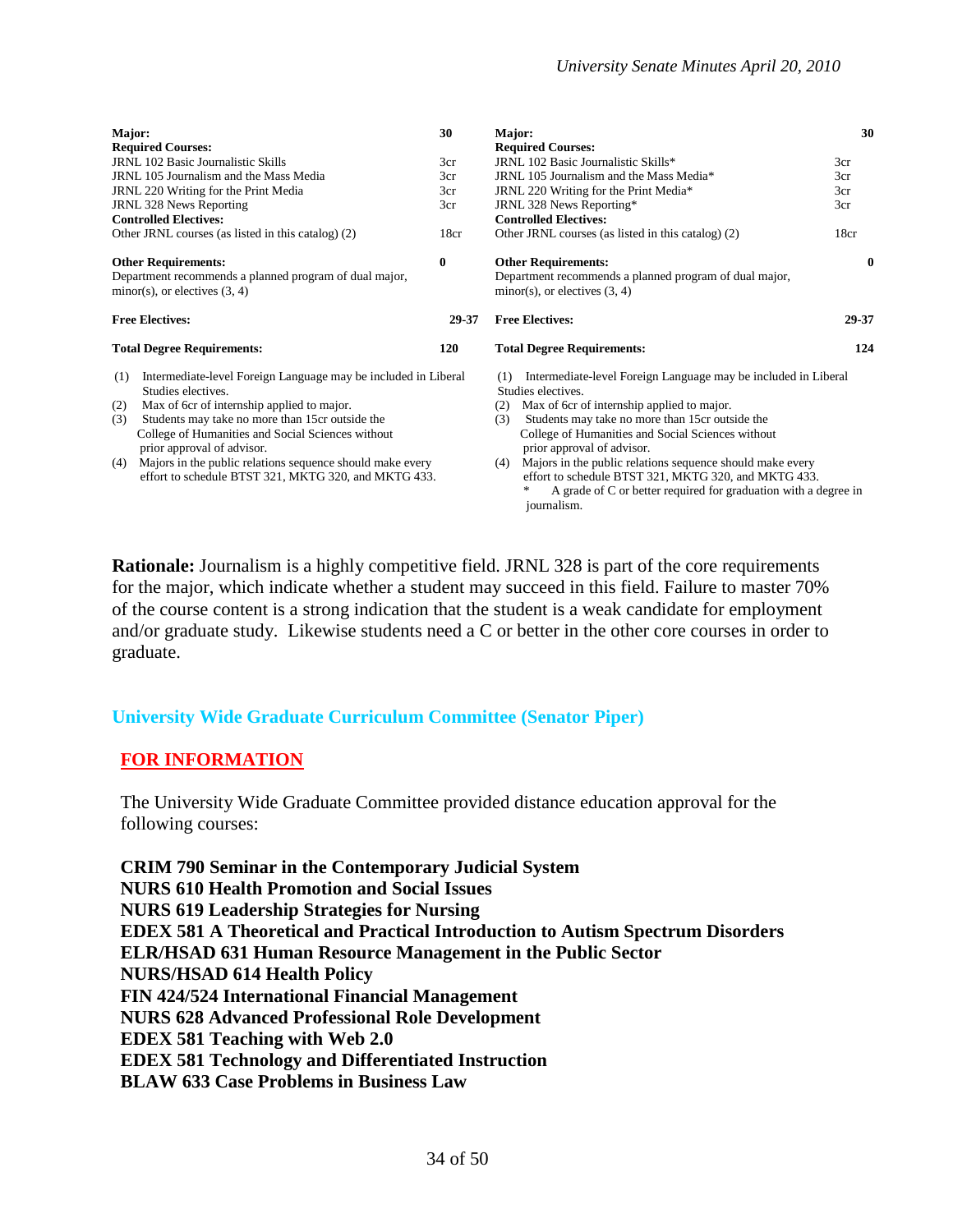# **FOR ACTION:**

**1 Course Revision APPROVED**

**Name of Program:** Master of Science in Nursing

**Sponsoring Department**: Nursing

**Catalog Start Term:** Fall 2010

# **NURS 622: The Practice of Nursing Research I 3 cr.**

# **Course Description:**

Catalogue Description: Examine the conceptual, theoretical, and ethical contexts of nursing research. Concepts of statistical theory, measurement strategies, and data collection issues are presented, as they are applicable to nursing research.

### **Rationale:**

This course is being revised because of student and faculty data suggesting that there was too much emphasis on statistical analysis and less focus on the application of research content. Some statistical content was removed from the course to allow for more emphasis on research critique and application.

### **2 Course Revision APPROVED**

**Name of Program:** Master of Science in Nursing

**Sponsoring Department**: Nursing

**Catalog Start Term**: Fall 2010

### **NURS 623: The Practice of Nursing Research II** 3 cr.

### **Course Description**

Use of evidence based practice in the advanced practice role. The student will become proficient in the application of research to nursing practice including evaluation of research studies, problem identification within practice settings, and development of practice protocols, relevant to area of expertise.

### **Rationale**

This course is being revised because of student and faculty data suggesting that the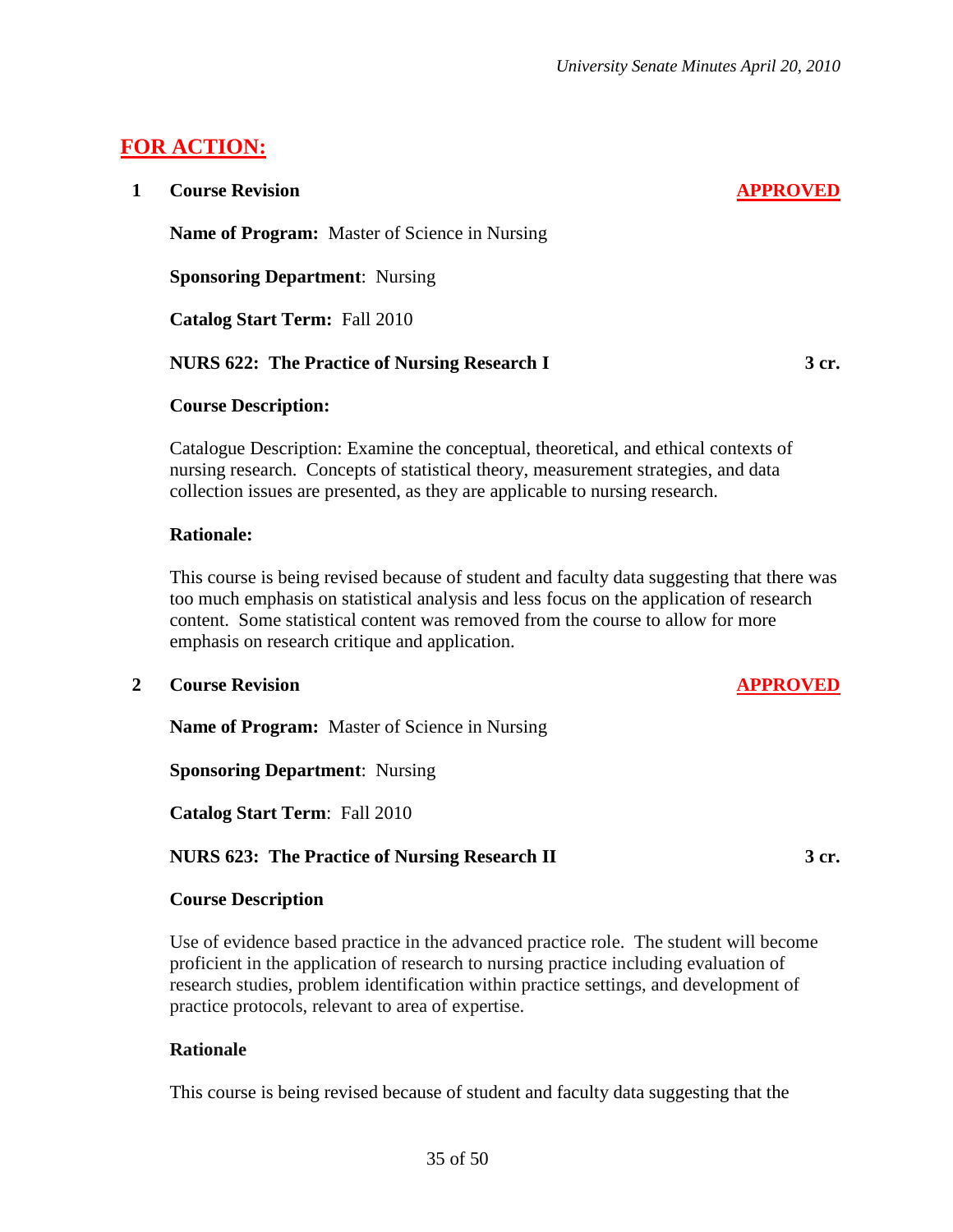research course had too much content. The revised course has removed some assignments on research critique which were redundant with assignments in The Practice of Nursing Research I (NURS622) and more on the development of a protocol that can be applied to a practice problem.

#### **3 New Course APPROVED**

#### **Name of Program:** Master of Arts in History

#### **Sponsoring Department:** History

#### **Catalog Start Time:** Fall 2010

#### **HIST 770 Archival Principles and Practice 3cr.**

### **Course Description**

This course is designed provide students with an introduction to the archival profession and the practices of the professional. Students will come to understand professional standards and ethical responsibilities in the field. They will also learn of the historical importance of record keeping in society and the significance of the archivist's role in collecting, preserving, and maintaining these records. Finally, students will combine classroom instruction in archival method with practical experience in an archival setting. **Prerequisite**: HIST 605

### **Rationale**

The creation of HIST 770: Archival Principles and Practice is a response to a necessary increase in course offerings that will strengthen the public history track of the current History M.A. program. At present students have only two offerings - the required HIST 605: Introduction to Public History; and HIST 606: Topics in Public History. HIST 606 is devoted to a specific aspect of the field of public history when it is offered; however, this topic may change with each offering. HIST 770 will provide a standard course to complement HIST 605 and free HIST 606 to cover other topics. HIST 770 will provide students with both academic instruction and practical experience in the archives discipline. Employers will see a field-specific course on student transcripts and know they have instruction and experience devoted to at least one public history field. Coupled with HIST 606, HIST 770 will provide students with an advantage in the public history marketplace. The prerequisite for this course is HIST 605: Introduction to Public History.

#### **4 Major Course Revision APPROVED**

**Name of Program:** Master of Science in Nursing

#### **Sponsoring Department**: Nursing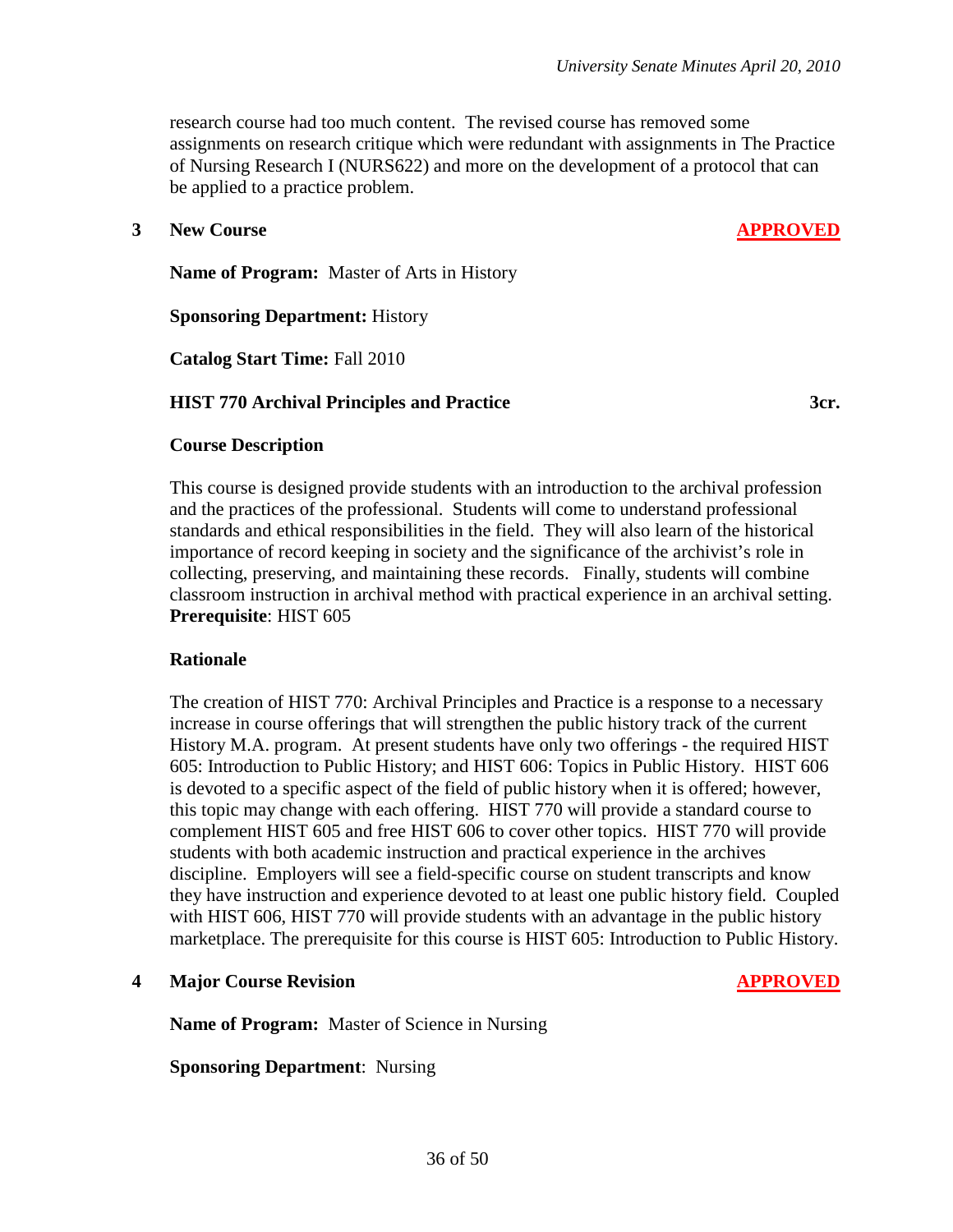# **Catalog Start Term**: Fall 2010

## **NURS 725: Teaching Strategies for Nursing Curricula 3 cr.**

## **Course Description:**

Explores and analyzes theories of learning, instructional modalities, teaching strategies, and evaluation methods pertaining to nursing education in the classroom and clinical practice settings.

### **Rationale:**

Teaching Strategies for Nursing Curricula included a section on evaluation and an objective to develop skill in designing methods for evaluation of classroom and clinical performance. This content overlaps with the focus of NURS 722 Measurement and Evaluation in Nursing Education. The NURS 722 course focuses on classroom and clinical evaluation. Students evaluate test item construction throughout the course and focus on evaluation practices in nursing education. This content from NRUS 725 was removed due to overlap with the focus of NURS 722.

**5 Major Course Revision APPROVED**

**Name of Program:** Master of Education in Health and Physical Education

**Sponsoring Department**: Health and Physical Education

**Catalog Start Term**: Fall 2010

### **HPED 426/526: Health Science Instruction 3 cr.**

### **Old Catalog Description:**

An overview of health curriculum K-12, with a focus on middle school and secondary health education teaching methods and media of instruction. Includes unit development, opportunities for classroom instruction, and guidelines for maintaining professional growth. Explores current research in classroom techniques, motivational strategies, and assessment of student learning. **Prerequisite:** HPED 316 (undergraduates) and admission to Teacher Education Program or permission or instructor (undergraduate).

### **New Catalog Description:**

An overview of health curriculum with a focus on middle school and high school health education teaching methods and media of instruction. Includes unit development, opportunities for classroom instruction, and guidelines for maintaining professional growth. Explores current research in classroom techniques, motivational strategies, and assessment of student learning within a diverse population. **Prerequisite:** Enrollment in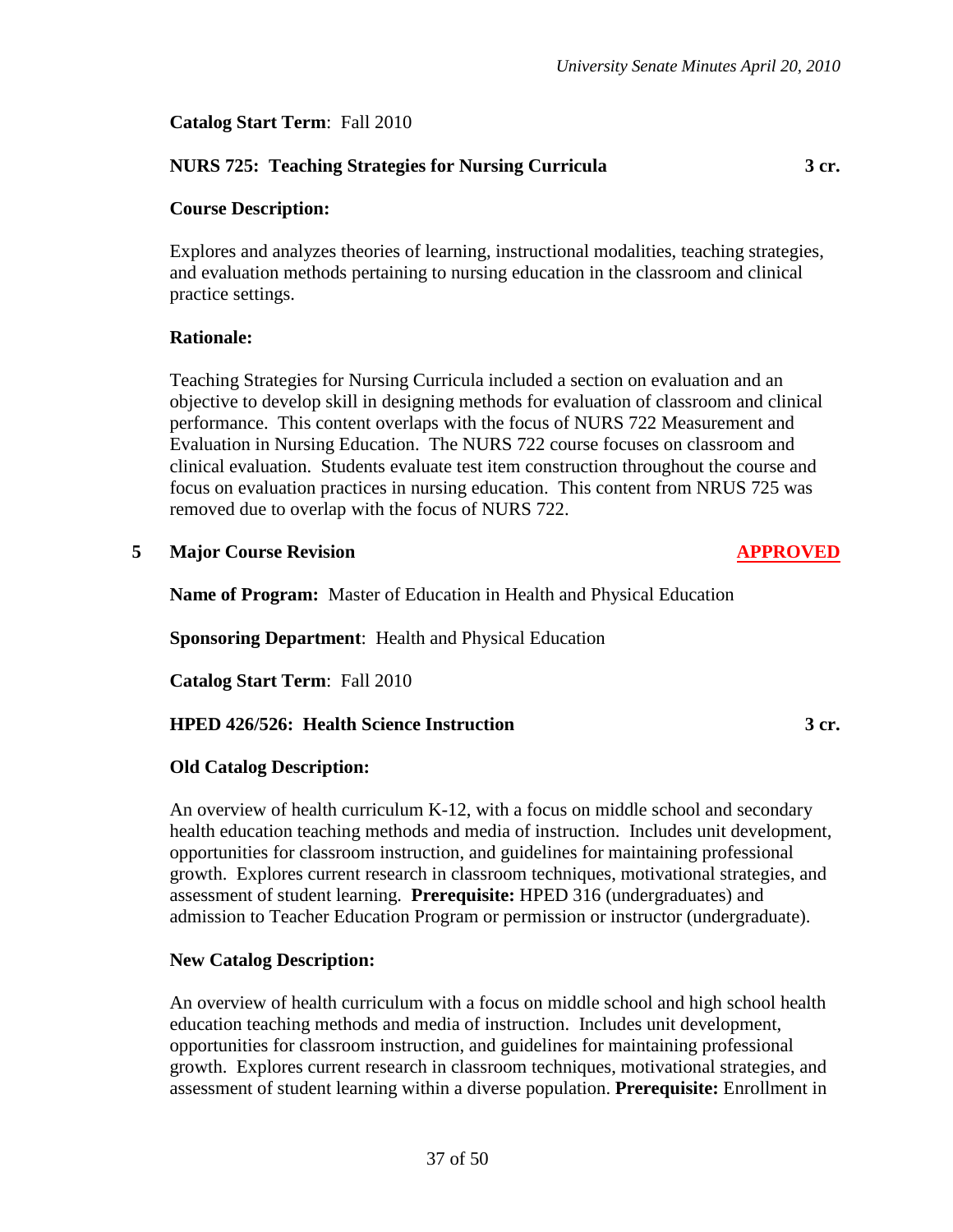Master of Education in Health and Physical Education Program.

# **Rationale:**

This course revision is in response to changes by the Pennsylvania Department of Education that require students to complete 270 hours of special education instruction. This course is being revised to clarify inclusion of special education content. The course is dual level providing instruction in secondary health teaching methods for teacher education majors at both the graduate and undergraduate levels. It is required for all students seeking teaching certification in Health and Physical Education. Prerequisite:

For undergraduate students only: HPED 316 and admission to Teacher Education Program. For graduate students only: Enrollment in Master of Education in Health and Physical Education Program.

# **6 Minor Program Revision APPROVED**

**Name of Program:** Technology Support and Training

**Sponsoring Department**: M.Ed. in Business/Workforce Development

# **Catalog Start Term:** Spring 2011

| I. Business, Computer, and Information Technology (BCIT)/Workforce |       | I. Business, Computer, and Information Technology (BCIT)/Workforce Core     |       |
|--------------------------------------------------------------------|-------|-----------------------------------------------------------------------------|-------|
| Core $(15 \text{ cr.})$                                            |       | $(15 \text{ cr.})$                                                          |       |
| BTST 650 Issues and Trends in Business/Workforce Development3 cr.  |       | BTST 650 Issues and Trends in Business/Workforce Development3 cr.           |       |
| BTST 670 Organizational Communication<br>3 cr.                     |       | BTST 670 Organizational Communication                                       | 3 cr. |
| BTST 680 Technical Update<br>3 cr.                                 |       | BTST 680 Technical Update                                                   | 3 cr. |
| GSR 615 Elements of Research3 cr.                                  |       | GSR 615 Elements of Research3 cr.                                           |       |
| BTST 656Applied Research in Business/Workforce Development3 cr.    |       | BTST 656Applied Research in Business/Workforce Development3 cr.             |       |
| II. Workforce Development Specialization Elective Area (15 cr.)    |       | II. Workforce Development Specialization Elective Area (15 cr.)             |       |
| BTST 542Training Methods in Business and Information Technology    |       | BTST 542Training Methods in Business and Information Technology Support     |       |
| Support 3 cr.                                                      |       | 3 cr.                                                                       |       |
| BTST 642 Training with Technology<br>3 cr.                         |       | BTST 642 Training with Technology                                           | 3 cr. |
| BTST 675 Web Design Theory and Practice                            | 3 cr. | BTST 675Web Design Theory and Practice                                      | 3 cr. |
| BTST 655Emerging Information Technologies                          | 3 cr. | BTST 655Emerging Information Technologies                                   | 3 cr. |
| Choose one of the following:                                       |       | Choose one of the following:                                                |       |
| BTST 665Information Security in the Enterprise 3 cr.               |       | BTST 665Information Security in the Enterprise 3 cr.                        |       |
| SAFE 603Human Relations in Safety Management                       | 3 cr. | SAFE 603Human Relations in Safety Management                                | 3 cr. |
| SAFE 645 Principles of Occupational Safety                         | 3 cr. | SAFE 645 Principles of Occupational Safety                                  | 3 cr. |
| ACE 621 The Adult Learner                                          | 3 cr. | ACE 621 The Adult Learner                                                   | 3 cr. |
| ACE 625 Facilitating Adult Learning                                | 3 cr. | ACE 625 Facilitating Adult Learning                                         | 3 cr. |
| III. Business, Computer, and Information Technology Specialization |       | III. Business, Computer, and Information Technology Specialization Elective |       |
| Elective Area (15 cr.)                                             |       | Area (15 cr.)                                                               |       |
| BTST 675Web Design Theory and Application                          | 3 cr. | BTST 675Web Design Theory and Application                                   | 3 cr. |
| <b>BTST 614Instructional Computing Basics</b>                      | 3 cr. | <b>BTST 614Instructional Computing Basics</b>                               | 3 cr. |
| or                                                                 |       | <sub>or</sub>                                                               |       |
| COMM 614Instructional Computing Basics                             | 3 cr. | <b>COMM 614Instructional Computing Basics</b>                               | 3 cr. |
| BTST 631Interactive Multimedia                                     | 3 cr. | BTST 631Interactive Multimedia                                              | 3 cr. |
| <sub>or</sub>                                                      |       | <sub>or</sub>                                                               |       |
| COMM 631 Interactive Multimedia                                    | 3 cr. | COMM 631 Interactive Multimedia                                             | 3 cr. |
| COMM 600 Instructional Design and Development                      | 3 cr. | COMM 600 Instructional Design and Development                               | 3 cr. |
|                                                                    |       |                                                                             |       |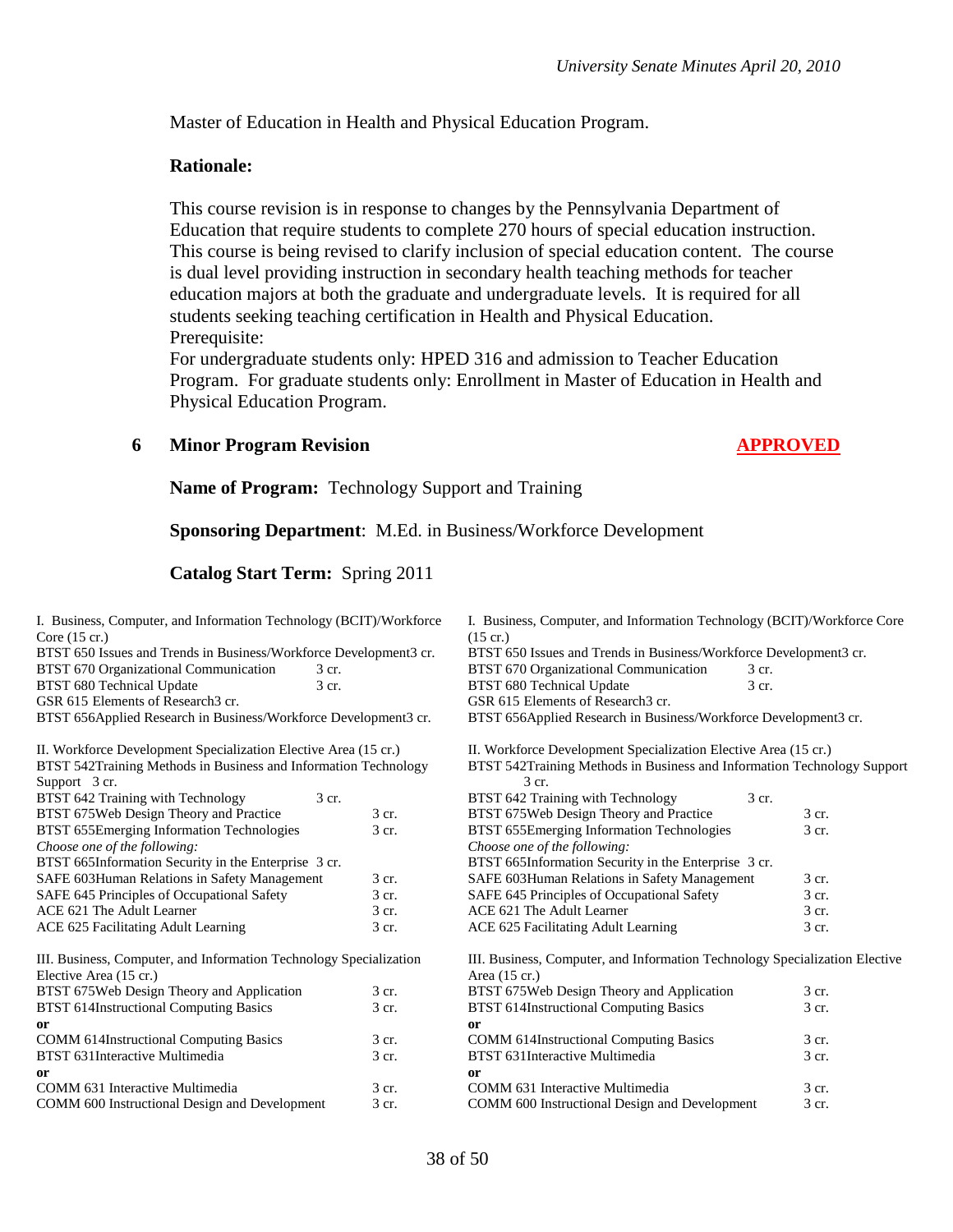| EDSP 704/804 Advanced Educational Psychology                     | 3 cr.            |
|------------------------------------------------------------------|------------------|
| 0r                                                               |                  |
| EDSP 747/847Advanced Psychology of Adolescent Education          | 3 cr.            |
| *Certification Option (Pennsylvania Certification K-12) (18 cr.) |                  |
| <b>BTED 690 Clinical Studies in Business Education</b>           | 3 cr.            |
| BTED 693Seminar in Teaching Business Subjects                    | 3 cr.            |
| EDEX 650Exceptional Children and Youth                           | 3 cr.            |
| <b>EDSP 577Assessment of Student Learning</b>                    | 3 cr.            |
| <b>BTED 695 Professional Seminar</b>                             | 6 <sub>cr.</sub> |

\*Certification candidates must meet teacher certification requirements of IUP College of Education and Educational Technology.

Must meet Eberly College undergraduate core business education requirements (see current undergraduate catalog).

I. Administrative Professional Development Core (18 cr.) BTED/VOED 601 Curriculum and Instructional Leadership in Career and Technical Education 3 cr. GSR 615Elements of Research 3 cr. BTST 656Applied Research in Business/Workforce Development3 cr. BTED/VOED 600 Curriculum Development in Career and Technical Education 3 cr. BTED/VOED 602 Conference Leadership and Communication Methods in Career and Technical Education 3 cr. II. Administrative Specialization Elective Area (minimum of 12 cr.) EDSP 577Assessment of Student Learning (required) 3 cr. BTED/VOED 603 Management of Instruction for Career and Technical Education 3 cr. BTED/VOED 604 Curriculum Supervision in Career and Technical Education 3 cr. BTED/VOED 605 Policy Administration 3 cr.

BTED/VOED 606 Leadership for Career and Technical Educators 3 cr. BTED/VOED 607 Organizations and Structure for Career and Technical Education 3 cr. BTED/VOED 608 Legal and Legislative Issues in Career and Technical

Education 3 cr.

- Must meet Eberly College undergraduate core business education requirements (see current undergraduate catalog).
- Certification candidates must meet teacher certification requirements of IUP College of Education and Educational Technology.
- Electives selected based on individual candidate's background.

According to Pennsylvania commonwealth guidelines, students must be certified K-12 and not in separate areas.

#### EDSP 704/804 Advanced Educational Psychology 3 cr. **or** EDSP 747/847Advanced Psychology of Adolescent Education 3 cr. \*Certification Option (Pennsylvania Certification K-12) **(24 cr.)** BTED 690 Clinical Studies in Business Education 3 cr. BTED 693Seminar in Teaching Business Subjects 3 cr. EDEX 650Exceptional Children and Youth 3 cr. EDSP 577Assessment of Student Learning 3 cr.<br>BTED 695 Professional Seminar 12 cr. **BTED 695 Professional Seminar**

\*Certification candidates must meet teacher certification requirements of IUP College of Education and Educational Technology.

Must meet Eberly College undergraduate core business education requirements (see current undergraduate catalog).

I. Administrative Professional Development Core (18 cr.) BTED/VOED 601 Curriculum and Instructional Leadership in Career and Technical Education 3 cr. GSR 615Elements of Research 3 cr. BTST 656Applied Research in Business/Workforce Development3 cr. BTED/VOED 600 Curriculum Development in Career and Technical Education 3 cr. BTED/VOED 602 Conference Leadership and Communication Methods in Career and Technical Education 3 cr.

II. Administrative Specialization Elective Area (minimum of 12 cr.) EDSP 577Assessment of Student Learning (required) 3 cr. BTED/VOED 603 Management of Instruction for Career and Technical Education 3 cr. BTED/VOED 604 Curriculum Supervision in Career and Technical Education 3 cr. BTED/VOED 605 Policy Administration 3 cr. BTED/VOED 606 Leadership for Career and Technical Educators 3 cr. BTED/VOED 607 Organizations and Structure for Career and Technical Education 3 cr. BTED/VOED 608 Legal and Legislative Issues in Career and Technical Education 3 cr.

- Must meet Eberly College undergraduate core business education requirements (see current undergraduate catalog).
- Certification candidates must meet teacher certification requirements of IUP College of Education and Educational Technology.
- Electives selected based on individual candidate's background.

According to Pennsylvania commonwealth guidelines, students must be certified K-12 and not in separate areas.

#### **7 Minor Course Revision APPROVED**

**Name of Program:** Technology Support and Training

**Sponsoring Department**: M.Ed. in Business/Workforce Development

**Catalog Start Term:** Spring 2011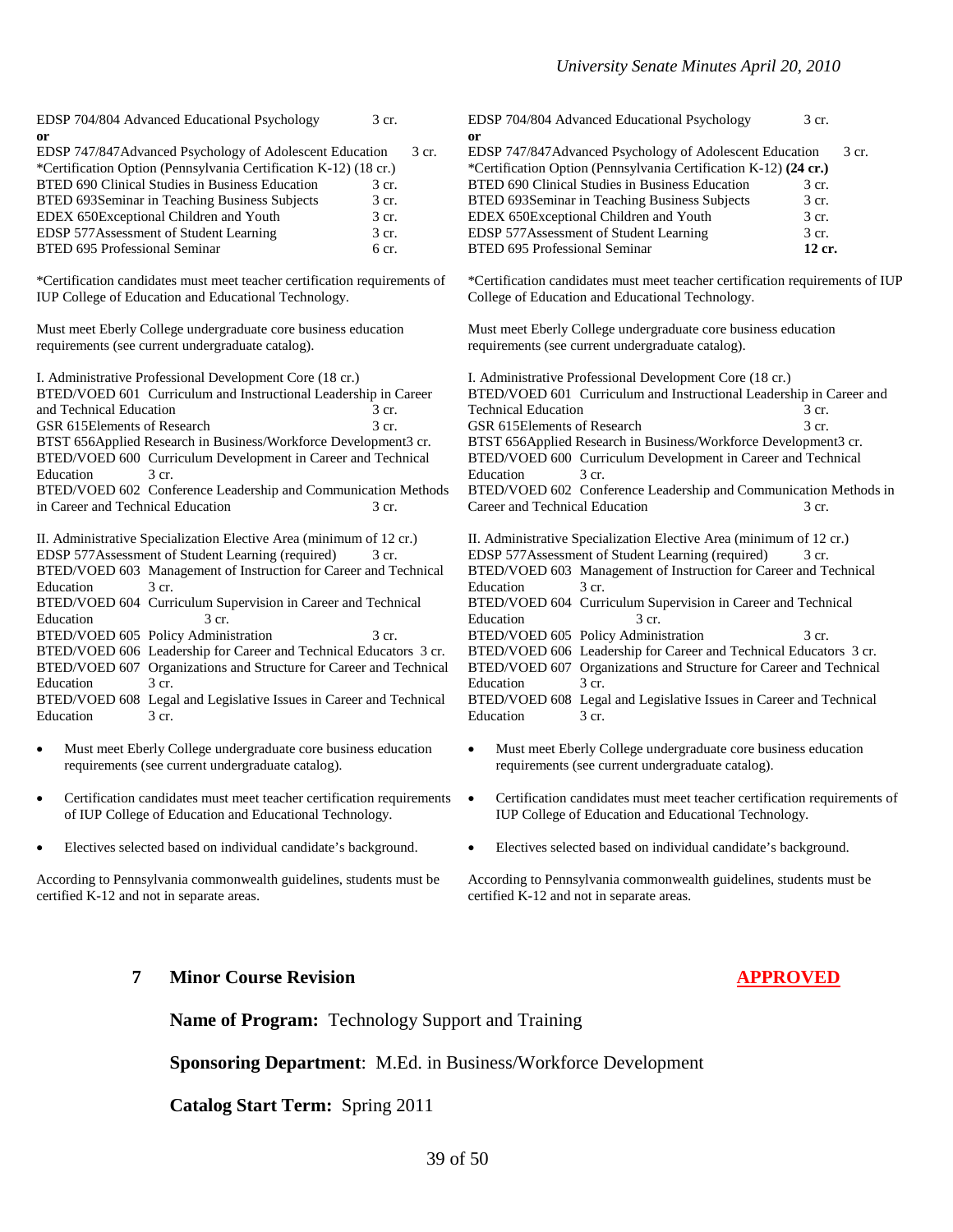# **BTED 695 Professional Semester 12cr.**

# **Course Description: (catalog description remains the same)**

Provides experience in teaching at the secondary level in a business education program and coordination and visitation by a university faculty member with supervision by a cooperating teacher. Efforts are made to provide opportunities to work with students who have special needs and/or who come from diverse cultural backgrounds. Students enrolling in BTED 695 must meet all requirements for admission to Teacher Certification.

# **Rationale:**

Graduates in the M.Ed. in Business/Workforce Development; Business, Computer and Information Certification track; will have 12 credit hours of a professional experience instead of 6 credit hours. BTED 695, Professional Semester, was reviewed by the department, and it was determined that a deficiency existed in the number of course credit hours. Therefore, the course will change from 6 credit hours to 12 credit hours. The course content will remain the same. The course has always entailed a 15-week student teaching experience and will continue as such. This change also brings the graduate course in line with the undergraduate course EDUC 441 in terms of course credit hours.

# **8 Policy for Responding to Allegations of Research Misconduct APPROVED**

**PURPOSE:** To establish a policy and procedure to respond to any allegations or apparent instances of fraud or misconduct in the carrying out of research by IUP faculty, managers, administrators, staff, and students.

**SCOPE:** The policy will cover all IUP faculty, managers, administrators, staff, and students who conduct research.

**OBJECTIVE:** The policy for responding to allegations of research misconduct governs research conducted by IUP faculty, managers, administrators, staff, and students, defines misconduct in research, and establishes procedures for conducting an inquiry and, if necessary, an investigation into any allegation of possible misconduct. The policy also protects the integrity of the University's research mission. The procedures here constitute the entire fact-finding phases of all situations involving alleged research misconduct as defined by 42 CFR 93, June 16, 2005, and may supersede other factfinding phases in other university policies, e.g., Academic Integrity (students) and PASSHE Board of Governors' Policy 1983-01-A Merit Principles (managers).

**POLICY:** It is the policy of Indiana University of Pennsylvania to foster an academic environment that encourages ethical conduct in all scholarship. Moreover, IUP will deal forthrightly with possible misconduct associated with research. The University will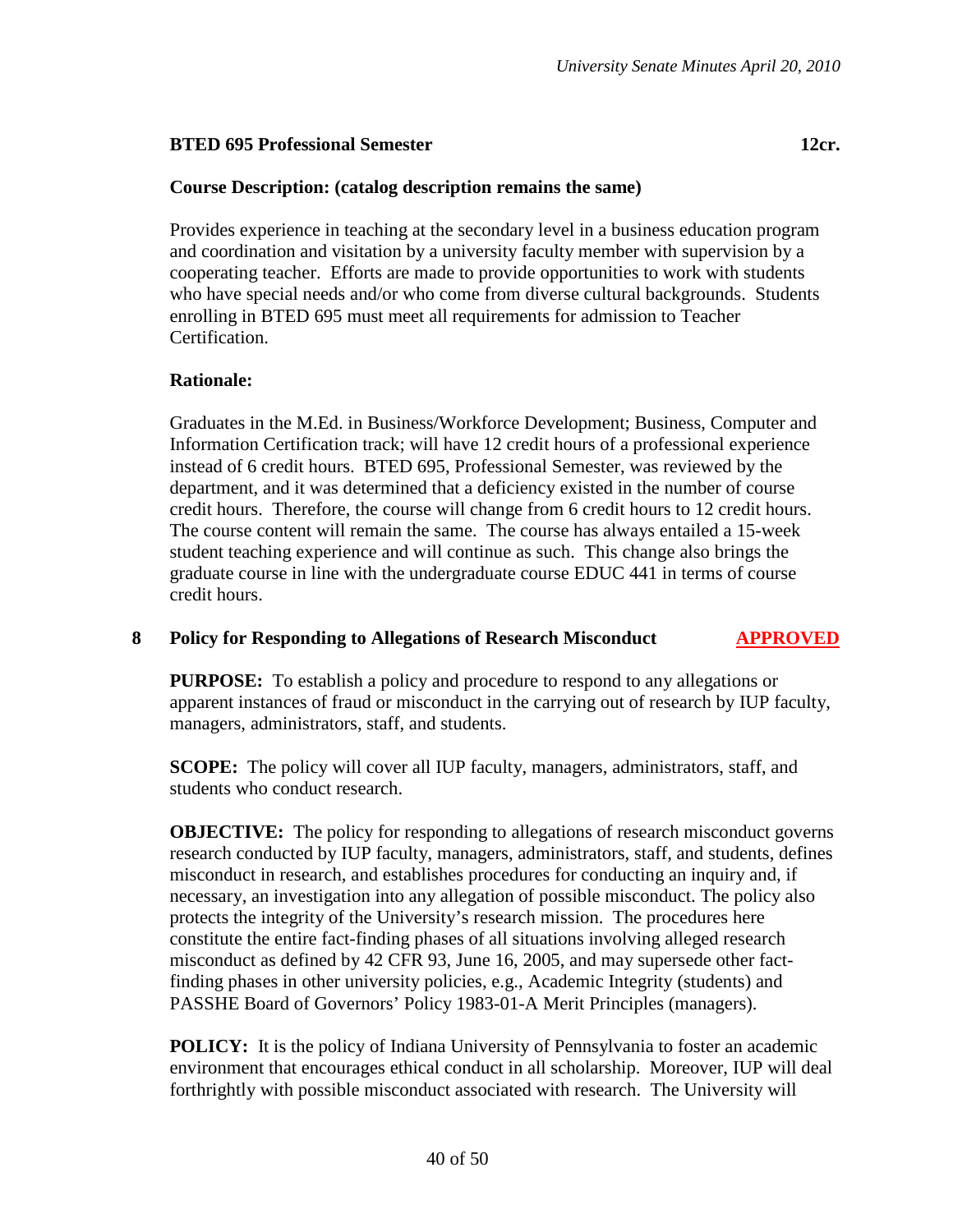conduct an inquiry and, if warranted by that inquiry, an investigation of any allegations of misconduct by IUP faculty, managers, administrators, staff, and students carrying out research projects. In the event that misconduct is proven, the President will take appropriate disciplinary action (for students, findings of misconduct will be processed according the Academic Integrity Policies and Procedures in the Undergraduate and Graduate Catalogs). It is also the policy of the University to maintain and widely promulgate its procedures for dealing with research misconduct.

**DEFINITION:** "Misconduct" or "Research Misconduct" means fabrication, falsification, plagiarism, or other practices that seriously deviate from those that are commonly accepted within the research community for proposing, conducting, or reporting research, including failure to comply with Federal regulations for protection of researchers, human subjects, the public, or the welfare of laboratory animals. It does not include honest error, honest differences in interpretations or judgments about data, or disputes about authorship (see 42 CFR 93, June 16, 2005).

**RESPONSIBILITIES:** It is the responsibility of the Research Integrity Officer (Dean of the School of Graduate Studies and Research) to receive initial allegations from a complainant. A complaint must normally be filed within six years of the alleged incident to be considered under this policy. Absent unusual circumstances, within 20 days of receiving a complaint, the RIO should identify apparent instances of misconduct, determine whether an inquiry is warranted, and if so, initiate an inquiry into possible misconduct. If the complainant is a student in the respondent's class, the inquiry and/or investigation may be deferred and the complainant's name need not be disclosed until after submission of the final grade. If the RIO decides that an inquiry is not warranted, the complainant may appeal this decision to the Provost, who may then order the RIO to proceed with an inquiry. The RIO must provide the respondent with a written notice prior to commencing the inquiry. The RIO must maintain sufficiently detailed documentation to permit later assessment of the outcome of the inquiry or investigation. Such records must be maintained by the RIO in a secure place for a period of at least seven years. Access to these records shall, upon request, be provided only to the respondent or designee, or toauthorized granting agency personnel. If the investigation results in a finding of research misconduct, the President or his or her designee may also access the documentation for disciplinary purposes. The RIO must oversee the selection of qualified persons to serve on the inquiry and investigatory panels, following the guidelines in 42 CFR 93, June 16, 2005.

It is the responsibility of the President or his or her designee to take appropriate disciplinary action on any faculty member, manager, administrator, staff, or student who has been found to have engaged in research misconduct, according to the applicable contracts, side letters, or academic policies governing the respondent. If the RIO has been accused of research misconduct, then the President will appoint a substitute.

All participants acknowledge that disclosure of the identity of respondents and complainants in research misconduct proceedings is limited, to the extent possible, to those who need to know, consistent with a thorough, competent, objective and fair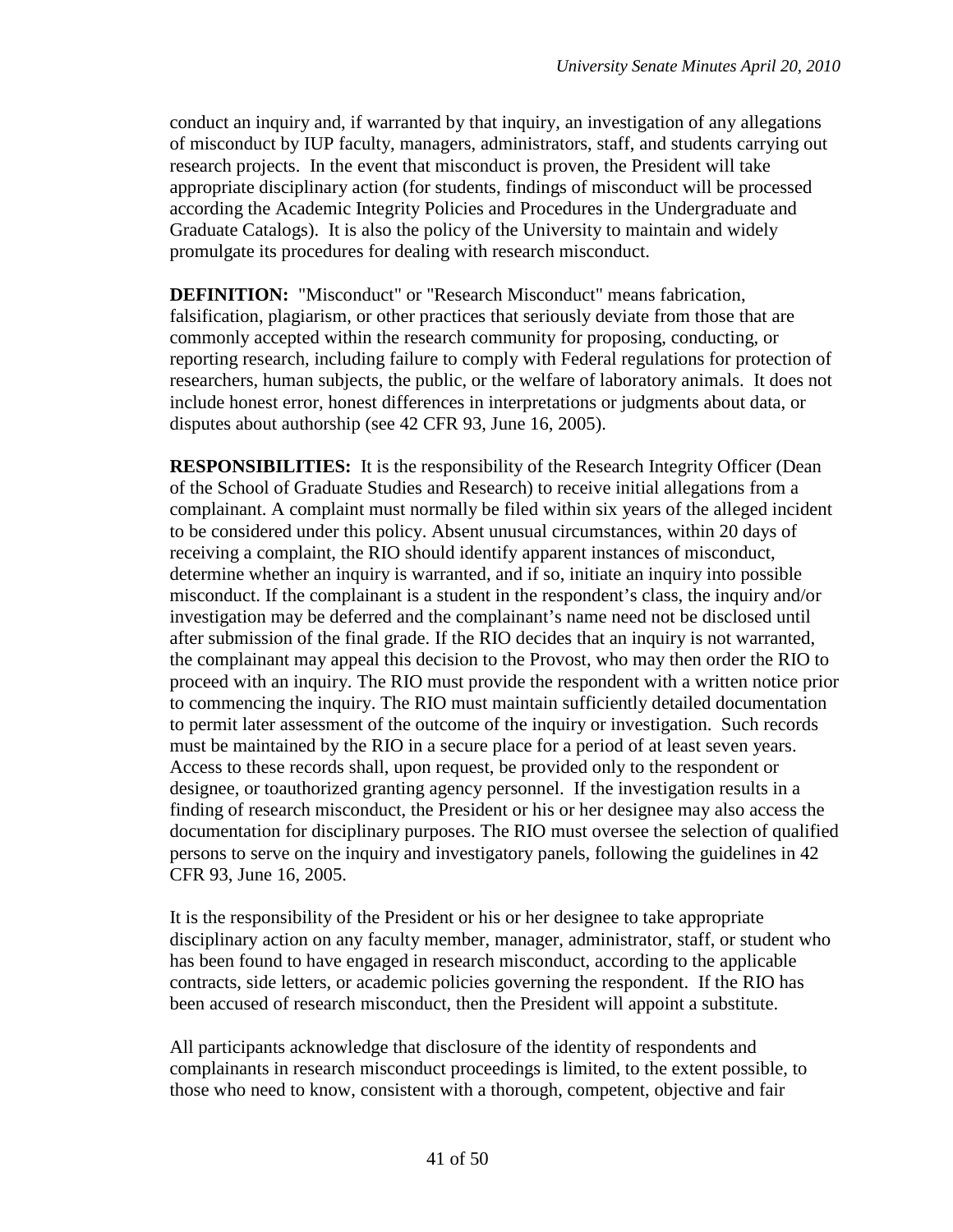research misconduct proceeding, and as allowed by law. At the same time, the panel will afford respondents and complainants a prompt and thorough inquiry into the facts, and an opportunity to comment on allegations and the findings of the inquiry. Additionally, all participants will take all reasonable and practical steps to protect the positions and reputations of good faith complainants, witnesses, and committee members, and will protect them from retaliation by respondents and other institutional members.

# **PROCEDURES:**

# **A. Inquiry**

**A1. DEFINITION:** An inquiry consists of information gathering and initial fact-finding to determine whether an allegation or apparent instance of misconduct warrants an investigation. An inquiry is not a formal hearing; its purpose is to separate cases of research misconduct deserving further investigation from frivolous, unjustified, or clearly mistaken allegations or apparent instances.

**A2. TIME FRAME:** An inquiry must be completed within 60 calendar days of its initiation unless circumstances warrant a longer period.

**A3. STRUCTURE:** The inquiry will be conducted by a three person panel appointed by the Research Integrity Officer (RIO). If the respondent is a faculty member, all three members will be faculty, chosen by the RIO in consultation with the RIO and the Provost. At least one faculty member will be from the college, not necessarily from the department, of the respondent. If the respondent is not a faculty member, the RIO will choose two faculty members in consultation with the Provost, while the third member will have the same status (administrator, manager, staff, or student) as the respondent. If a faculty member declines to serve, another faculty member will be chosen.

In all cases, persons chosen to participate on the panel shall have no real or apparent conflict of interest bearing on the case in question. They should be unbiased and have relevant disciplinary expertise for judging the issues being raised.

If the respondent or the complainant believes that any of the panel members has a conflict of interest, the burden of proof will be on the respondent or the complainant to demonstrate that conflict of interest. If a conflict of interest is proven, the RIO will remove those person(s) with a conflict and appoint replacement(s).

**A4. PROCESS:** The misconduct inquiry procedure is not a method to settle disputes that arise between individuals but a process to determine if research misconduct has taken place.

Upon initiation of an inquiry, the RIO is responsible for immediately requesting controlled custody and inventory of records and evidence relevant to the allegation or case. University faculty members, managers, administrators, staff, and students including but not limited to the complainant and respondent, shall promptly provide upon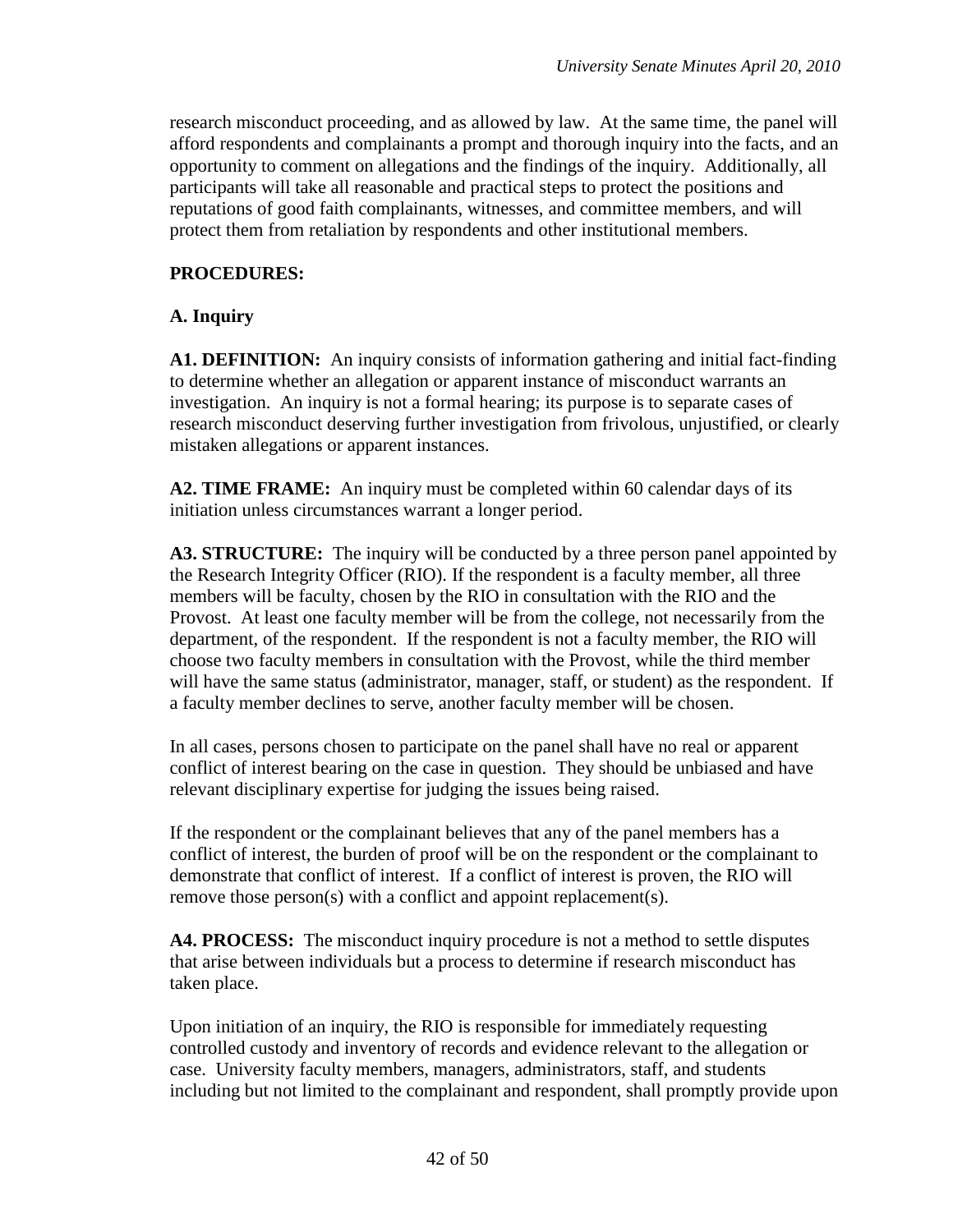request all available records and data identified as relevant, including primary research material. Copies of such records and data will be returned promptly, except for materials not amenable to copying. The respondent shall be granted supervised access to materials not amenable to copying throughout the duration of the inquiry and investigation process. All reasonable steps, consistent with time constraints and other obligations imposed by federal regulations, shall be taken to eliminate or minimize any disruption that might be created for ongoing research efforts by such requirements to produce documentation. The respondent will cooperate by providing material necessary to conduct the inquiry. If the respondent refuses to cooperate, the panel will file its report with the RIO and the Provost stating that fact, and the process will automatically proceed to the investigation stage. Failure to provide relevant records and data may subject an individual to a separate disciplinary investigation.

During the inquiry, the panel will examine relevant evidence and will call witnesses as necessary to determine whether an investigation is warranted. To the extent possible, each person involved in the investigation will be instructed that all matters involving the investigation shall be considered confidential. Each witness will receive a written summary of his or her testimony and will be given the opportunity to comment before the summary appears in the final report. The respondent and/or complainant may choose to have someone present to advise him or her when he or she appears before the panel.

**A5. FINDINGS:** At the conclusion of the inquiry, a written report shall be prepared that states what evidence was reviewed, summarizes relevant interviews, and includes the conclusions of the inquiry. The respondent and the complainant shall be given a copy of the report. The respondent shall have the opportunity to comment on the inquiry report, and the respondent's comments will be included with the final report. If the inquiry takes longer than 60 days to complete, the record of the inquiry shall include documentation of the reasons for exceeding that time limit.

If after examining the evidence, the majority of the inquiry panel believes there is a reasonable basis for concluding that misconduct took place or may have taken place, the panel will recommend to the RIO that an investigation should take place. If the panel determines that research misconduct has not occurred, the respondent shall be notified of that fact in writing in a timely manner. Copies of the letter will be forwarded to the University President, the Provost, and the dean of the respondent's college or supervisor.

If the allegation of the complainant was brought in good faith, the final report should state that fact to help ensure the good name of the complainant. However, if during the course of the inquiry, the panel becomes convinced that allegations have not been brought in good faith, the panel will notify the President and Provost in writing of that fact so that appropriate action may be taken.

When, on the basis of the initial inquiry, the inquiry panel determines that an investigation is warranted, the University President, Provost, and the dean of the respondent's college or other supervisor must be notified in writing with a copy of the report so that the investigatory process can begin. The respondent will also be formally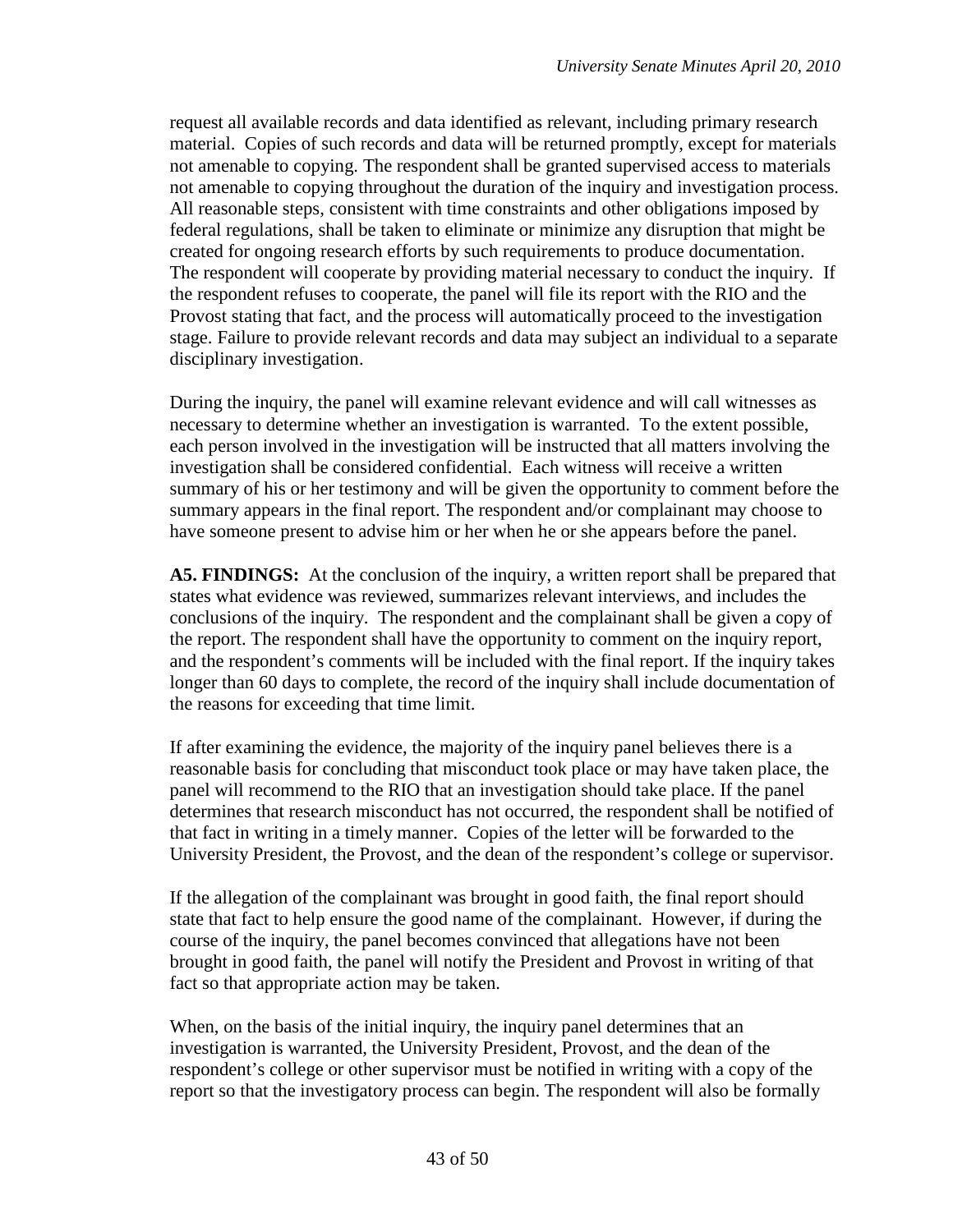notified of the specifics of the complaint that is the basis of the investigation. If the respondent is a member of a collective bargaining unit, his or her union chapter President shall also be notified. In addition, if the research was sponsored by any external agency, that agency must be notified that an investigation involving possible misconduct will be initiated.

# **B. Investigation**

**B1. DEFINITION:** "Investigation" means the formal, confidential examination and evaluation of all relevant facts to determine if misconduct has occurred.

**B2. TIME FRAME:** An investigation must begin within 30 calendar days of the formal closing of the inquiry. An investigation must be completed within 120 calendar days of its initiation. This includes conducting the investigation, preparing the report of findings, making that report available for comment by the respondent, and submitting the report to the appropriate granting agency. If the investigation panel determines that it will not be able to complete the investigation in 120 days, it must notify all participating individuals in writing of the reasons for the delay and must include an explanation for the delay in its final report.

**B3. STRUCTURE:** The investigation will be conducted by a five-member panel appointed by the RIO, who will serve on the panel as a non-voting, ex-officio member for the purpose of acting as secretary.

If the respondent is a faculty member the investigation panel will be made up of two senior-level managers and three university faculty members from outside of the PASSHE system. The two managers will consist of an academic dean, who will serve as chair of the committee, and the Associate Vice President for Academic Administration. The faculty must have expertise in the research area associated with the alleged misconduct.

If the respondent is a manager, administrator, staff member, or student, the investigation panel will be made up of two senior-level managers, two faculty, and one manager, administrator, staff member, or student, respective to the status of the respondent. The two senior-level managers will consist of an academic Dean, who will serve as chair of the committee, and a second manager to be named by the RIO. Two tenured faculty, one of whom is from outside of IUP, will be chosen to serve on the panel by the RIO. The faculty must have expertise in the research area associated with the alleged misconduct. Finally, the RIO will appoint an appropriately-trained manager, administrator, staff member, or student, respective to the status of the respondent, in consultation with the appropriate union, the Graduate Student Assembly, or the Student Government Association.

In all cases, persons chosen to participate on the panel shall have no real or apparent conflict of interest bearing on the case in question. They should be unbiased and have relevant disciplinary expertise for judging the issues being raised. If the respondent or the complainant believes that any or all of the panel members has a conflict of interest,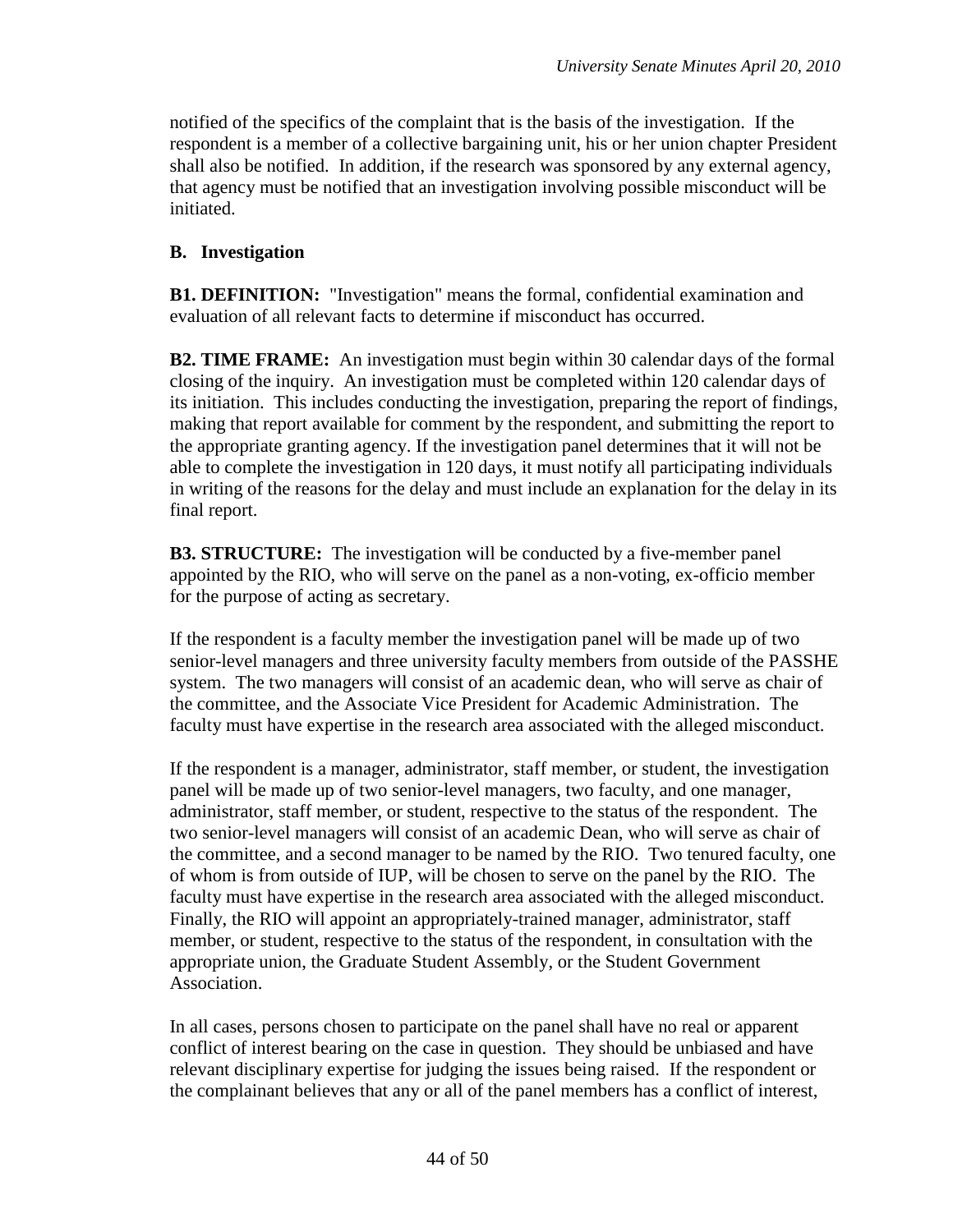the burden of proof will be on the respondent or the complainant to demonstrate that conflict of interest. If a conflict of interest is proven, the Provost will remove those persons with a conflict and appoint replacement(s) according to the process outlined above.

**B4. PROCESS:** For the purpose of holding meetings, all voting members of the panel must participate in the meeting, either in person or via teleconference. Both the respondent and the complainant must be afforded the opportunity to present information before the panel. The respondent and/or complainant may choose to have someone present to advise him or her when he or she appears before the panel.

The investigation normally will include examination of all relevant documentation, including but not necessarily limited to relevant research data proposals, publications, correspondence, memoranda of telephone calls, and other records. Interviews must be conducted of each respondent, complainant, and any other available person who has been reasonably identified as having information regarding any relevant aspects of the investigation, including witnesses identified by the respondent. Interviews must be recorded or transcribed, provided to the interviewed party for correction and included as part of the investigatory file.

The panel may secure necessary and appropriate discipline-related expertise to carry out a thorough evaluation of the relevant evidence during the investigation.

At all times the panel must take precautions against real or apparent conflicts of interest on the part of those giving information or on the part of anyone who is in any way involved with the investigation.

If IUP plans to terminate an inquiry or an investigation for any reason without completing all relevant requirements and if federal funds are being used to support the research, a report of such planned termination, including a description of the reasons for such termination, shall be made to the appropriate granting agency, which will then decide whether further investigation should be undertaken.

**B5. FINDINGS:** IUP has the burden of proof for making a finding of research misconduct. A finding of research misconduct must be proved by a preponderance of the evidence. After all the evidence has been reviewed and the respondent and complainant have been given an opportunity to respond to the evidence, the panel will prepare a draft report including the majority opinion and, if there is one, a minority opinion. This draft report will be provided to the respondent and the complainant, who may return comments on the draft report to the RIO within 30 days of receipt of the report. These comments must be included and considered in the final report, which will be sent to the University President. The report will describe the policies and procedures under which the investigation was conducted, how and from whom information was obtained relevant to the investigation, the findings, and the basis for the findings, and the actual text or an accurate summary of the statements and evidence provided by any individual(s) found to have engaged in misconduct.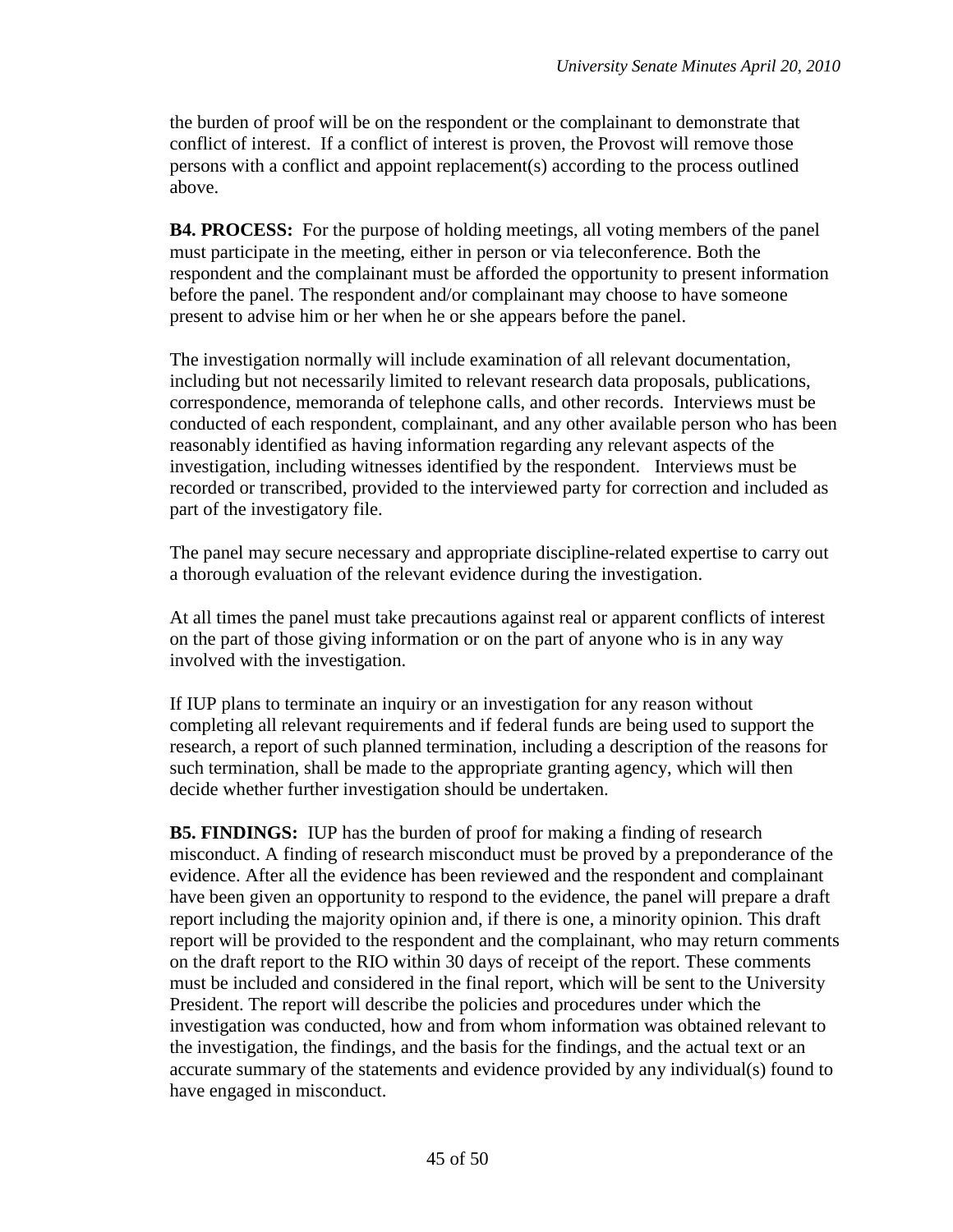The panel shall submit its findings to the President and to the Provost. The respondent and the complainant shall also receive copies of the majority, and if there is one, the minority report. Reports involving students will be processed according to Academic Integrity Policies and Procedures. The RIO must provide the investigation report and other information to external granting agencies and/or Federal agencies as required.

Based on the evidence contained in the report(s), the President may initiate a disciplinary hearing in accordance with the relevant Collective Bargaining Agreement (faculty, administrators, or staff); or the PASSHE Board of Governors' Policy 1983-01-A Merit Principles (managers); or the Undergraduate or Graduate Academic Integrity Policy and Procedures (students).

Rescission: Not applicable

Publications Statement: Not Applicable

Distribution: All Employees – Annually (by the Dean of the School of Graduate Studies and Research)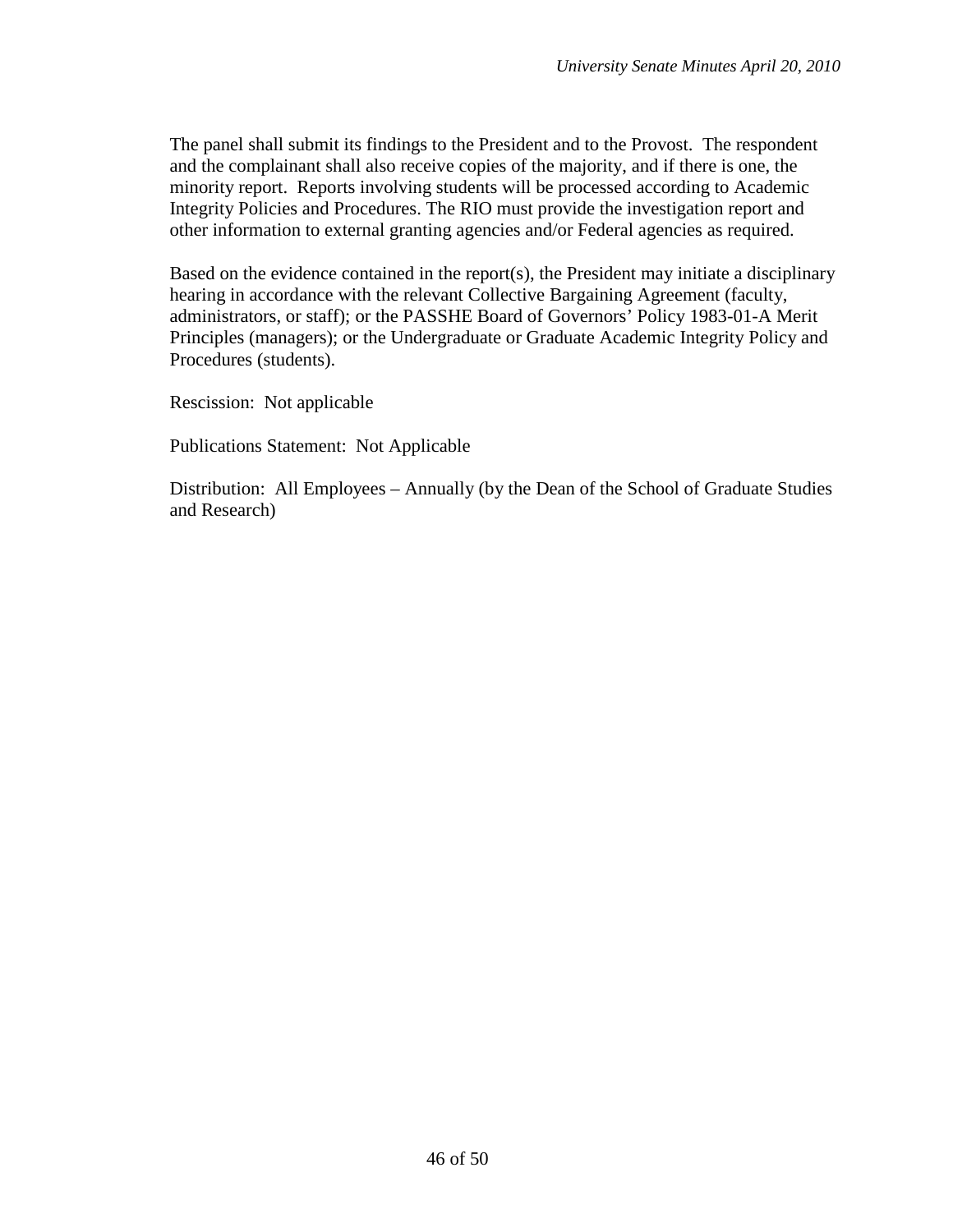# **9 Minor Program Revision APPROVED**

**Name of Program:** M.A./Teaching English

**Sponsoring Department**: English

**Catalog Start Term:** Fall 2010

# **Rational for Changes:**

The addition of a new course, ENGL 614: Critical Pedagogy in English Education, to address pedagogy related to diverse populations is proposed as a revision to the current M.A. in Teaching English.

Research in English education (Apple, 2006; Brown, 2005; Hursh, 2009) reveals that education is inequitable. Research on student achievement confirms that classroom teachers are directly relational to the "quality and equitable delivery of education and student academic achievement (Ukpokodu, 2007, p. 8). Research reveals that many of these disparities are related to teacher preparedness around how to work with students from diverse populations. Problematic is that fewer than 10% of teachers are non-white while the National Center for Educational Statistics reports that 42% of public school students are also non-white and the diversity of student languages, ethnicities, religions, and racial and cultural make-up continues to grow based on demographic trends (Banks, 2004). Yet, teachers in the classrooms are predominantly white, middle class, and monolingual (Futrell, 2000; Kailin, 1999) and lack the knowledge, skills, and dispositions to work within schools that have a predominantly diverse population. Even more alarming, these trends carry over into teacher preparatory programs where we find that most teacher educators are predominantly white and fewer than 20% of all professors are non-white (Sleeter, 2008). The system is failing its students plain and simply. As a result, we see teacher preparatory programs revising their theoretical and pedagogical ideologies so teachers are prepared to meet the challenge of inequitable schooling practices

ENGL 614 will be offered as a core course and replace ENGL 676: Critical Approaches to Literature, which is too narrow in its scope of theory and research for MATE students. Moreover, ENGL: 630 Research on the Teaching of Literacy and Literature and ENGL 693: Teaching English in the Secondary Schools covers much of the material in ENGL 676. ENGL 614 will not only encompass critical approaches to literature but will also teach about other relevant educational theories and demonstrate their applications to teaching. Content in this course aligns with the MATE program objectives and will support and enhance students' learning in other MATE courses.

# Program Description (unchanged)

The Master of Arts/Teaching English (M.A./TE) is a 36 semester-hour degree program that involves the study of research on teaching literature, composition, and language,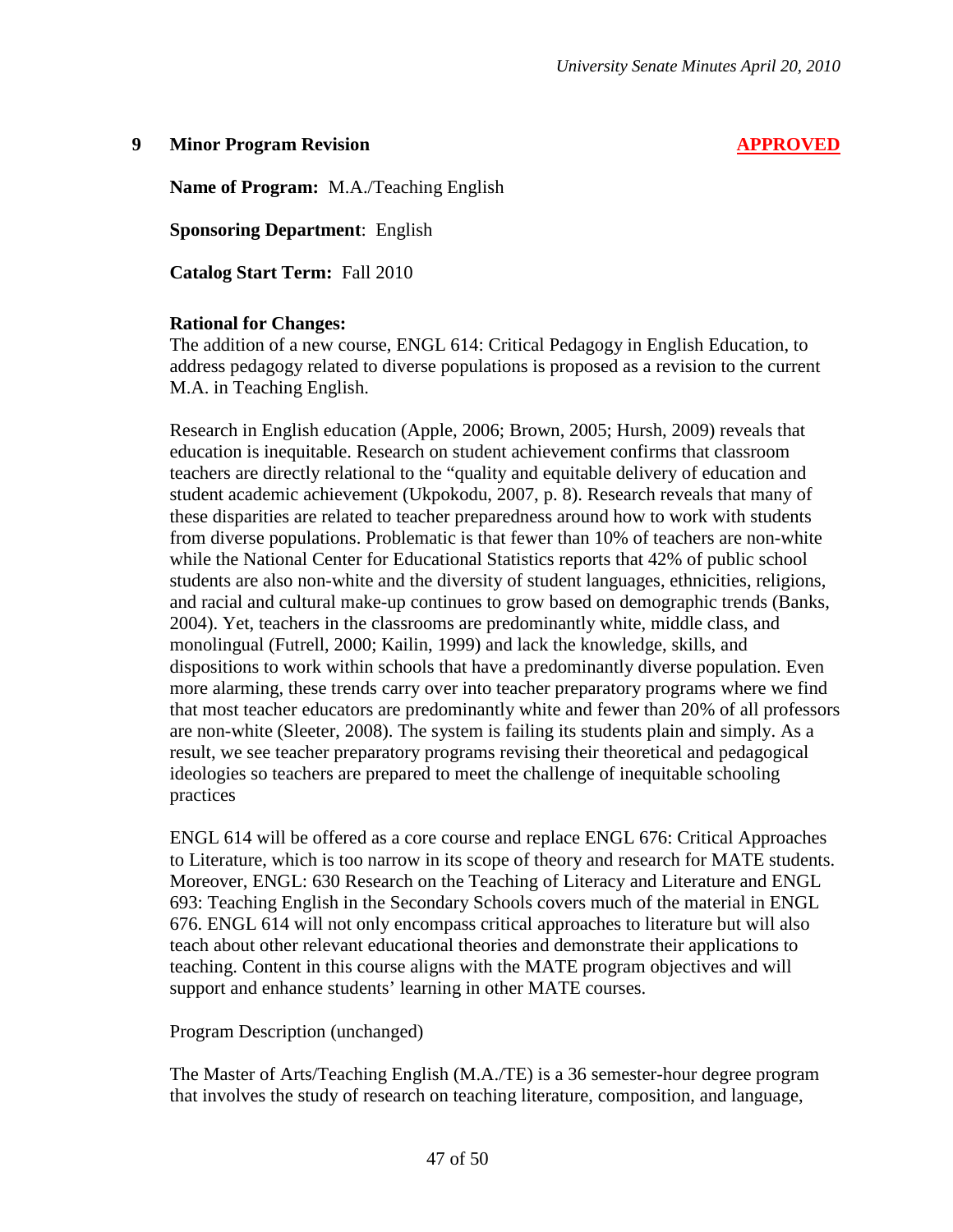through both academic course work and supervised field experiences. The M.A./TE program, which reflects recent studies of teacher development, is designed for in-depth study in the teaching of English. Also, it is designed to meet the needs of persons with a bachelor's degree in English (or its equivalent) who wish to pursue initial English teaching certification. In addition to enrolling in the 36 semester hours of course work, students seeking initial certification must complete six semester hours of student teaching. Thus, the M.A./TE with certification will entail a total of 42 hours of course work and student teaching.

| M.A./Teaching English Course Requirements                                                                                                                                                                                                                                                       |                | M.A./Teaching English Course Requirements                                                                                                                                                                                                                                                          |                         |  |
|-------------------------------------------------------------------------------------------------------------------------------------------------------------------------------------------------------------------------------------------------------------------------------------------------|----------------|----------------------------------------------------------------------------------------------------------------------------------------------------------------------------------------------------------------------------------------------------------------------------------------------------|-------------------------|--|
| A. Core Courses (15 cr.)<br>ENGL 630 Research on the Teaching of Literacy and Literature 3 cr.<br>ENGL 676 Critical Approaches to Literature<br>3 cr.<br>ENGL 692 American English Grammar<br>ENGL 693 Seminar in Teaching English in Secondary School3 cr.<br><b>ENGL 730 Teaching Writing</b> | 3 cr.<br>3 cr. | A. Core Courses (15 cr.)<br>ENGL 630 Research on the Teaching of Literacy and Literature 3 cr.<br><b>ENGL 614 Critical Pedagogy in English Education</b><br>ENGL 692 American English Grammar<br>ENGL 693 Seminar in Teaching English in Secondary School3 cr.<br><b>ENGL 730 Teaching Writing</b> | 3 cr.<br>3 cr.<br>3 cr. |  |
| And one additional course from the following, approved by the director<br>of Graduate Studies in Composition and TESOL, or designee:                                                                                                                                                            |                | And one additional course from the following, approved by the director of<br>Graduate Studies in Composition and TESOL, or designee:                                                                                                                                                               |                         |  |
| ENGL 762 Topics in American Literature since 1870<br>3 cr.<br>ENGL 763 Topics in British Literature before 1660: Shakespeare3 cr.<br>ENGL 772 Topics in Women's Literature<br>3 cr.<br>ENGL 773 Topics in American or British Minority Literature*3 cr.                                         |                | ENGL 762 Topics in American Literature since 1870<br>3 cr.<br>ENGL 763 Topics in British Literature before 1660: Shakespeare3 cr.<br>ENGL 772 Topics in Women's Literature<br>3 cr.<br>ENGL 773 Topics in American or British Minority Literature*3 cr.                                            |                         |  |
| * Recommended for students seeking initial certification.                                                                                                                                                                                                                                       |                | * Recommended for students seeking initial certification.                                                                                                                                                                                                                                          |                         |  |
| B. Electives in Teaching, Learning, and Schools (6 cr.)                                                                                                                                                                                                                                         |                | B. Electives in Teaching, Learning, and Schools (6 cr.)                                                                                                                                                                                                                                            |                         |  |
| ENGL 690 Writing as a Way of Learning                                                                                                                                                                                                                                                           | $3$ cr.        | ENGL 690 Writing as a Way of Learning                                                                                                                                                                                                                                                              | $3$ cr.                 |  |
| EDSP 704 Advanced Educational Psychology<br>or                                                                                                                                                                                                                                                  | 3 cr.          | EDSP 704 Advanced Educational Psychology<br>or                                                                                                                                                                                                                                                     | 3 cr.                   |  |
| EDSP 746 Learning and Instruction                                                                                                                                                                                                                                                               | 3 cr.          | EDSP 746 Learning and Instruction                                                                                                                                                                                                                                                                  | 3 cr.                   |  |
| or<br>EDSP 747 Advanced Psychology of Adolescent Education 3 cr.<br>or                                                                                                                                                                                                                          |                | or<br>EDSP 747 Advanced Psychology of Adolescent Education 3 cr.<br><sub>or</sub>                                                                                                                                                                                                                  |                         |  |
| EDSP 748 Advanced Studies in Behavioral Problems                                                                                                                                                                                                                                                | 3 cr.          | EDSP 748 Advanced Studies in Behavioral Problems                                                                                                                                                                                                                                                   | 3 cr.                   |  |
| EDSP 577 Assessment of Student Learning                                                                                                                                                                                                                                                         | 3 cr.          | EDSP 577 Assessment of Student Learning                                                                                                                                                                                                                                                            | 3 cr.                   |  |
| EDEX 650 Exceptional Children and Youth                                                                                                                                                                                                                                                         | 3 cr.          | EDEX 650 Exceptional Children and Youth                                                                                                                                                                                                                                                            | 3 cr.                   |  |
| Note: Students seeking initial certification as secondary teachers must<br>take EDEX 650; EDSP 577; and EDSP 573, EDSP 578, or EDSP 704 to<br>satisfy Pennsylvania Department of Education certification requirements.<br>One of the above will count as a Professional Elective.               |                | Note: Students seeking initial certification as secondary teachers must take<br>EDEX 650; EDSP 577; and EDSP 573, EDSP 578, or EDSP 704 to satisfy<br>Pennsylvania Department of Education certification requirements. One of the<br>above will count as a Professional Elective.                  |                         |  |
| C. Professional Electives (6 cr.)<br>Six semester hours to be chosen from graduate courses in the English<br>Department or the College of Education and Educational Technology-<br>approved by the director of Graduate Studies in Composition and<br>TESOL, or designee.                       |                | C. Professional Electives (6 cr.)<br>Six semester hours to be chosen from graduate courses in the English<br>Department or the College of Education and Educational Technology-<br>approved by the director of Graduate Studies in Composition and TESOL, or<br>designee.                          |                         |  |
| Note: Students who have not had an undergraduate or graduate course in<br>Adolescent Literature must take ENGL 518 Adolescent Literature to<br>meet a certification requirement.                                                                                                                |                | Note: Students who have not had an undergraduate or graduate course in<br>Adolescent Literature must take ENGL 518 Adolescent Literature to meet a<br>certification requirement.                                                                                                                   |                         |  |
| D. Professional Practice (6 cr.)<br>ENGL 526 ESL Methods and Materials 3 cr.<br>ENGL 698 Internship                                                                                                                                                                                             | 3 cr.          | D. Professional Practice (6 cr.)<br>ENGL 526 ESL Methods and Materials 3 cr.<br>ENGL 698 Internship                                                                                                                                                                                                | 3 cr.                   |  |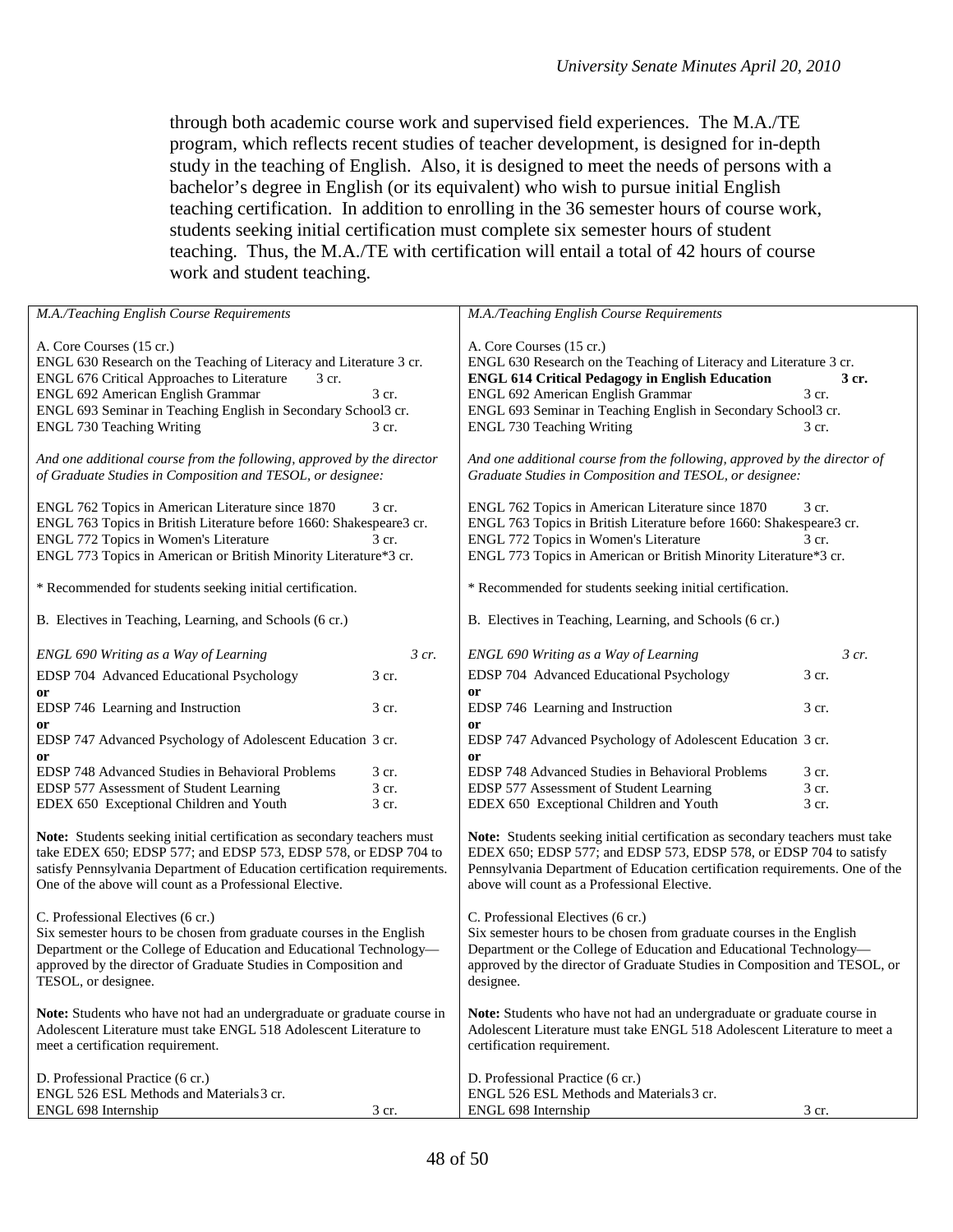| <b>Note:</b> Students seeking initial certification as secondary teachers must |        | <b>Note:</b> Students seeking initial certification as secondary teachers must also |        |
|--------------------------------------------------------------------------------|--------|-------------------------------------------------------------------------------------|--------|
| also student teach, as required by the Pennsylvania Department of              |        | student teach, as required by the Pennsylvania Department of Education.             |        |
| Education. (Additional 6 cr.)                                                  |        | (Additional 6 cr.)                                                                  |        |
| Total Credit Hours M.A. /TE                                                    | 36 cr. | Total Credit Hours M.A. /TE                                                         | 36 cr. |
| Total Credit Hours with Initial Certification                                  | 42 cr. | Total Credit Hours with Initial Certification                                       | 42 cr. |

## **10 New Course APPROVED**

**Name of Program:** M.A./Teaching English

**Sponsoring Department**: English

**Catalog Start Term:** Fall 2010

### **ENGL 614: Critical Pedagogy in English Education 3 cr.**

### **Course Description:**

This course offers students a broad range of theories that help to shape and inform pedagogy – and ultimately their classroom practice in the secondary English language arts. Topics can include an overview and introduction to critical theory, critical race theory, sociocultural theory, transactional theory, cultural theory, transformative learning theory, queer theory, social justice theory (including students with special needs), spatiality/hybridity theory, identity theory, constructivism, second language theory, feminism, and new literacy studies; and as new, cutting edge theories evolve, they may also be included. Students will explore myriad ways of turning theory into practice through course readings, activities, student teaching, discussions, and small and largegroup cooperative learning. This course is required for MATE students and could be a master's elective with advisor consent for students seeking coursework in critical pedagogy.

### **Rationale:**

### *Critical Pedagogy in English Education*

Research in English education (Apple, 2006: Brown, 2005; Hursh, 2009) reveals that education is inequitable and that many of these disparities are related to teacher preparedness around how to work with students from diverse populations. However,